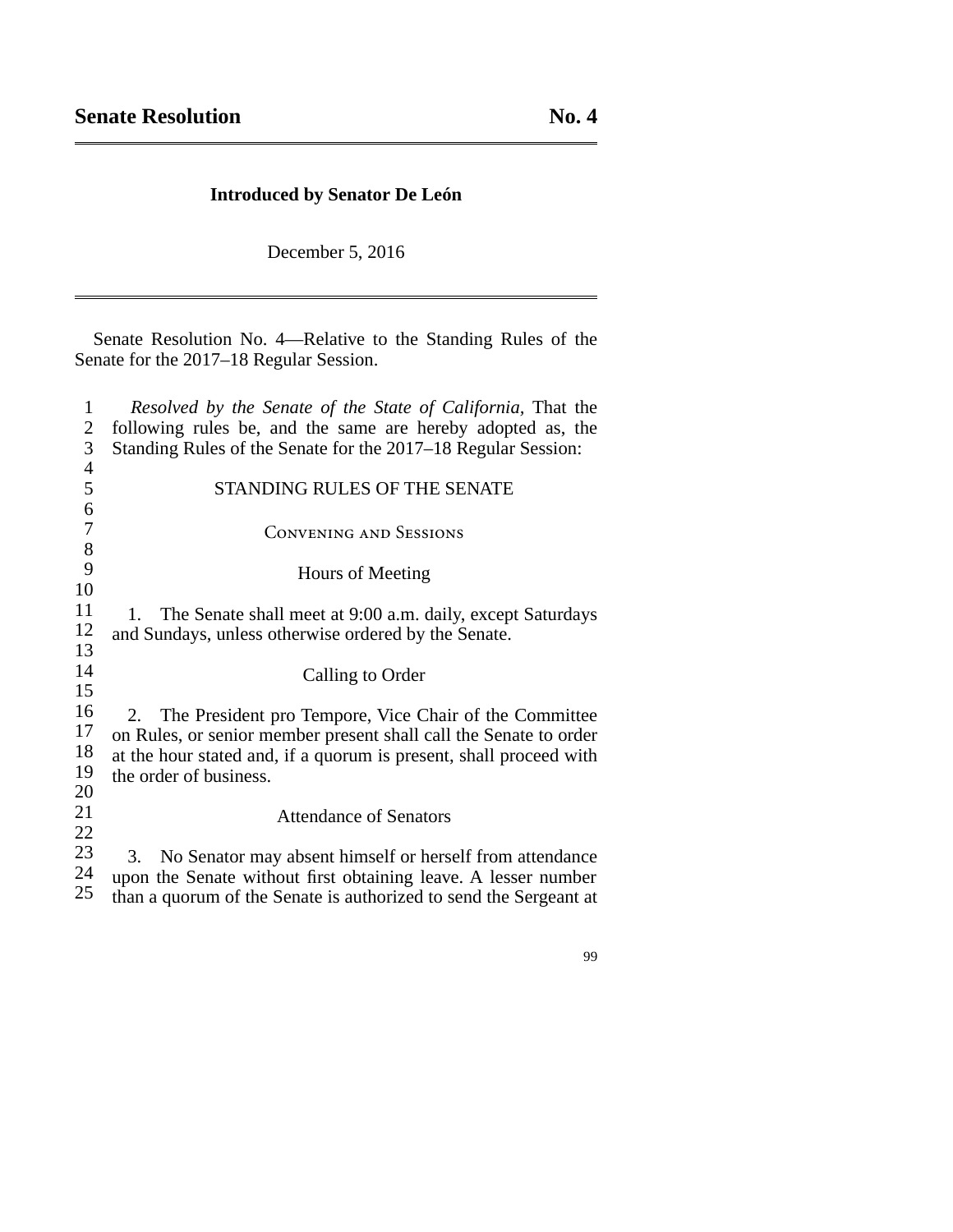| $\mathbf{1}$   | Arms for any and all absent Senators at the expense of the absent    |
|----------------|----------------------------------------------------------------------|
| $\overline{2}$ | Senators, unless an excuse for nonattendance made to the Senate      |
| 3              | when a quorum is present shall be judged sufficient, and in that     |
| $\overline{4}$ | case the expense shall be paid out of the Senate Operating Fund.     |
| 5              | The President pro Tempore, or less than a quorum present, shall      |
| 6              | have the power to issue process directly to the Sergeant at Arms     |
| 7              | to compel the attendance of Senators absent without leave. Any       |
| 8              | Senator who refuses to obey that process, unless sick or unable to   |
| 9              | attend, shall be deemed guilty of contempt of the Senate, and the    |
| 10             | Sergeant at Arms shall have power to use force as may be necessary   |
| 11             | to compel the attendance of the absent Senator, and for this purpose |
| 12             | he or she may command the force of the county, or of any county      |
| 13             | in the state.                                                        |
| 14             |                                                                      |
| 15             | <b>Order of Business</b>                                             |
| 16             |                                                                      |
| 17             | 4. The order of business shall be as follows:                        |
| 18             | (1) Rollcall.                                                        |
| 19             | (2) Prayer by the Chaplain.                                          |
| 20             | (3) Pledge of Allegiance.                                            |
| 21             | (4) Privileges of the Floor.                                         |
| 22             | (5) Communications and Petitions.                                    |
| 23             | (6) Messages from the Governor.                                      |
| 24             | (7) Messages from the Assembly.                                      |
| 25             | (8) Reports of Committees.                                           |
| 26             | (9) Motions, Resolutions, and Notices.                               |
| 27             | (10) Introduction and First Reading of Bills.                        |
| 28             | (11) Consideration of Daily File:                                    |
| 29             | (a) Second Reading.                                                  |
| 30             | (b) Special Orders.                                                  |
| 31             | (c) Unfinished Business.                                             |
| 32             | (d) Third Reading.                                                   |
| 33             | (12) Announcement of Committee Meetings.                             |
| 34             | (13) Leaves of Absence.                                              |
| 35             | (14) Adjournment.                                                    |
| 36             | <b>Executive Sessions</b>                                            |
| 37             |                                                                      |
| 38             |                                                                      |
| 39             | 5. When a motion is adopted to close the doors of the Senate,        |

40 on the discussion of any business that may require an executive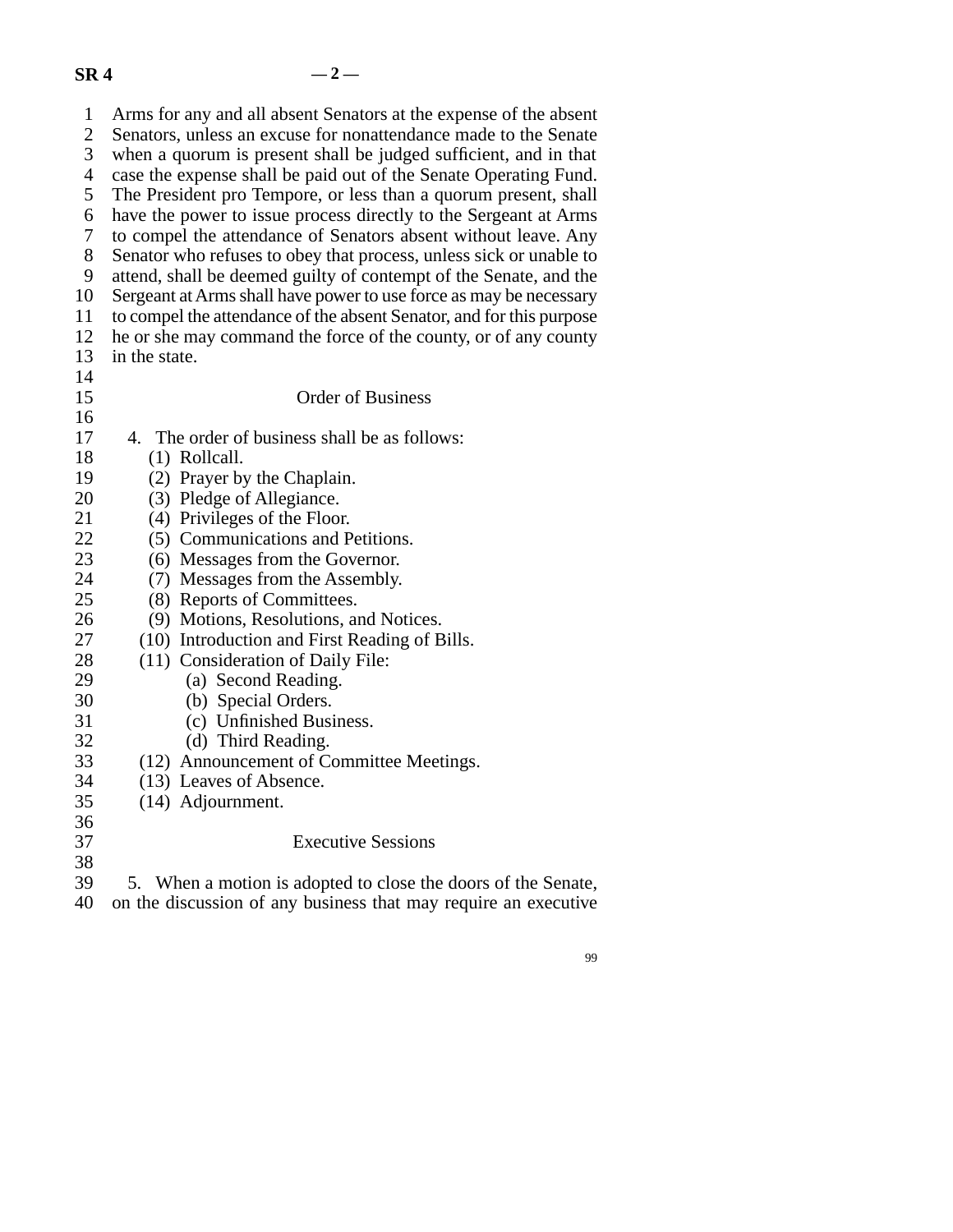line 1 session, he or she who is presiding shall require all persons, except 2 the Senators, Secretary, Minute Clerk, and Sergeant at Arms, to 3 withdraw, and during the discussion of that business the doors 4 shall remain closed. Every Senator and officer present shall keep 5 secret all matters and proceedings concerning which secrecy shall 6 be enjoined by order of the Senate.  $\overline{7}$ 8 OFFICERS OF THE SENATE  $\overline{9}$ 10 The President  $\frac{11}{12}$ 6. The President may preside upon invitation of the Senate.  $13$ 14 The President pro Tempore

15 16 7. The President pro Tempore shall take the Chair and call the 17 Senate to order at the hour of the meetings of the Senate. The 18 President pro Tempore is the Presiding Officer of the Senate.

19 It shall be the particular responsibility of the President pro 20 Tempore to secure the prompt and businesslike disposition of bills 21 and other business before the Senate. He or she shall maintain 22 order in the Senate Chamber and, in case of a disturbance or 23 disorderly conduct outside the bar or in the gallery, he or she shall 24 have the power to order the same cleared.<br>25 The President pro Tempore shall serve

The President pro Tempore shall serve ex officio as a member 26 of all Senate and joint committees of which he or she is not a 27 regular member, with all of the rights and privileges of that 28 membership except the right to vote. In counting a quorum of any 29 of these committees, the President pro Tempore may not be counted 30 as a member. 31 The Vice Chair of the Committee on Rules shall, in the absence 32 of the President pro Tempore, perform the duties, and have all

- 33 powers and authority, of the President pro Tempore.
- line 34

# 35 Presiding by Senators

36 line 37 8. The President pro Tempore of the Senate may name a Senator 38 to perform the duties of the Chair in his or her absence. The Senator

39 so named shall be vested, during that time on the floor, with all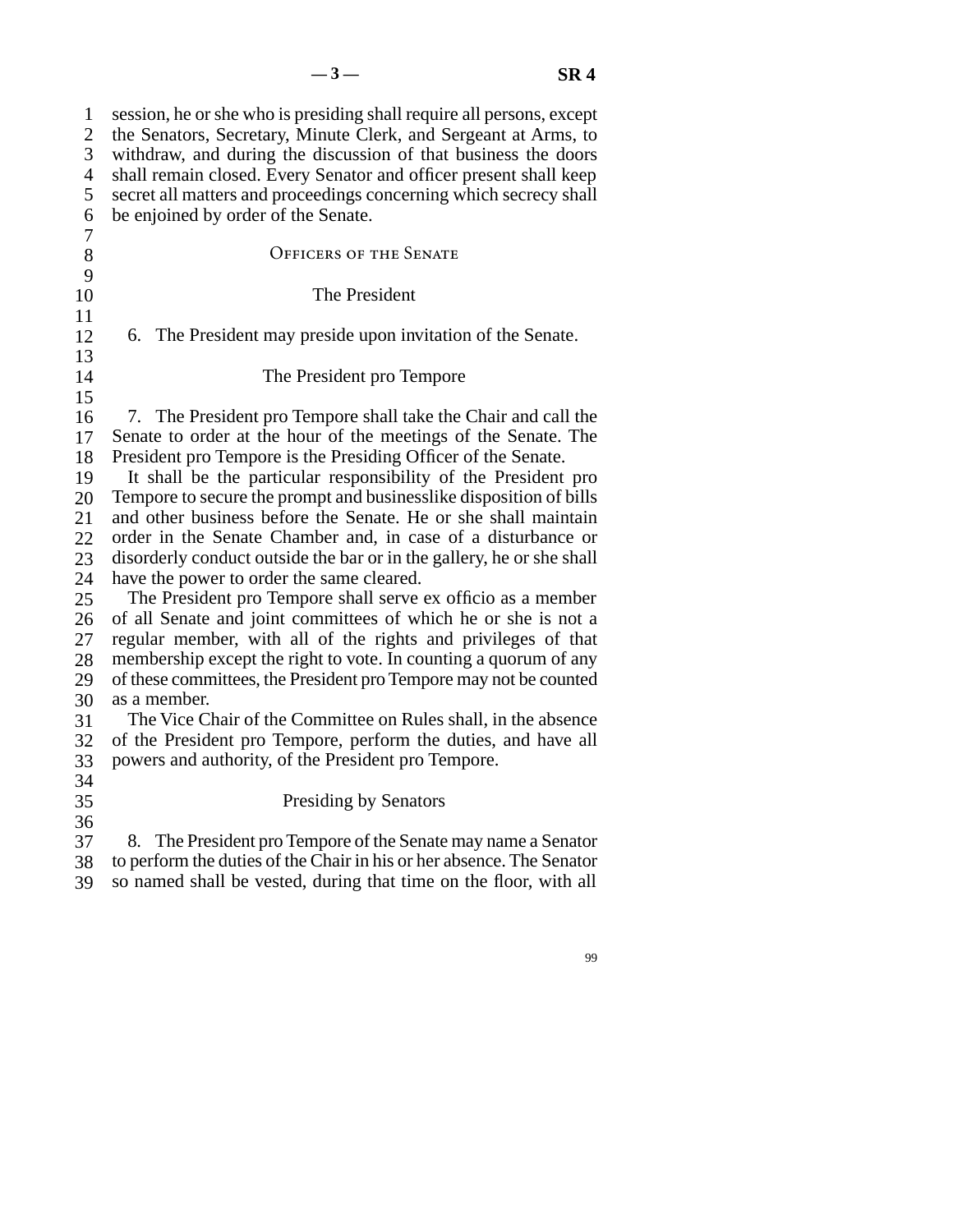line 1 the powers of the President pro Tempore, and the Senator who 2 performs these duties shall be known as the Presiding Officer. 3 In the absence of the President pro Tempore or the Vice Chair 4 of the Committee on Rules, any Senator may perform the duties 5 of the Chair. 6 1 Secretary of the Senate  $\begin{array}{c} 8 \\ 9 \end{array}$ 9. It shall be the duty of the Secretary of the Senate to attend 10 every session, call the roll, and read all bills, amendments, and 11 resolutions, and all papers ordered read by the Senate or the 12 Presiding Officer. 13 The Secretary of the Senate shall superintend all printing to be 14 done for the Senate. 15 The Secretary of the Senate shall certify to, and transmit to, the 16 Assembly all bills, joint and concurrent resolutions, constitutional 17 amendments, and papers requiring the concurrence of the 18 Assembly, after their passage or adoption by the Senate. 19 The Secretary of the Senate shall also keep a correct Journal of 20 the proceedings of the Senate, and shall notify the Assembly of 21 the action by the Senate on all matters originating in the Assembly 22 and requiring action on the part of the Senate.<br>23 The Secretary of the Senate shall have cu The Secretary of the Senate shall have custody of all bills, 24 documents, papers, and records of the Senate and may not permit<br>25 any of the bills, documents, records, or papers to be taken from any of the bills, documents, records, or papers to be taken from 26 the Desk or out of his or her custody by any person, except in the 27 regular course of the business of the Senate. 28 The Secretary of the Senate is the Executive Officer of the 29 Committee on Rules and shall act as its authorized representative 30 in all matters delegated to him or her by the committee. 31 Initiative measures received by the Secretary of the Senate in 32 accordance with Section 9034 of the Elections Code shall be 33 transmitted to the Committee on Rules and referred by the 34 Committee on Rules to the appropriate committee. 35 36 Sergeant at Arms of the Senate 37 38 10. The Sergeant at Arms shall attend the Senate during all of 39 its sittings, and shall execute the commands of the Senate from 40 time to time, together with all process issued by its authority, as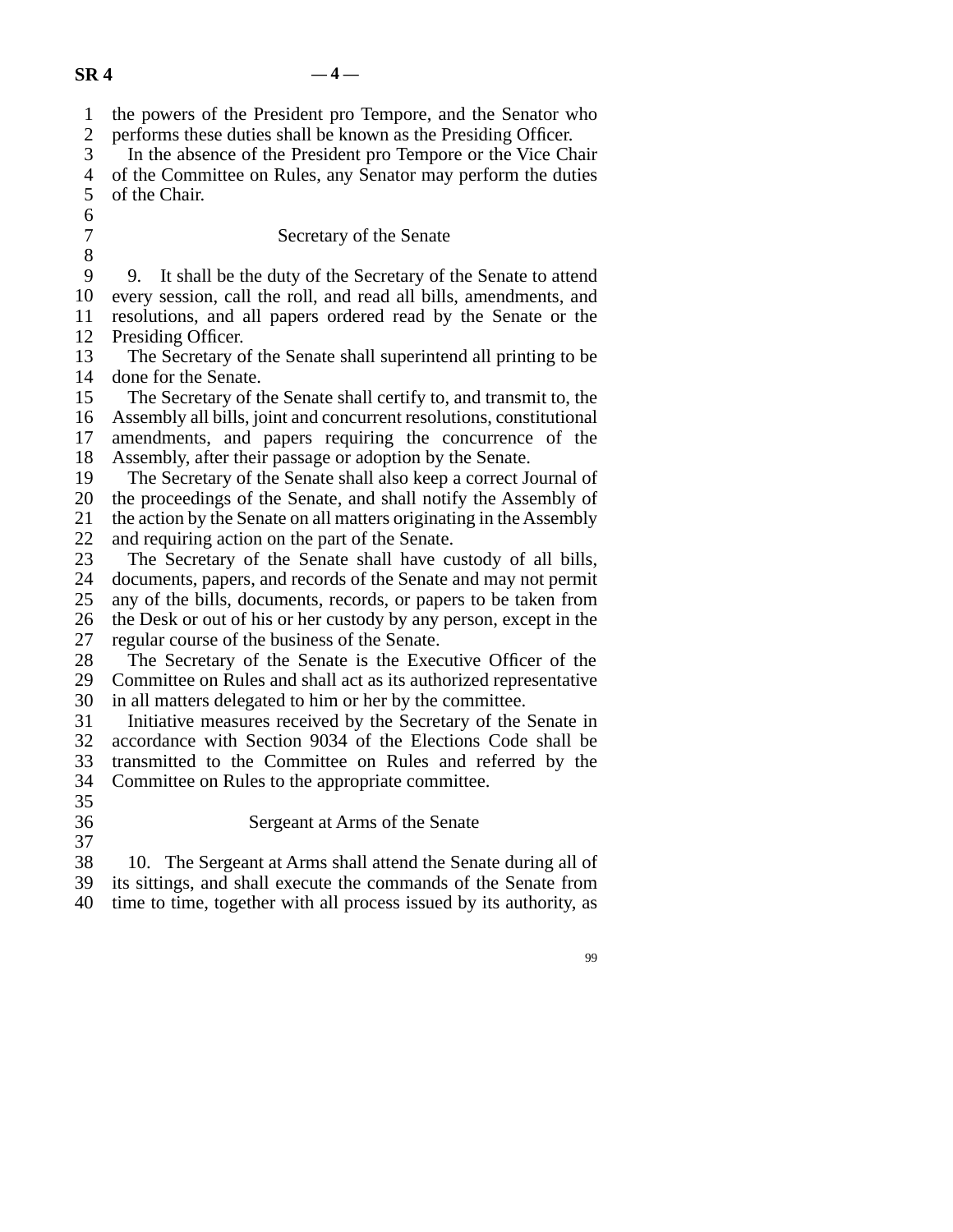1 shall be directed to him or her by the President. The Sergeant at 2 Arms is authorized to arrest for contempt all persons outside the 3 bar, or in the gallery, found in loud conversation or otherwise line 4 making a noise to the disturbance of the Senate. The actual 5 expenses for the Sergeant at Arms for every arrest and for each line 6 day's custody and release, and his or her traveling expenses, shall 7 be paid out of the Senate Operating Fund.

8 The Sergeant at Arms shall place copies of all bills, joint and 9 concurrent resolutions, constitutional amendments, Journals, 10 Histories, and Files, when printed, on the desks of Senators, at 11 least one hour previous to the opening of the session. If printed 12 copies are not available, electronic copies will suffice for purposes 13 of this rule.

 $14$ 

16

# 15 Elected and Appointed Officers

17 10.5. On the first day of each session, the President pro 18 Tempore, members of the Committee on Rules, Secretary of the 19 Senate, and Sergeant at Arms shall be elected by a majority vote 20 of the duly elected and qualified Members of the Senate and shall 21 serve until their successors are elected and qualify. The Committee 22 on Rules shall appoint an Assistant Secretary, a Minute Clerk, a 23 Chaplain, and other employees with such duties as the committee 24 requires.

- 25
- 

26 Officers and Employees Compensation: Approval

 $\frac{27}{28}$ 10.6. The Controller is hereby authorized and directed to draw 29 his or her warrants in favor of officers and employees who render 30 services to the Senate, as certified by the Committee on Rules or 31 by its authorized representative, from the fund set aside for the 32 pay of officers and employees of the Senate at the rate of

33 compensation certified by the committee or its representative, and

34 the Treasurer is hereby directed to pay the same.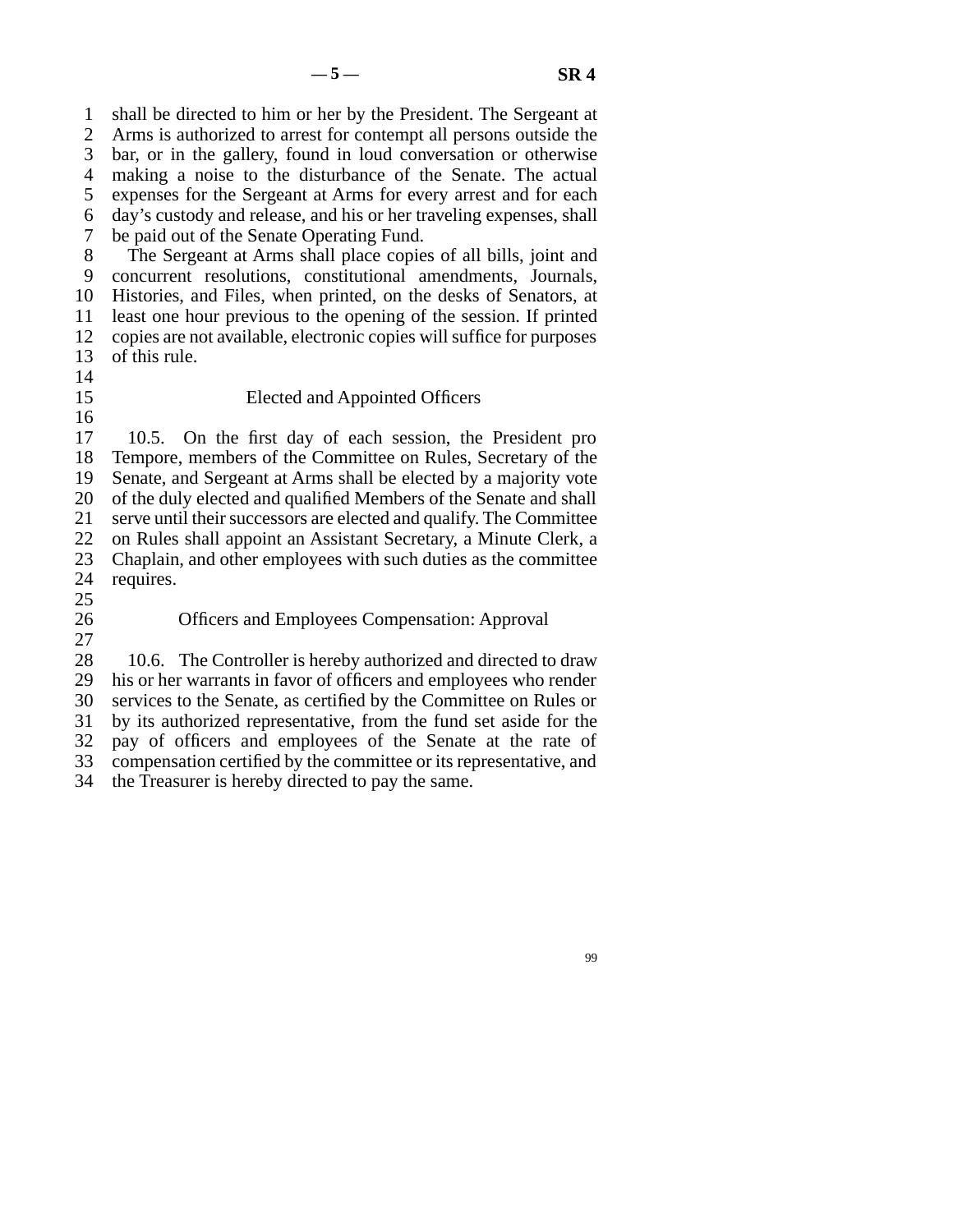| SR <sub>4</sub>                                   | $-6-$                                                                                                                                                                                                                                                                                                                                                                                                                                                                                                                                                                                                                          |
|---------------------------------------------------|--------------------------------------------------------------------------------------------------------------------------------------------------------------------------------------------------------------------------------------------------------------------------------------------------------------------------------------------------------------------------------------------------------------------------------------------------------------------------------------------------------------------------------------------------------------------------------------------------------------------------------|
| $\mathbf{1}$                                      | <b>COMMITTEES OF THE SENATE</b>                                                                                                                                                                                                                                                                                                                                                                                                                                                                                                                                                                                                |
| $\frac{2}{3}$<br>$\overline{4}$                   | <b>Appointment of Committees</b>                                                                                                                                                                                                                                                                                                                                                                                                                                                                                                                                                                                               |
| 5<br>6<br>7<br>$8\,$<br>9<br>10<br>11<br>12<br>13 | The Committee on Rules shall consist of the President pro<br>11.<br>Tempore of the Senate, who shall be the chair of the committee,<br>and four other Members of the Senate to be elected by the Senate.<br>There is a vacancy on the committee in the event a member ceases<br>to be a Member of the Senate or resigns from the Committee on<br>Rules. Any vacancy occurring during a summer, interim study, or<br>final recess, except in the case of the President pro Tempore, shall<br>be filled by the remaining members of the Committee on Rules.<br>A vacancy occurring at any other time shall be filled by election |
| 14                                                | by the Senate.                                                                                                                                                                                                                                                                                                                                                                                                                                                                                                                                                                                                                 |
| 15                                                | The Committee on Rules shall appoint all other committees of                                                                                                                                                                                                                                                                                                                                                                                                                                                                                                                                                                   |
| 16                                                | the Senate and shall designate a chair and vice chair of each                                                                                                                                                                                                                                                                                                                                                                                                                                                                                                                                                                  |
| 17<br>18                                          | committee.                                                                                                                                                                                                                                                                                                                                                                                                                                                                                                                                                                                                                     |
| 19                                                | In making committee appointments, the Committee on Rules                                                                                                                                                                                                                                                                                                                                                                                                                                                                                                                                                                       |
| 20<br>21<br>22                                    | shall give consideration to seniority, preference, and experience.<br>However, in making committee appointments, the Committee on<br>Rules shall, as far as practicable, give equal representation to all<br>parts of the state.                                                                                                                                                                                                                                                                                                                                                                                               |
| 23<br>24                                          |                                                                                                                                                                                                                                                                                                                                                                                                                                                                                                                                                                                                                                |
| 25                                                | <b>Standing Committees</b>                                                                                                                                                                                                                                                                                                                                                                                                                                                                                                                                                                                                     |
| 26                                                | The standing committees of the Senate and subjects to be.<br>12.                                                                                                                                                                                                                                                                                                                                                                                                                                                                                                                                                               |
| 27                                                | referred to each are set out below. The provisions set forth below                                                                                                                                                                                                                                                                                                                                                                                                                                                                                                                                                             |
| 28                                                | as to the assignment of bills are intended as a guide to the                                                                                                                                                                                                                                                                                                                                                                                                                                                                                                                                                                   |
| 29                                                | Committee on Rules, but are not binding upon the committee.                                                                                                                                                                                                                                                                                                                                                                                                                                                                                                                                                                    |
| 30                                                | (1) Rules, 5 members. Proposed amendments to the rules and                                                                                                                                                                                                                                                                                                                                                                                                                                                                                                                                                                     |
| 31                                                | other matters relating to the business of the Legislature.                                                                                                                                                                                                                                                                                                                                                                                                                                                                                                                                                                     |
| 32<br>33                                          | The standing committees of any regular session shall be the                                                                                                                                                                                                                                                                                                                                                                                                                                                                                                                                                                    |
| 34                                                | standing committees of concurrent special or extraordinary sessions                                                                                                                                                                                                                                                                                                                                                                                                                                                                                                                                                            |
| 35                                                | unless otherwise ordered by the Senate.                                                                                                                                                                                                                                                                                                                                                                                                                                                                                                                                                                                        |
| 36                                                | Committee on Legislative Ethics                                                                                                                                                                                                                                                                                                                                                                                                                                                                                                                                                                                                |
| 37                                                |                                                                                                                                                                                                                                                                                                                                                                                                                                                                                                                                                                                                                                |
| 38<br>39                                          | 12.3. (a) (1) The Committee on Legislative Ethics is hereby<br>created. The committee shall be appointed by the Committee on                                                                                                                                                                                                                                                                                                                                                                                                                                                                                                   |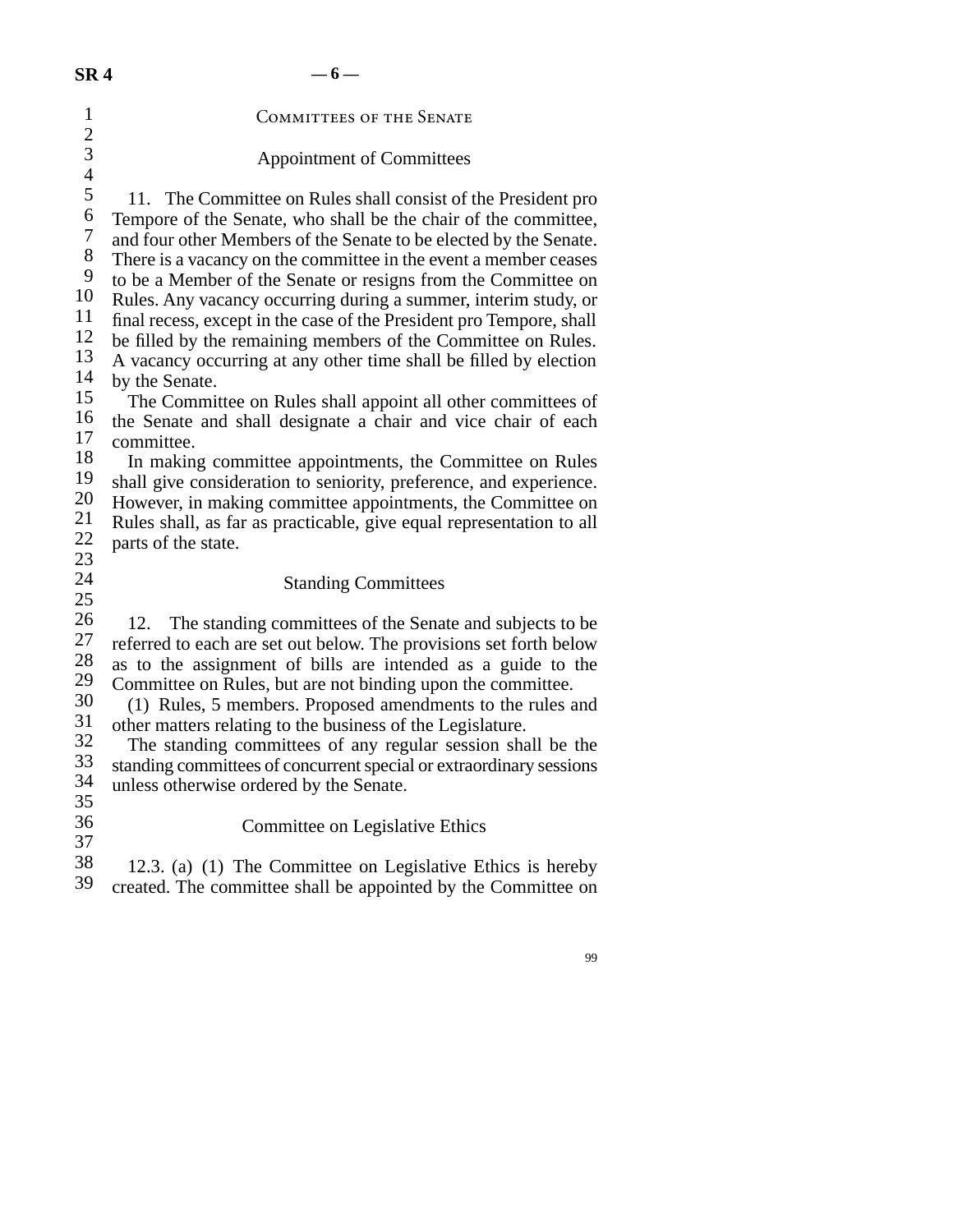1 Rules and shall consist of six Senators, at least two of whom are 2 members of the political party having the greatest number of

3 members in the Senate and at least two of whom are members of

4 the political party having the second greatest number of members

5 in the Senate. The members of the committee shall serve two-year

6 terms. The President pro Tempore and the Minority Floor Leader

7 shall serve as ex officio, nonvoting members of the committee. A

8 member of the Committee on Rules shall not be appointed to the 9 committee.

10 (2) The Committee on Rules shall select a Chair and a Vice

11 Chair, who may not be members of the same political party. The

12 Chair may not serve more than two consecutive two-year terms,

13 and the Committee on Rules shall select a successor who is not a 14 member of the same political party as the immediately previous

15 Chair.

16 (3) Vacancies in the committee shall be filled within 30 days 17 by the Committee on Rules for the remainder of a term.

18 (4) If a complaint is filed against a member of the committee,

19 the Committee on Rules shall temporarily replace the member 20 with a Senator of the same political party, who shall serve until

21 the complaint is dismissed by the committee or the Senate takes

22 action as it deems appropriate, whichever occurs earlier.<br>23 (5) The Committee on Rules, upon the recommendation

(5) The Committee on Rules, upon the recommendation of the 24 Committee on Legislative Ethics, may retain or appoint a Chief 25 Counsel to assist the committee in carrying out its functions. The

Counsel to assist the committee in carrying out its functions. The 26 staff of the committee shall be considered permanent and 27 professional, and shall perform their duties in a nonpartisan 28 manner. Neither staff of the committee, nor persons currently 29 contracted to provide services for the committee, shall engage in 30 partisan activities regarding a Senate or Assembly election 31 campaign.

32 (6) (A) The Committee on Rules, upon the recommendation 33 of the Committee on Legislative Ethics, shall appoint an ethics 34 ombudsperson to facilitate the receipt of information about 35 potential ethical violations, and to assist the Senate in providing 36 remedies for retaliatory conduct, to ensure that an informant or 37 complainant does not suffer adverse consequences with respect to  $38$  his or her employment in violation of paragraph (1) of subdivision

39 (u). Remedies for retaliatory conduct pursuant to this rule may

40 include back pay and reinstatement.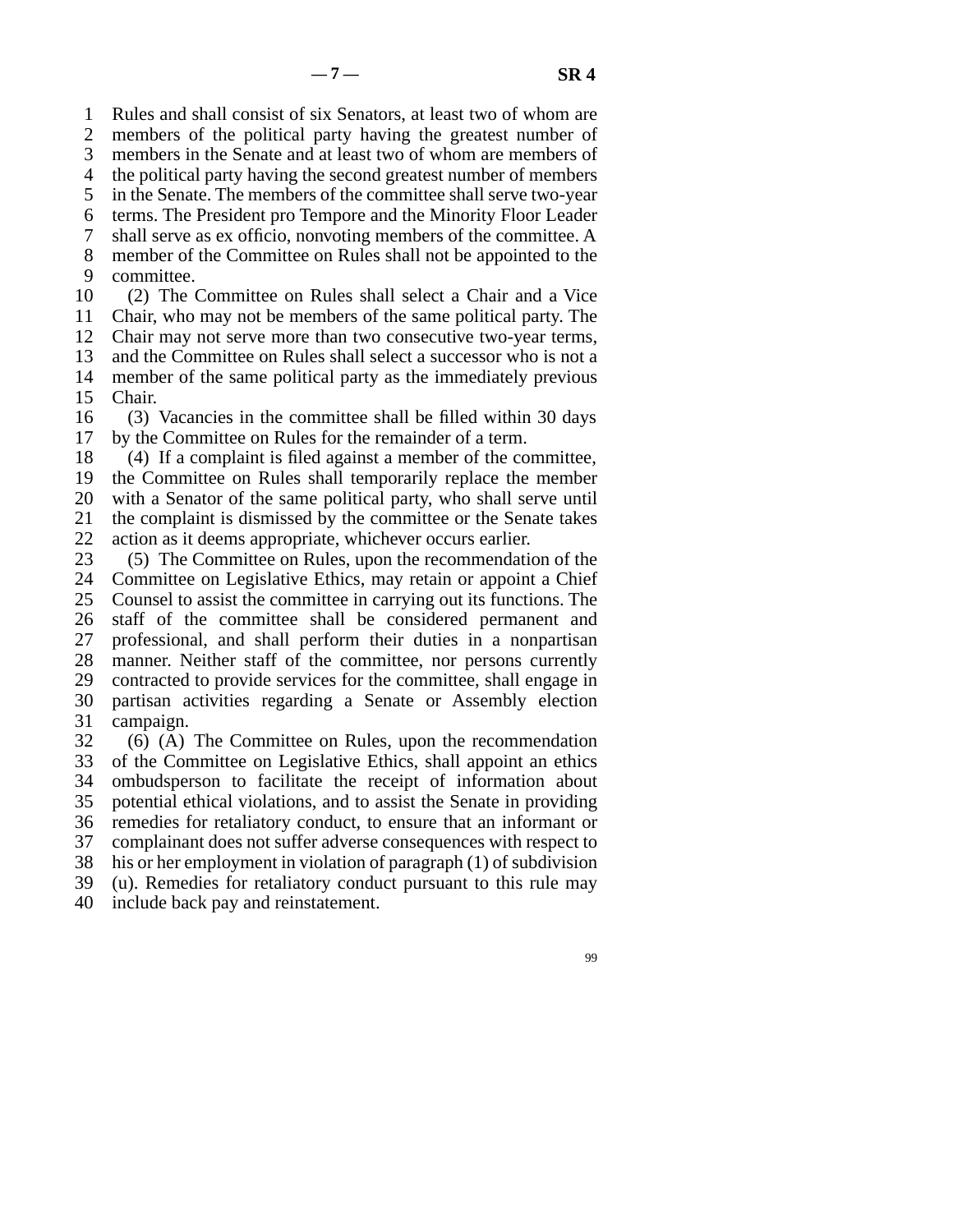line 1 (B) The ombudsperson shall be accessible to Senators, officers 2 and employees of the Senate, and members of the public who wish<br>3 to provide information or seek guidance about ethical standards to provide information or seek guidance about ethical standards line 4 or possible violations before filing a formal complaint pursuant to 5 subdivision (c). All communications made pursuant to this line 6 subparagraph shall be confidential between the informant or 7 complainant and the ombudsperson. In appropriate cases, especially 8 where repeated or systematic violations appear to have occurred, 9 the ombudsperson may refer the information to the Chair of the 10 Committee on Rules, the Chair of the Committee on Legislative 11 Ethics, the Secretary of the Senate, or all three; however, the 12 identity of the informant or complainant shall be kept confidential 13 unless that person otherwise consents.

14 (C) The Committee on Legislative Ethics shall maintain a public 15 hotline telephone number for purposes of contacting the 16 ombudsperson. Complaints received through the hotline shall be 17 considered informal complaints, and the nature and existence of 18 the complaints shall be kept confidential.

19 (b) The committee shall do all of the following:

20 (1) The committee shall formulate and recommend, for adoption 21 by the Senate, standards of conduct for Senators and officers and 22 employees of the Senate in the performance of their legislative 23 responsibilities. The Ethics Manual for Members, Officers, and 24 Employees of the United States House of Representatives, as 25 prepared by the Staff of the Committee on Standards of Official prepared by the Staff of the Committee on Standards of Official 26 Conduct, 102nd Congress Second Session (United States 27 Government Printing Office, Washington, 1992), the Code of 28 Ethics (Article 2 (commencing with Section 8920) of Chapter 1 29 of Part 1 of Division 2 of Title 2 of the Government Code), and 30 Joint Rule 44 shall serve as guides in the formulation of the 31 standards of conduct.

32 (2) At the request of any Senator or officer or employee of the 33 Senate, the committee shall provide an advisory opinion with 34 respect to the standards of conduct of the Senate on the general 35 propriety of past, current, or anticipated conduct of that Senator, 36 officer, or employee. The opinion shall be rendered within 21 days 37 unless the Chair and Vice Chair agree otherwise. The committee 38 may, with appropriate deletions to ensure the privacy of the 39 individuals concerned, publish the advisory opinions for the 40 guidance of other Senators, officers, or employees.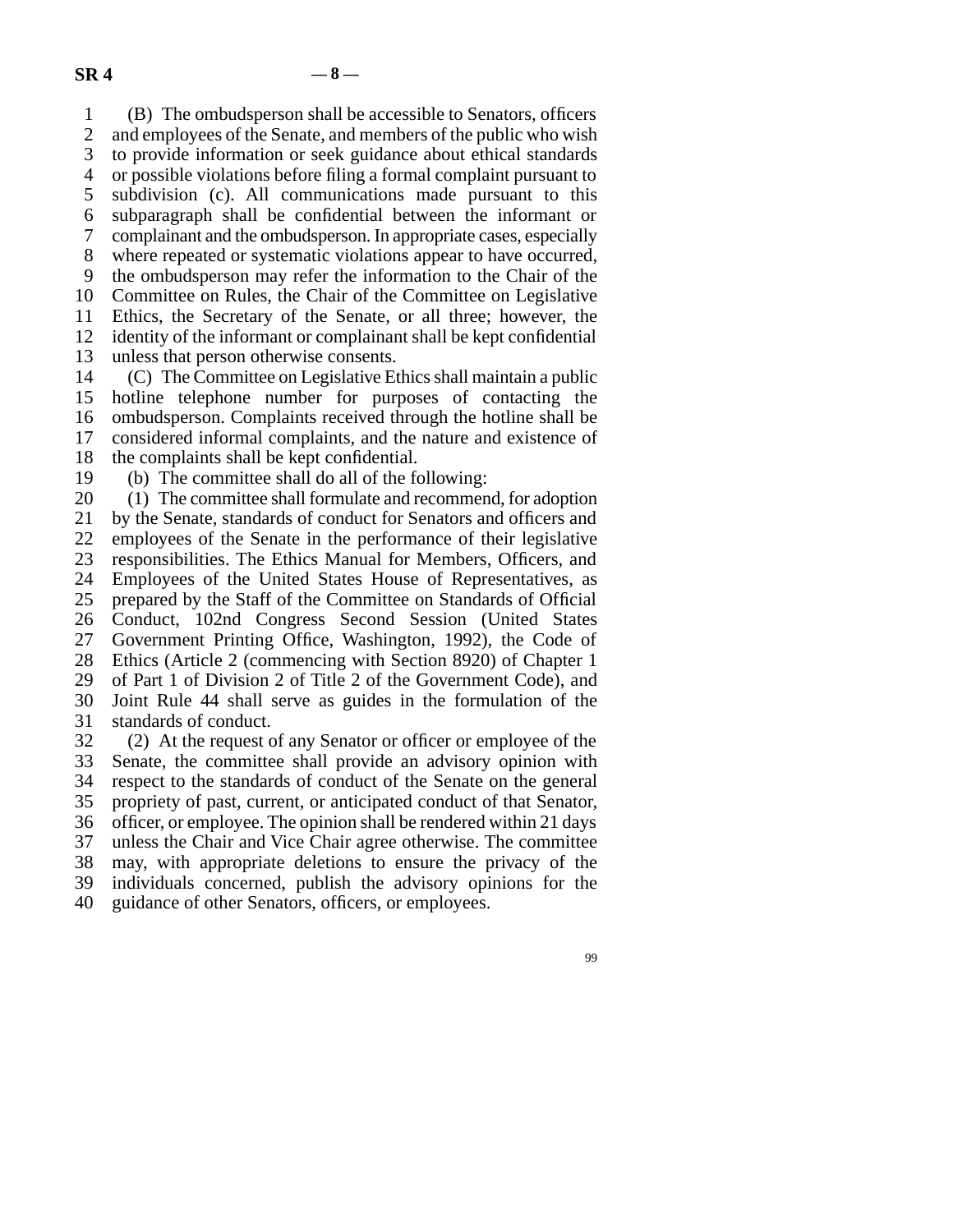line 1 (3) The committee shall develop, issue, and annually update a 2 clear, informative, and usable manual for the Senate based on the 3 standards of conduct adopted by the Senate, including any advisory 4 opinions published pursuant to paragraph  $(2)$ .

5 (4) The committee shall conduct periodic workshops, at least line 6 once each calendar year, for Senators and officers and employees line 7 of the Senate, including workshops specifically designed for newly 8 elected Senators and newly appointed officers and employees. At 9 least once in each biennial session, each Senator, and each officer 10 or employee of the Senate shall attend one of these workshops. 11 The workshops shall include, but not be limited to, a 12 comprehensive review of all applicable statutes and Senate rules. 13 At least once in each biennial session, each Senator shall also 14 attend an individual training or review session conducted by the 15 ombudsperson.

16 (5) After adoption by the Senate of the standards of conduct, 17 the committee shall receive and review complaints alleging 18 violations of the standards of conduct by Senators, or officers or 19 employees of the Senate, in accordance with the procedures 20 specified in this rule.

21 (6) The committee shall maintain a record of its investigations, 22 hearings, and other proceedings. All information, testimony, 23 records, complaints, documents, and reports filed with, submitted 24 to, or made by the committee, and all records and transcripts of 25 any investigations or hearings of the committee, shall be any investigations or hearings of the committee, shall be 26 confidential and shall not be open to inspection by any person 27 other than a member of the committee, the staff of the committee, 28 or any person engaged by contract or otherwise to perform services 29 for the committee, except as otherwise specifically provided for 30 in this rule. Any member of the committee or any person on the 31 staff of the committee who, during the person's tenure with the 32 committee or anytime thereafter, and without authorization, 33 discloses, by writing, verbal communication, or conduct, or reveals 34 in any way, in whole, in part, or by way of summary, any 35 information, testimony, record, complaint, document, report, or 36 transcript that is confidential shall be subject to discipline. In the 37 case of a contract for the performance of services for the 38 committee, the contract shall expressly prohibit any party to the 39 contract from, without authorization, disclosing, by writing, verbal 40 communication, or conduct, or from revealing in any way, in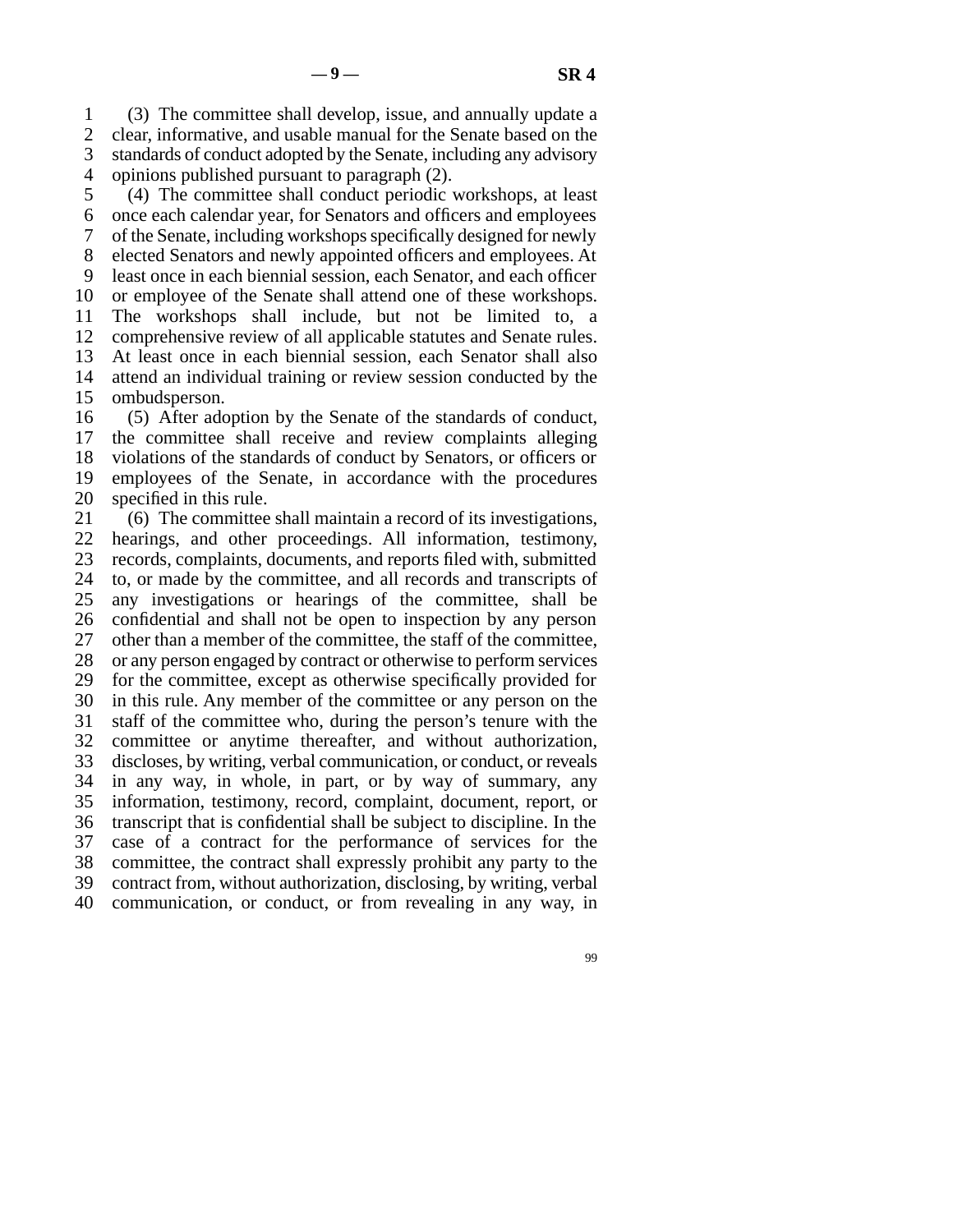line 1 whole, in part, or by way of summary, any information, testimony, 2 record, complaint, document, report, or transcript that is<br>3 confidential. The committee may, by a majority vote of the confidential. The committee may, by a majority vote of the 4 membership of the committee, authorize the release of any records, 5 complaints, documents, reports, and transcripts in its possession line 6 to the appropriate enforcement agency if the committee determines line 7 that there is probable cause to believe that the violation or 8 violations alleged in the complaint would constitute a felony or if 9 the committee determines that the information is material to any 10 matter pending before the enforcement agency.

 line 11 (c) (1) Any person may file a formal complaint with the 12 committee that alleges a violation of the standards of conduct. A 13 formal complaint does not include information provided to the 14 ombudsperson pursuant to paragraph  $(6)$  of subdivision (a), unless 15 the person who contacted the ombudsperson elects to file a 16 complaint that complies with this subdivision and subdivision (d). 17 (2) Except as provided in paragraphs  $(3)$  and  $(4)$ , a complaint 18 shall not be filed more than 18 months after the date that the alleged 19 violation occurred.

20 (3) If the committee determines that the person filing the 21 complaint did not know, or through the exercise of reasonable 22 diligence could not have known, of the alleged violation within 23 18 months after the date that the alleged violation occurred, the 24 complaint may be filed within three years after the date that the 25 alleged violation occurred. alleged violation occurred.

26 (4) If a complaint is filed within 60 days prior to an election at 27 which a Senator or officer or employee is a candidate for elective which a Senator or officer or employee is a candidate for elective 28 office, the complaint shall be returned to the person filing the 29 complaint, and the person shall be informed that the complaint 30 may be filed with an appropriate enforcement agency and may be 31 refiled with the committee after the election. The period of time 32 for filing the complaint shall be extended for 60 days.

33 (5) A complaint shall not be filed if it alleges a violation that 34 occurred prior to the adoption of the standards of conduct.

35 (d) A formal complaint shall satisfy all of the following 36 requirements:

 $37$  (1) It shall be in writing.

38 (2) It shall state the name and contact information of the person

39 filing the complaint.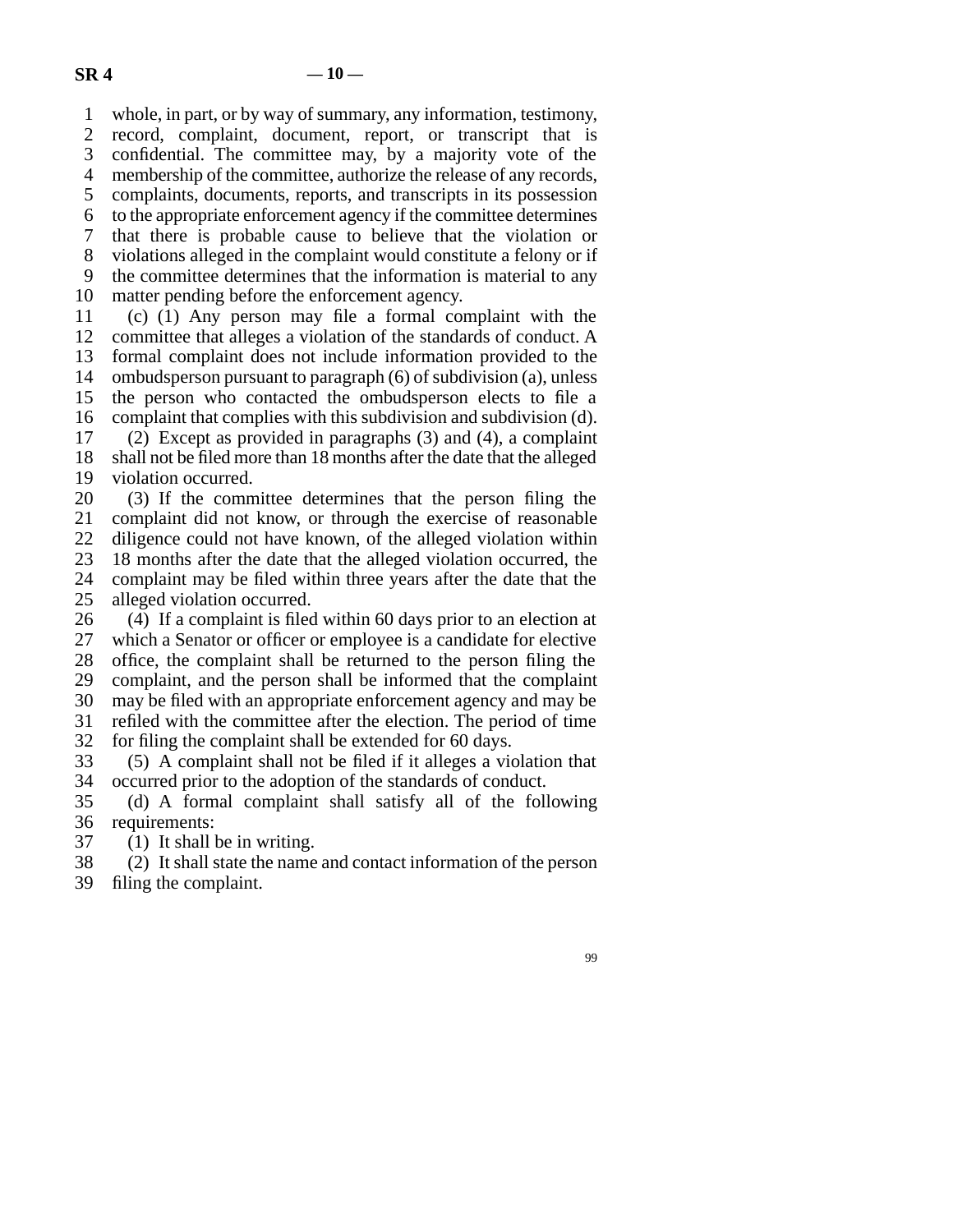line 1 (3) It shall state the name of the Senator, or the name and 2 position or title of the officer or employee of the Senate, who is 3 alleged to have committed a violation of the standards of conduct. 4 (4) It shall set forth allegations that, if true, would constitute a

5 violation of the standards of conduct. The allegations shall be line 6 stated with sufficient clarity and detail to enable the committee to 7 make a finding pursuant to subdivision (h).

8 (5) It shall state the date of the alleged violation.

9 (6) It shall include a statement that the allegations are true of 10 the person's own knowledge or that the person believes them to 11 be true, and may include documents in the possession of the party 12 filing the complaint relevant to, or supportive of, his or her

13 allegations.

14 (e) The committee, on its own motion, two-thirds of the 15 membership concurring, may initiate a proceeding by filing a 16 complaint that complies with paragraphs  $(1)$  to  $(5)$ , inclusive, of  $17$  subdivision (d).

18 (f) The committee shall promptly send a copy of a complaint 19 to the Senator, or officer or employee of the Senate, alleged to 20 have committed the violation, who shall thereafter be designated 21 as the respondent.

22 (g) If a complaint is filed by a person other than the committee,<br>23 the Chair and Vice Chair of the committee shall examine the the Chair and Vice Chair of the committee shall examine the 24 complaint to determine whether it was filed in accordance with 25 this rule and any rules of the committee. this rule and any rules of the committee.

26 (h) Within seven days after the complaint is filed, the Chair and 27 Vice Chair shall provide to the committee a copy of the complaint 28 and their opinion as to whether the allegations in the complaint, 29 if true, would constitute a violation of the standards of conduct. If 30 the committee, by a two-thirds vote of its membership, finds that 31 the allegations, if true, would constitute a violation of the standards 32 of conduct, the committee shall hold a hearing within 30 days to 33 conduct a preliminary inquiry. If two-thirds of the membership of 34 the committee fails to find that the allegations, if true, would 35 constitute a violation of the standards of conduct, it shall dismiss 36 the complaint and so notify the person who filed the complaint 37 and the respondent, and the complaint shall not be made public. 38 (i) At the preliminary inquiry, the respondent may respond to

39 the allegations in the complaint by written statement or oral 40 testimony. If two-thirds of the membership of the committee finds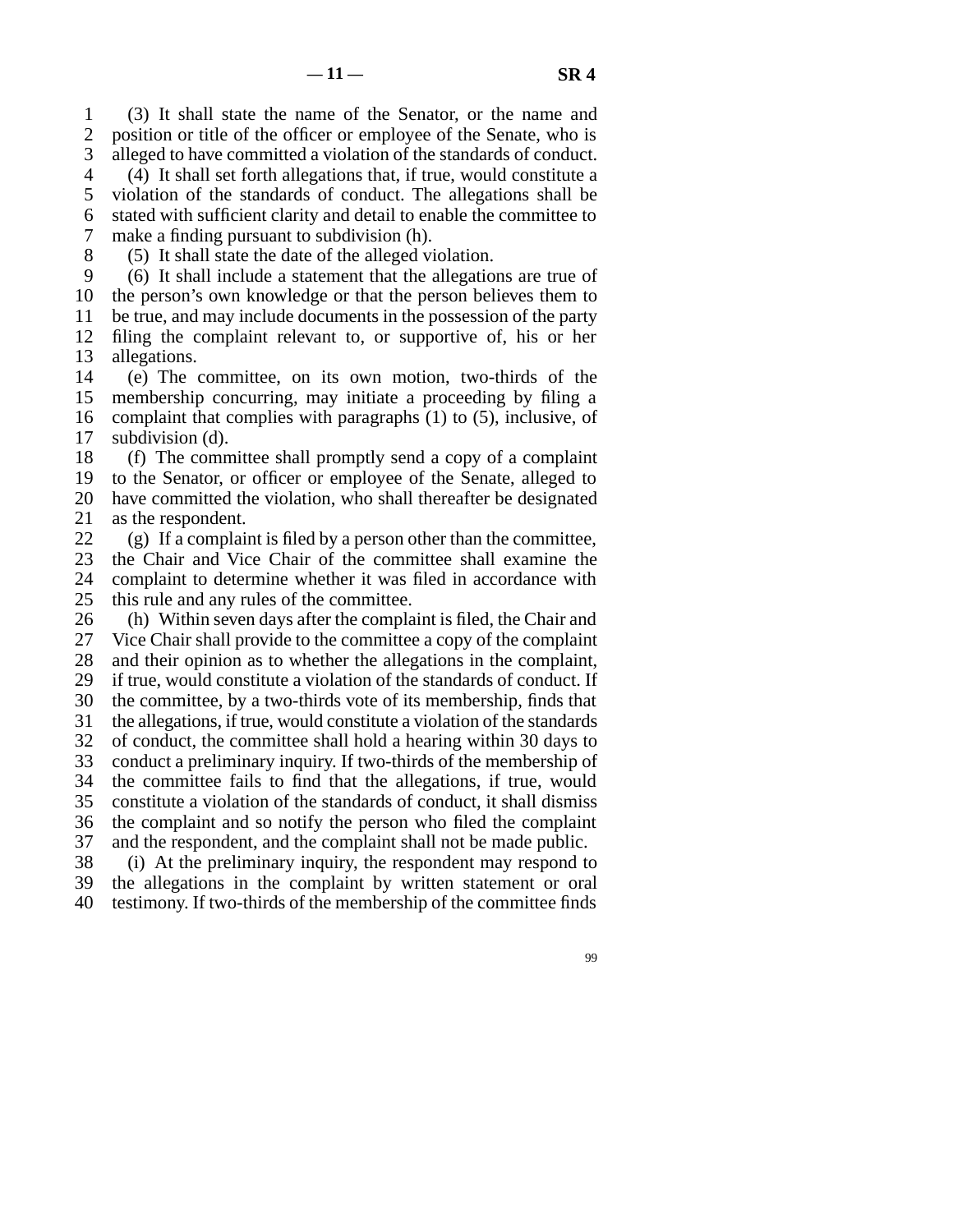line 1 that probable cause exists for believing that the respondent 2 committed a violation of the standards of conduct, the committee<br>3 shall issue a count-by-count statement of alleged violations. If shall issue a count-by-count statement of alleged violations. If 4 two-thirds of the membership of the committee fails to find that

5 probable cause exists, the committee shall dismiss the complaint. line 6 In either event, the committee shall immediately notify the

7 respondent and the person who filed the complaint of its action.

8 If the committee finds that probable cause exists, the statement of

9 alleged violations shall be made public within seven days.

10 (i) Within 21 days after the issuance of the statement of alleged

11 violations, the respondent may file an answer that admits or denies

12 each count. Upon request of the respondent, the committee may 13 grant the respondent an additional 21 days to respond.

14 (k) Within 60 days after the issuance of the statement of alleged 15 violations, the committee shall hold a disciplinary hearing. If a 16 majority of the membership of each party on the committee fails 17 to find that the respondent committed a violation of the standards 18 of conduct, the committee shall dismiss the complaint. If a majority 19 of the membership of each party on the committee finds by clear 20 and convincing evidence that the respondent committed a violation 21 of the standards of conduct, the committee shall take the following 22 action:

 $23$  (1) If the respondent is a Senator, it shall hold a hearing to 24 determine an appropriate sanction.<br>25 (2) If the respondent is an officer

 $\lambda$  (2) If the respondent is an officer or employee, it shall transmit 26 its findings to the Committee on Rules for appropriate action.

27 (*l*) (1) At the hearing to determine an appropriate sanction, 28 two-thirds of the membership of the committee shall determine 29 whether the violation is serious or minor.

30 (2) If the committee determines that a violation is minor or fails 31 to determine that a violation is serious, two-thirds of the 32 membership of the committee  $(A)$  shall, if it determines that the 33 violation bears upon the exercise of a right or privilege, recommend 34 that the Committee on Rules deny or limit that right or privilege 35 and shall transmit its findings and recommendation to the 36 Committee on Rules, or (B) shall impose any lesser sanction, 37 including, but not limited to, issuing a private letter of 38 admonishment for an inadvertent, technical, or otherwise de 39 minimis violation, which shall not be considered discipline. Within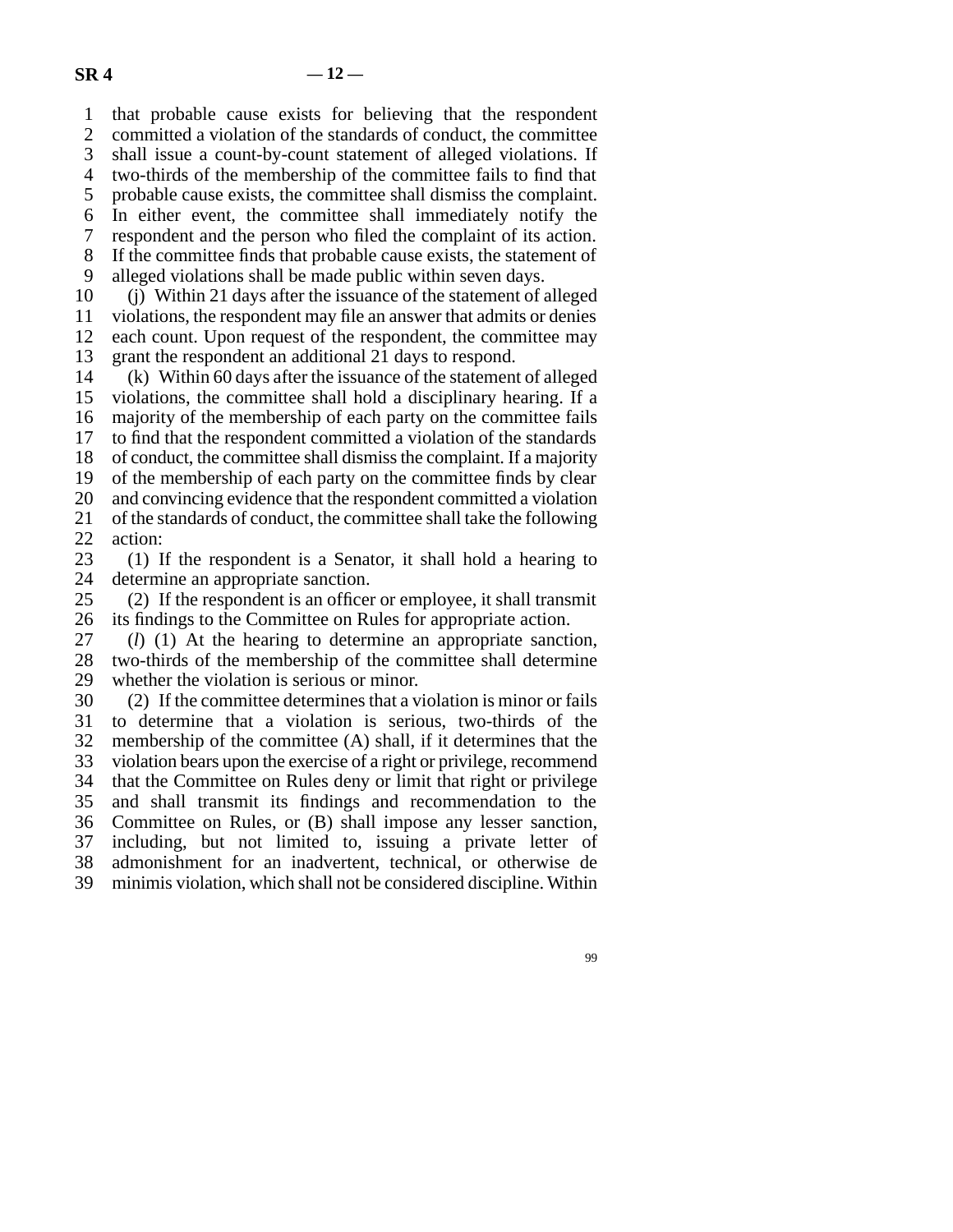1 15 days after the imposition of a lesser sanction, the respondent 2 may appeal the sanction imposed to the Committee on Rules.

3 (3) If the committee determines that a violation is serious,

4 two-thirds of the membership of the committee shall recommend 5 that the Senate take one or more of the following actions and shall

6 transmit its findings and recommendation to the Senate:

 line 7 (A) The denial or limitation of any right or privilege, if the 8 violation bears upon the exercise of that right or privilege.

9 (B) A reprimand for a serious violation.

10 (C) A censure for a more serious violation.

11 (D) A suspension or expulsion for a most serious violation.

12 (m) The Senate shall, within 15 legislative days after receiving 13 the findings and recommendation, vote on the recommendation of

14 the committee. The Senate, by 21 votes, may deny or limit any 15 right or privilege of, reprimand, or censure the Senator or, by 27 16 votes, may expel the Senator.

17 (n) The committee or Senate may defer any action required by 18 this rule if other proceedings have been commenced on the same 19 matter.

20 (o) (1) At all hearings, the Chief Counsel of the committee shall 21 present the case. All relevant and probative evidence shall be 22 admissible unless it is privileged. Witnesses may be called and 23 cross-examined by the committee and the respondent, and exhibits 24 and other documents may be entered into the record. The 25 respondent shall have the right to be represented by legal counsel respondent shall have the right to be represented by legal counsel 26 or any other person of his or her choosing.

27 (2) If the committee receives, at any time, any exculpatory 28 information relating to the alleged violation, the committee shall 29 make the information available to the respondent. The committee 30 and the respondent shall comply with requests for discovery 31 consistent with Sections 1054, 1054.1, and 1054.3 of the Penal 32 Code.

33 (p) If the committee determines that the complaint was filed 34 with malicious intent, it may request that the Committee on Rules 35 reimburse the expenses incurred by the respondent.

36 (q) At any time during the proceedings, the respondent may 37 admit that he or she committed a violation of the standards of 38 conduct. If the respondent admits some but not all of the violations 39 alleged in the complaint or the counts set forth in the statement of line 40 alleged violations, the committee shall find that the admitted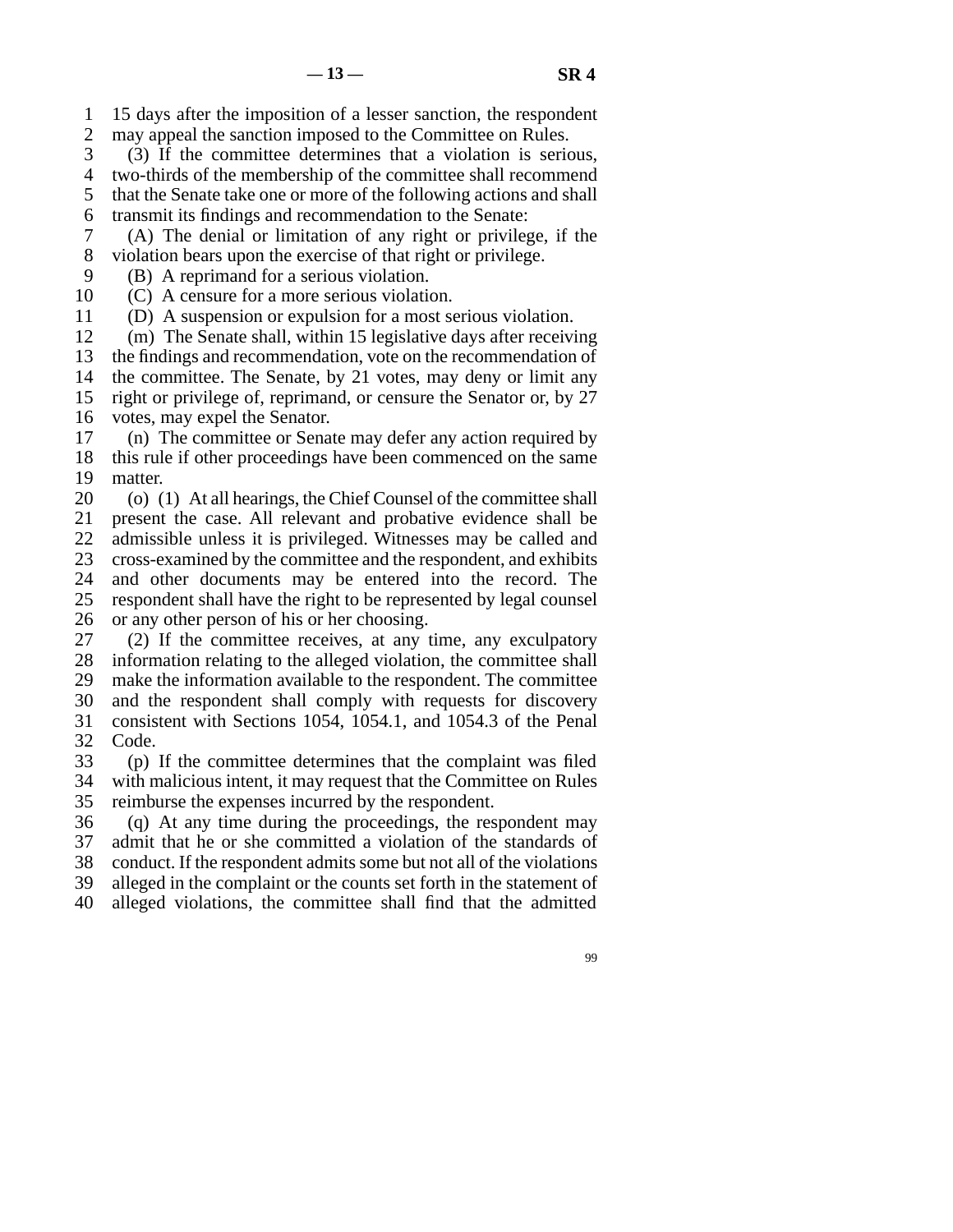line 1 violations constituted a violation of the standards of conduct and

2 may continue the proceedings to determine whether the other<br>3 alleged violations constituted violations of the standards of conduct. alleged violations constituted violations of the standards of conduct.

4 If the respondent admits to all alleged violations, the committee

5 shall find that the admitted violations constituted a violation of

6 the standards of conduct, terminate the preliminary inquiry or 7 disciplinary hearing, and take the action required by paragraph  $(1)$ 

8 or (2) of subdivision (k).

9 (r) Meetings of the committee shall not be open to the public 10 until the committee finds that probable cause exists for believing 11 that the respondent committed a violation of the standards of 12 conduct. Subsequent meetings of the committee or Senate shall 13 be public, and notice of any meeting shall be published in the 14 Senate File for four calendar days prior to the meeting.

15 (s) If the committee finds that probable cause exists for believing 16 that the respondent committed a violation of the standards of 17 conduct, the transcript of any testimony given, or any documents 18 admitted into evidence, at a public hearing and any report prepared 19 by the committee subsequent to that finding that states a final 20 finding or recommendation shall be open to public inspection.

21 (t) Upon request of the respondent, the committee may permit 22 the respondent to inspect, copy, or photograph books, papers, 23 documents, photographs, or other tangible objects that relate to 24 the allegations in the complaint. If the committee finds that 25 probable cause exists for believing that the respondent committed probable cause exists for believing that the respondent committed 26 a violation of the standards of conduct, the committee shall permit 27 the respondent to inspect, copy, or photograph books, papers, 28 documents, photographs, or other tangible objects that relate to 29 the statement of alleged violations.

30  $(u)$  (1) A Senator or officer or employee of the Senate shall not 31 directly or indirectly use or attempt to use his or her official 32 authority or influence to intimidate, threaten, coerce, command, 33 or attempt to intimidate, threaten, coerce, or command any person 34 for the purpose of interfering with the right of that person to file 35 a complaint with the committee, testify before, or in any way 36 cooperate with, the committee or any panel.

37 (2) For the purpose of paragraph  $(1)$ , "use of official authority 38 or influence" includes promising to confer, or conferring, any 39 benefit; effecting, or threatening to effect, any reprisal; or taking, line 40 or directing others to take, or recommending, processing, or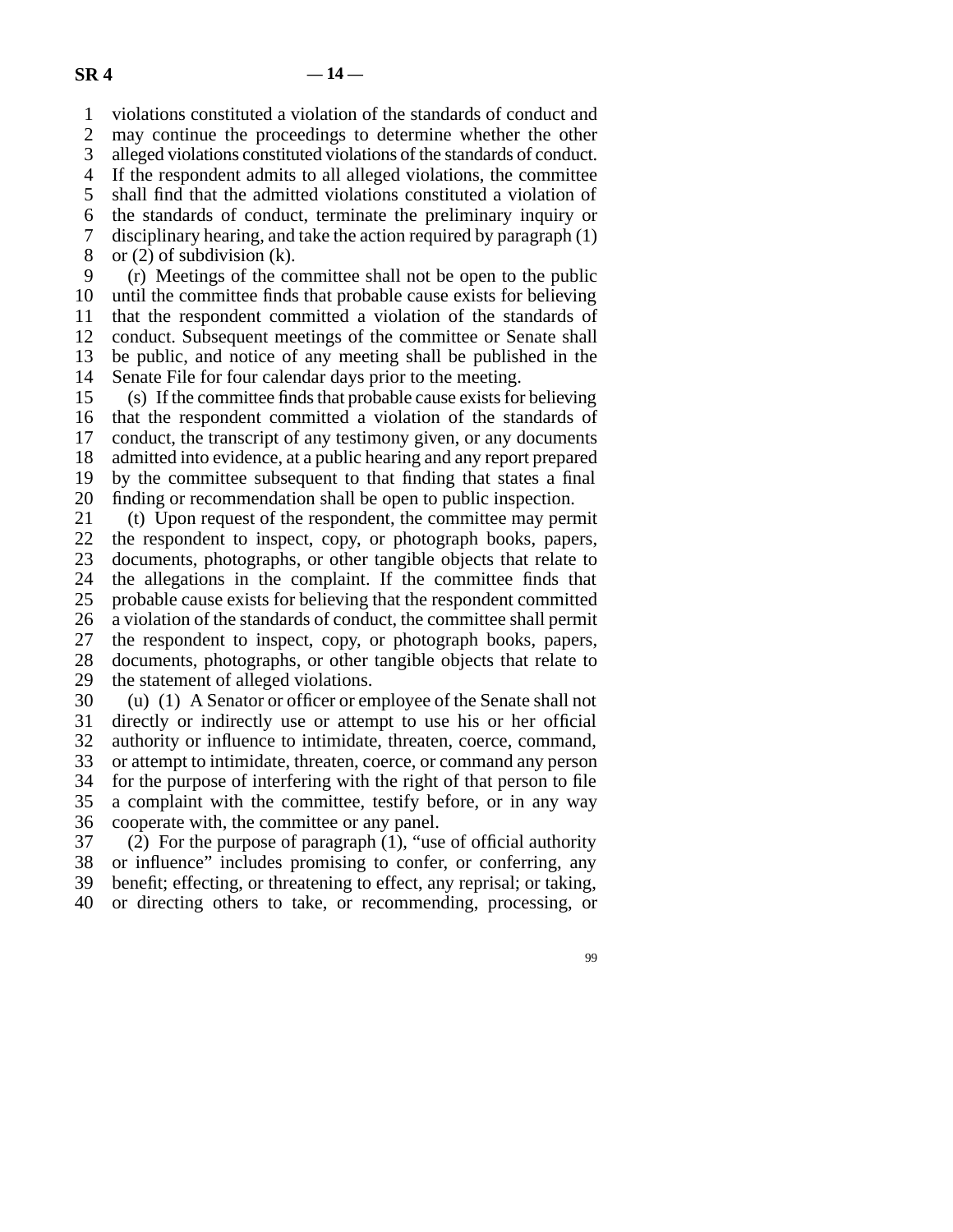1 approving, any personnel action, including, but not limited to, 2 appointment, promotion, transfer, assignment, performance 3 evaluation, suspension, or other disciplinary action. 4 (3) Nothing in this subdivision shall be construed to authorize 5 any person to disclose information, the disclosure of which is 6 otherwise prohibited by law. line 7 (v) The committee may adopt rules governing its proceedings

8 not inconsistent with this rule. The provisions of Joint Rule 36 line 9 relating to investigating committees apply to the committee to the 10 extent those provisions are consistent with this rule.

 $11$  (w) The powers and procedures set forth in subdivisions (b) to 12 (v), inclusive, confer independent authority and shall not be limited 13 or altered by Joint Rule 45.

14 (x) Where confidentiality is required pursuant to this rule, 15 confidentiality shall be maintained only to the extent that disclosure 16 of the confidential information is not otherwise required by law.

line 17

line 19

#### 18 General Research Committee

20 12.5. The General Research Committee is hereby created 21 pursuant to Section 11 of Article IV of the California Constitution, 22 which relates to legislative committees. The committee consists 23 of the 40 Senators, and the President pro Tempore is its chair. The 24 committee is allocated all subjects within the scope of legislative 25 regulation and control, but may not undertake any investigation regulation and control, but may not undertake any investigation 26 that another committee has been specifically requested or directed 27 to undertake. The General Research Committee may act through 28 subcommittees appointed by the Committee on Rules. Each 29 member of the General Research Committee is authorized and 30 directed to receive and investigate requests for legislative action 31 made by individuals or groups and to report thereon to the full 32 committee.

33 The committee and its members shall have and exercise all of 34 the rights, duties, and powers conferred upon investigating 35 committees and their members by the Senate Rules and the Joint 36 Rules of the Senate and Assembly. However, neither the committee 37 nor its members may issue a subpoena without the prior approval 38 of the Committee on Rules. The committee has the following 39 additional powers and duties: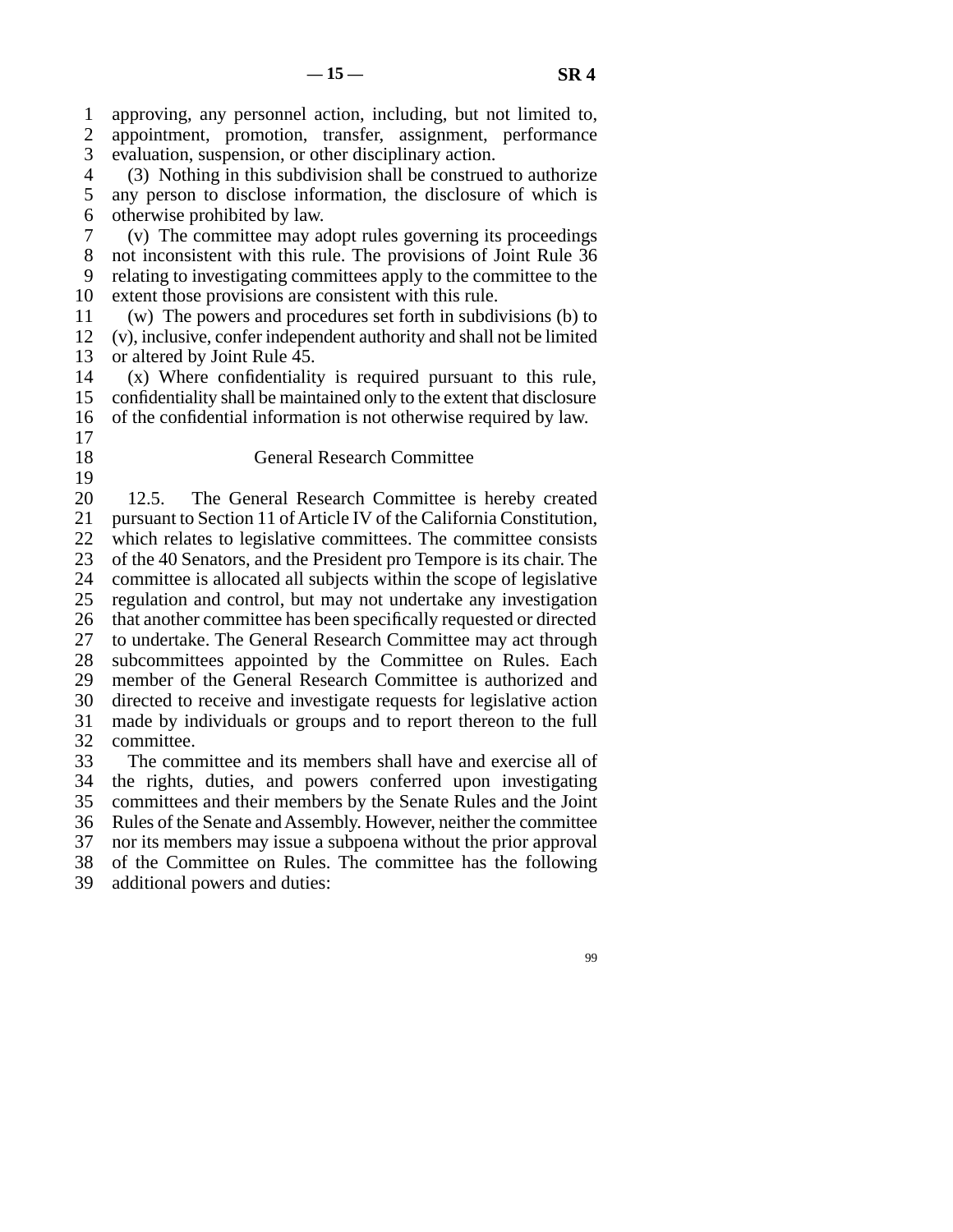line 1 (a) To contract with other agencies, public or private, for the

2 rendition and affording of services, facilities, studies, and reports<br>3 to the committee as the committee deems necessary to assist it to to the committee as the committee deems necessary to assist it to 4 carry out the purposes for which it is created.

5 (b) To cooperate with and secure the cooperation of county, 6 city, city and county, and other local law enforcement agencies in

line 7 investigating any matter within the scope established by this rule,

8 and to direct the sheriff of any county to serve subpoenas, orders,<br>9 and other process issued by the committee.

and other process issued by the committee.

10 (c) To meet and act at any place within the State of California 11 and, when authorized in writing by the Committee on Rules to do 12 so, to meet and act outside the state to carry out its duties.

13 (d) To report its findings and recommendations to the 14 Legislature and the people from time to time.

15 (e) To act during sessions of the Legislature, including any 16 recess.

17 (f) To do any and all other things necessary or convenient to 18 enable it fully and adequately to exercise its powers, perform its 19 duties, and accomplish the objects and purposes of this rule.

20 The Committee on Rules may allocate, from time to time, to the 21 General Research Committee from the Senate Operating Fund 22 those sums that are necessary to permit the General Research 23 Committee and the members thereof to carry out the duties imposed 24 on them. In addition, the Committee on Rules may allocate to any subcommittee from the Senate Operating Fund those sums that subcommittee from the Senate Operating Fund those sums that 26 the Committee on Rules deems necessary to complete the 27 investigation or study conferred upon that subcommittee.

28 12.6. A select committee is a subcommittee of the General 29 Research Committee. Staff providing services to a select committee 30 are Senate employees assigned by the Committee on Rules to the 31 General Research Committee.

32 (a) A Senator who proposes to establish a select committee shall 33 submit to the Committee on Rules a written request that includes 34 all of the following:

35 (1) A description of the topic to be addressed by the select 36 committee and a general work plan and timetable, including 37 hearings, anticipated work product, and staffing needs and other 38 anticipated resource demands.

39 (2) A statement by the Senator proposing the select committee 40 that he or she has discussed his or her plans with the chair of the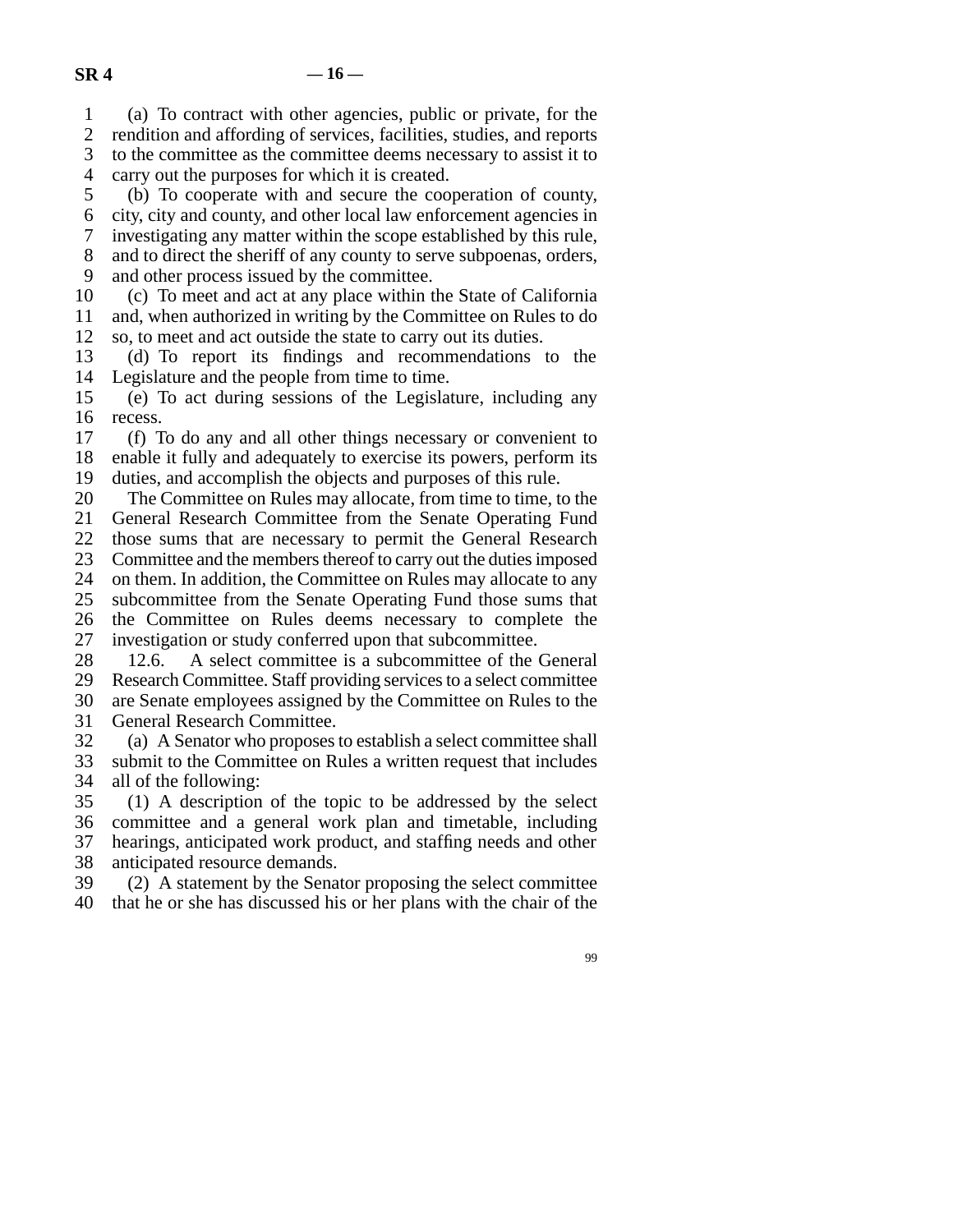1 standing committee having jurisdiction over the subject matter of 2 the proposed select committee. The statement shall describe any 3 objections that chair has to the establishment of the proposed select 4 committee. line 5 (b) A select committee may be established only by a resolution line 6 adopted by the Committee on Rules that specifies the jurisdiction 7 of the select committee. In making this decision, the Committee 8 on Rules shall consider any objections to that action raised by the 9 chair of a standing committee having jurisdiction over the subject 10 matter of the proposed select committee. line 11 (c) The Committee on Rules shall appoint the members of a 12 select committee. A select committee may act only with regard to 13 the particular study or investigation assigned to it by the Committee 14 on Rules. 15 (d) A select committee is terminated automatically upon the 16 adjournment of the regular session in which it is established, or at 17 an earlier time specified in the resolution. In deciding whether to 18 reestablish a select committee established in a previous regular 19 session, the Committee on Rules shall consider the extent to which 20 the select committee successfully achieved its assigned objectives.  $\frac{21}{22}$ Additional Committee on Rules Powers 23 24 12.7. In addition to other rights, duties, and powers vested in 25 the Committee on Rules, the committee and the members thereof the Committee on Rules, the committee and the members thereof 26 shall have and exercise all of the rights, duties, and powers of the 27 General Research Committee and the members thereof, as provided 28 in Rule 12.5, with authority to act on any subject allocated by Rule 29 12.5 to the General Research Committee. line 30 31 Committee on Rules  $\frac{32}{33}$ 13. (a) The Committee on Rules is charged with the general 34 responsibility for the administrative functioning of the Senate. The 35 committee has general charge of the books, documents, and other 36 papers and property of the Senate and shall see that the same are 37 properly kept, cared for, filed, or otherwise disposed of in 38 accordance with applicable law and rules. The committee also has 39 the duties of making studies and recommendations designed to

line 40 promote, improve, and expedite the business and procedure of the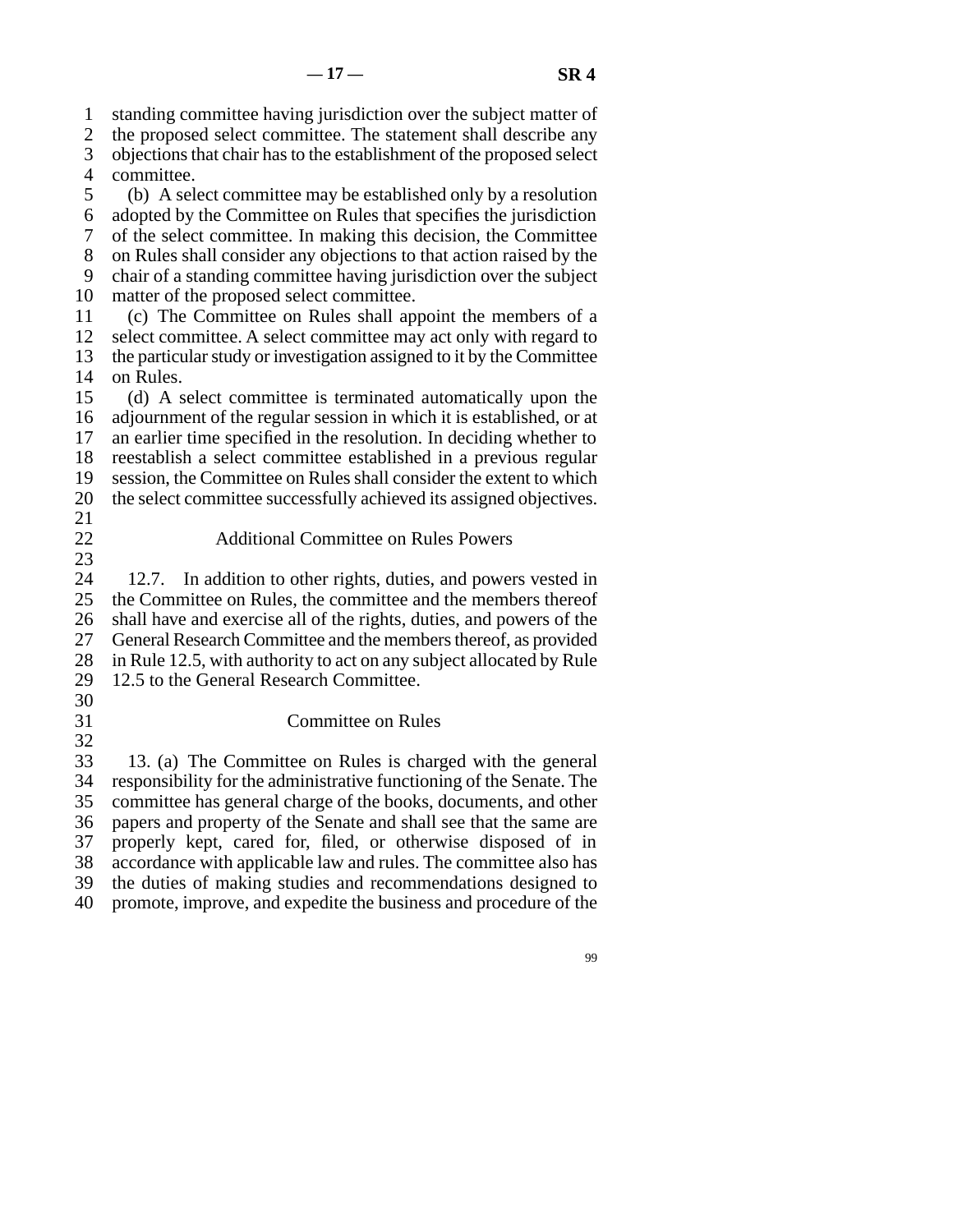line 1 Senate and its committees, including investigating committees

2 consisting wholly or in part of Members of the Senate, and of proposing any amendments to the rules deemed necessary to proposing any amendments to the rules deemed necessary to 4 accomplish those purposes.

 line 5 (b) The Committee on Rules shall continue in existence during 6 any recess of the Legislature until the convening of the next regular line 7 session, and shall have the same powers and duties as while the 8 Senate is in session. The committee has the authority to fill 9 vacancies in any Senate committee or in the Senate membership 10 of any joint committee.

 line 11 (c) The committee and its members shall have and exercise all 12 of the rights, duties, and powers conferred upon investigating 13 committees and their members by the Joint Rules of the Senate 14 and Assembly as they are adopted and amended from time to time, 15 which provisions are incorporated herein and made applicable to 16 the Committee on Rules and its members.

17 (d) The committee may make available to any Senate or joint 18 committee, or any Member of the Senate, assistance in connection 19 with the duties of the committee or other legislative matters as the 20 personnel resources under the direction of the committee or its 21 other facilities permit.

22 (e) (1) All employees on the payroll of the Senate are employees 23 of the Senate and not of individual members, and they are under of the Senate and not of individual members, and they are under 24 the direct control of the Committee on Rules. The Committee on 25 Rules has general supervision over all employees of the Senate Rules has general supervision over all employees of the Senate 26 and the powers and duties to suspend, discipline, or discharge any 27 employees when necessary. Any insubordination or inefficiency 28 on the part of any employee shall be reported to the Committee 29 on Rules.

30 (2) A Senator or officer or employee of the Senate shall not 31 retaliate against an employee of the Senate for reporting 32 information to the Senate Committee on Rules, the Senate 33 Committee on Legislative Ethics, or any government or law 34 enforcement agency regarding a possible violation of the Senate 35 Standards of Conduct or any state or federal law or regulation, or 36 because the Senator, officer, or employee believes that the 37 employee reported or may report such information, if the employee 38 who reported the information reasonably believed that the 39 information disclosed a violation of the Senate Standards of 40 Conduct or any state or federal law or regulation.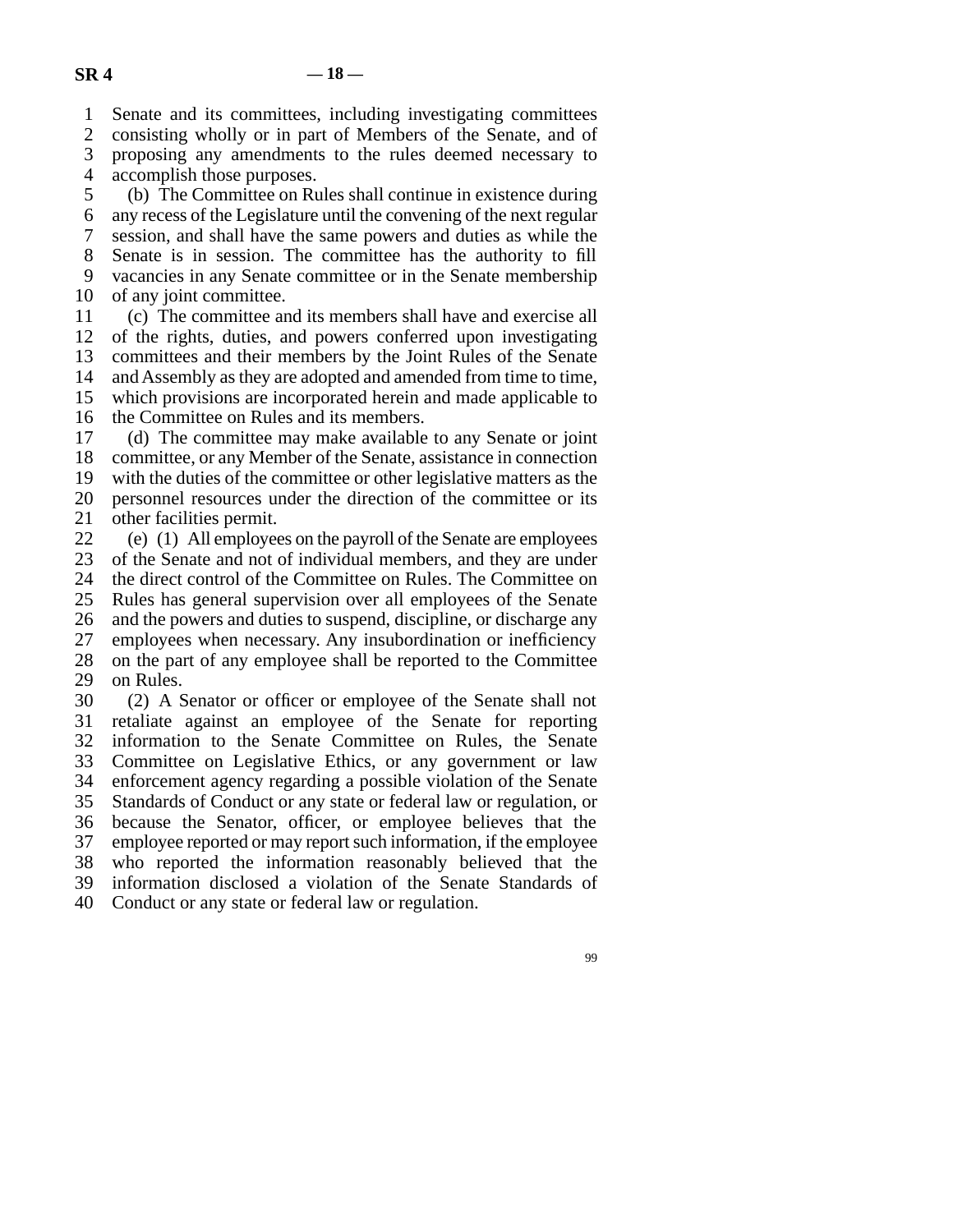line 1 (f) The committee shall make available and furnish to the 2 Members of the Senate, and the Senate committees, personnel 3 resources as may be reasonably necessary for the Members and 4 the committees to carry out their duties.

 line 5 (g) The Committee on Rules constitutes the Committee on 6 Introduction of Bills and has charge of the engrossment and 7 enrollment of bills, the contingent expenses of the Senate, and 8 legislative printing, except insofar as these functions are delegated 9 to the Secretary of the Senate.

10 (h) The rooms, passages, and buildings set apart for the use of

11 the Senate are under the direction of the Committee on Rules, and 12 the committee may assign the press desks in the Senate Chamber

13 to accredited newspaper representatives.

14 (i) Executive communication of nominations sent by the 15 Governor, or any other entity with the authority to make 16 appointments, to the Senate for confirmation shall be referred to 17 the Committee on Rules, unless otherwise ordered by the Senate, 18 without debate.

19 (j) The Committee on Rules shall, at each regular session, 20 appoint a Member of the Senate to serve on the Judicial Council

21 and has the authority during any joint recess to fill any vacancy in 22 that position that occurs during the recess.<br>23 (k) When a report of a joint legislative

 $(k)$  When a report of a joint legislative committee is delivered 24 to the Senate Desk, the Committee on Rules shall refer it to a 25 standing committee for review and appropriate action. standing committee for review and appropriate action.

 $\frac{26}{27}$ 

line 28

### **Expenses of Senate Committees**

29 13.1. All claims for expenses incurred by investigating 30 committees of the Senate, the Secretary of the Senate, and the 31 Sergeant at Arms shall be approved by the Committee on Rules 32 or its authorized representative before the claims are presented to 33 the Controller.

34 All proposed expenditures, including furniture, equipment, and 35 other property, but not including stationery supplies, shall be 36 approved by the Committee on Rules or its authorized 37 representatives before the expenses are incurred, unless the 38 expenditure is specifically exempted from the provisions of this 39 rule by the resolution authorizing it.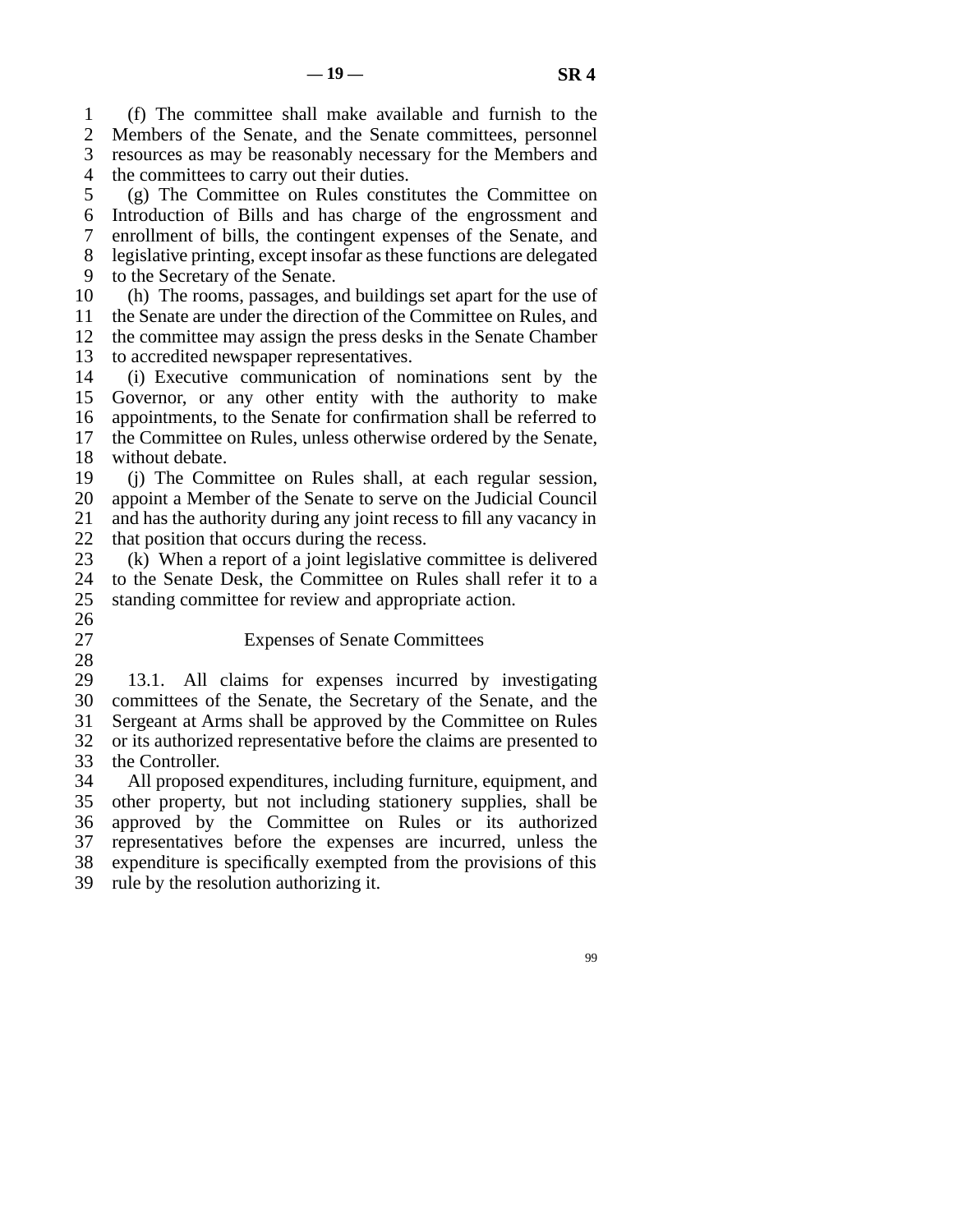line 1 A warrant may not be drawn in payment of any claim for 2 expenses until the approval of the Committee on Rules, or its<br>3 authorized representative, has been obtained in accordance with authorized representative, has been obtained in accordance with 4 this rule.

5 The Committee on Rules may adopt rules and regulations line 6 limiting the amount, time, and place of expenses and allowances line 7 to be paid to employees of Senate investigating committees and 8 regulating the terms and conditions of employment of their 9 employees. Copies of all rules and regulations adopted pursuant 10 to this rule shall be distributed to the chair of every investigating 11 committee.

- $12$
- 

### 13 Alteration, Repair, Improvement to Senate

 $\frac{14}{15}$ 13.2. The Committee on Rules is authorized and directed to 16 incur and pay expenses of the Senate not otherwise provided for 17 as the committee determines are reasonably necessary, including 18 the repair, alteration, improvement, and equipping of the Senate 19 Chamber and the offices provided for the Senate in the State 20 Capitol.

21 In order to avoid unanticipated reversions of appropriations for 22 contingent expenses, the Committee on Rules may designate the<br>23 appropriation from which payment shall be made pursuant to appropriation from which payment shall be made pursuant to 24 allocations to committees or for other purposes. If insufficient 25 money is available in any appropriation to pay all claims pursuant money is available in any appropriation to pay all claims pursuant 26 to allocations charged against it, the committee shall designate 27 another appropriation from which the allocations shall be paid.

28<br>29

# Rooms and Property of Senate

 line 30 31 13.3. The Committee on Rules is responsible for the safekeeping 32 of Senate property. The Director of General Services is directed 33 to maintain the Senate Chamber and all the committee rooms and 34 other rooms used by the Senators and officers of the Senate in a 35 condition that they will be available for the use of the Senate at 36 any time. It is further directed that no persons other than the 37 Members, officers, and employees of the Senate may occupy or 38 use the offices, committee rooms, or other rooms now occupied 39 by the Senate without permission as hereinafter provided, that the line 40 desks, furniture, and other equipment of the Senate shall be at the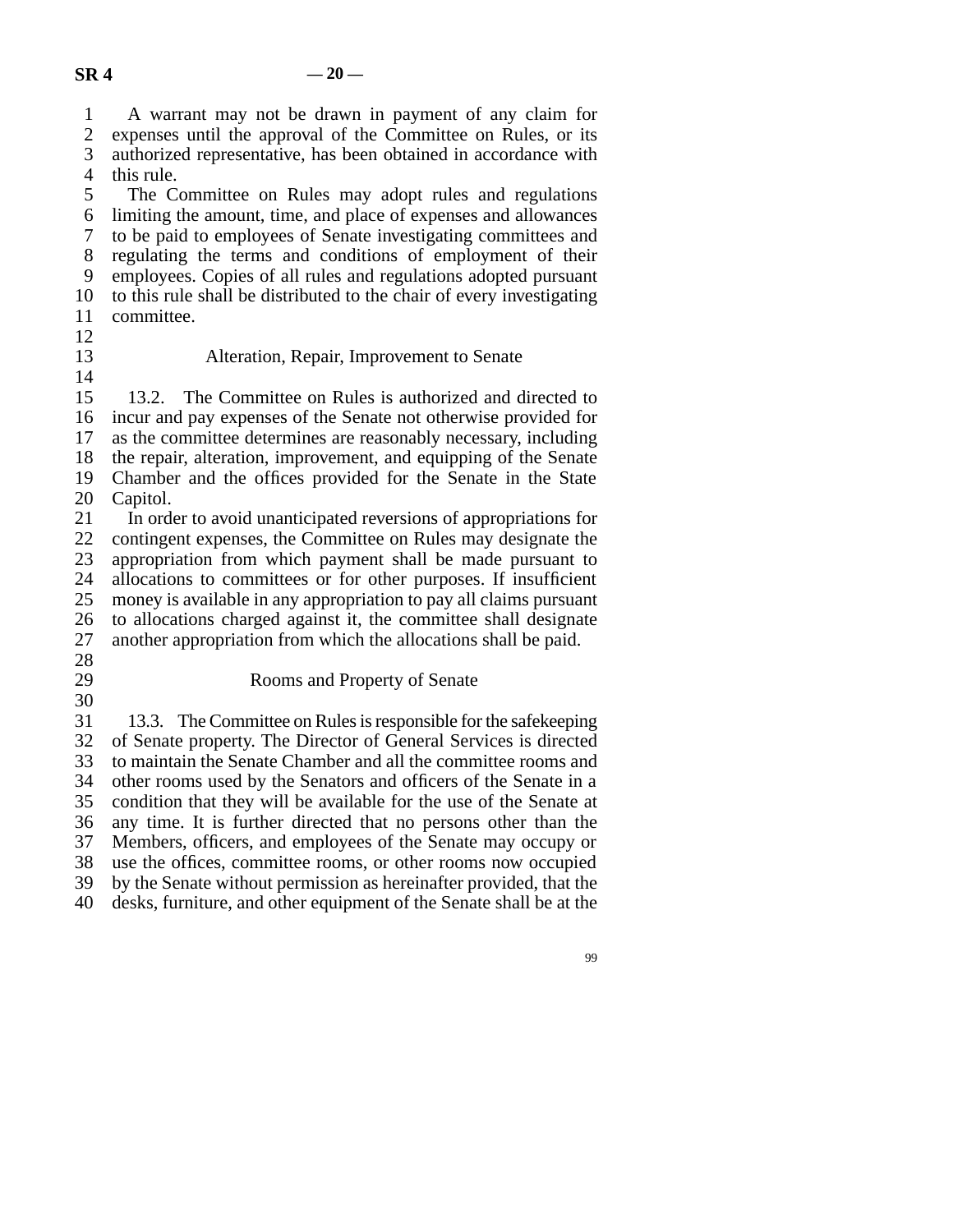line 1 disposal of the Committee on Rules, and that no person except 2 Members of the Senate may occupy any of the Senate's offices or 3 make use of Senate equipment without permission of the committee 4 or its authorized representative.  $\mathfrak{S}$  line 6 Inventory of Senate Property  $\overline{7}$ 8 13.4. The Committee on Rules is authorized and directed, line 9 through its authorized representative, to make and maintain a 10 complete inventory of all property of the Senate, including all 11 property in the possession or control of any Senate committee. 12 The Committee on Rules has custody and control of all property 13 of the Senate and shall adopt rules or orders as it may determine 14 are necessary relating to the purchase, care, custody, and use or 15 disposal thereof. 16 17 Status of Standing Rules for Regular Session line 18 19 13.5. The adoption of the Standing Rules for any special session 20 are not to be construed as modifying or rescinding the Standing 21 Rules of the Senate for a regular session.  $\frac{22}{23}$ **Operating Expense Fund**  $\frac{24}{25}$ 13.6. The Committee on Rules is the committee identified in 26 Section 9126 of the Government Code. The balance of all money 27 in the Senate Operating Fund, including money now or hereafter 28 appropriated by the Legislature, except sums that are made 29 available specifically for purposes other than the expenses of line 30 designated committees, is hereby made available to the Committee 31 on Rules for any charges or claims it may incur in carrying out the 32 duties imposed upon it by these rules or by Senate or concurrent 33 resolution. line 34 line 35 Rules Committee Appointees line 36 37 13.8. The Committee on Rules shall review its nonlegislator 38 appointees every two years. That review shall be completed not

39 later than the 120th calendar day of the regular session in which

40 the review is undertaken.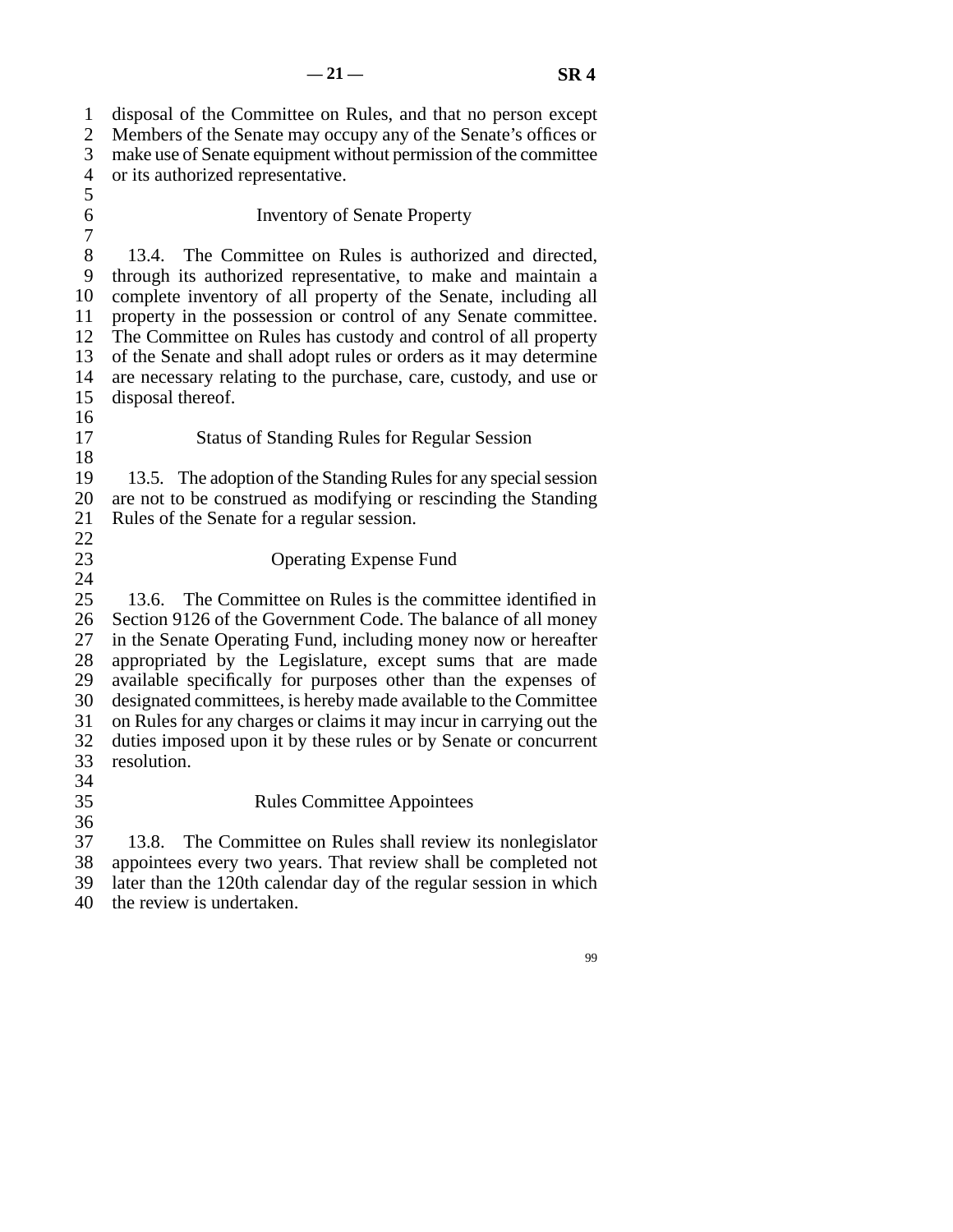| $\mathbf{1}$   | <b>Schedule of Committee Meetings</b>                                                                                                                          |
|----------------|----------------------------------------------------------------------------------------------------------------------------------------------------------------|
| $\frac{2}{3}$  |                                                                                                                                                                |
|                | 14. The Committee on Rules shall propose to the Senate such                                                                                                    |
| $\overline{4}$ | schedules for regular meetings of the standing committees as will                                                                                              |
| 5              | permit all members of each committee to attend without a conflict                                                                                              |
| 6              | of committee engagements.                                                                                                                                      |
| 7              | The committee may also propose such special committee                                                                                                          |
| 8              | meetings or special schedules of committee meetings as will                                                                                                    |
| 9              | facilitate the business of the Senate. Those schedules may provide                                                                                             |
| 10             | a special schedule of committee meetings upon certain days of the                                                                                              |
| 11             | week or to meet any special condition that may arise.                                                                                                          |
| 12             |                                                                                                                                                                |
| 13             | <b>Powers of Standing Committees</b>                                                                                                                           |
| 14             |                                                                                                                                                                |
| 15             | 16. Each standing committee of the Senate to which a proposed                                                                                                  |
| 16             | law or bill is assigned has full power and authority during the                                                                                                |
| 17             | session of the Legislature, or any recess thereof, to make an                                                                                                  |
| 18             | investigation and study concerning any proposed law or bill as the                                                                                             |
| 19             | committee shall determine necessary to enable it to properly act                                                                                               |
| 20             | thereon.                                                                                                                                                       |
| 21             | In the exercise of the power granted by this rule, each committee                                                                                              |
| 22             | may appoint a secretary and employ clerical, legal, and technical                                                                                              |
| 23             | assistants as may appear necessary when money has been made                                                                                                    |
| 24             | available therefor by the Senate.<br>$\mathbf{E}$ and the distribution of $\mathbf{H}$ and $\mathbf{H}$ and $\mathbf{H}$ and $\mathbf{H}$ are continued to the |
| n F            |                                                                                                                                                                |

 $-22 - 22$ 

25 Each standing committee is authorized and empowered to 26 summon and subpoena witnesses, to require the production of 27 papers, books, accounts, reports, documents, records, and papers 28 of every kind and description, to issue subpoenas, and to take all 29 necessary means to compel the attendance of witnesses and to 30 procure testimony, oral and documentary. However, no committee 31 may issue a subpoena, nor may a committee require testimony 32 under oath, without the prior approval of the Committee on Rules.<br>33 The Sergeant at Arms, or other person designated by the Sergeant The Sergeant at Arms, or other person designated by the Sergeant 34 at Arms or by the committee, shall serve any and all subpoenas, 35 orders, and other process that may be issued by the committee, 36 when directed to do so upon a vote of the majority of the 37 membership of the committee.

Each of the members of the standing committees is authorized<br>39 and empowered to administer oaths, and all of the provisions of and empowered to administer oaths, and all of the provisions of

40 Chapter 4 (commencing with Section 9400) of Part 1 of Division

99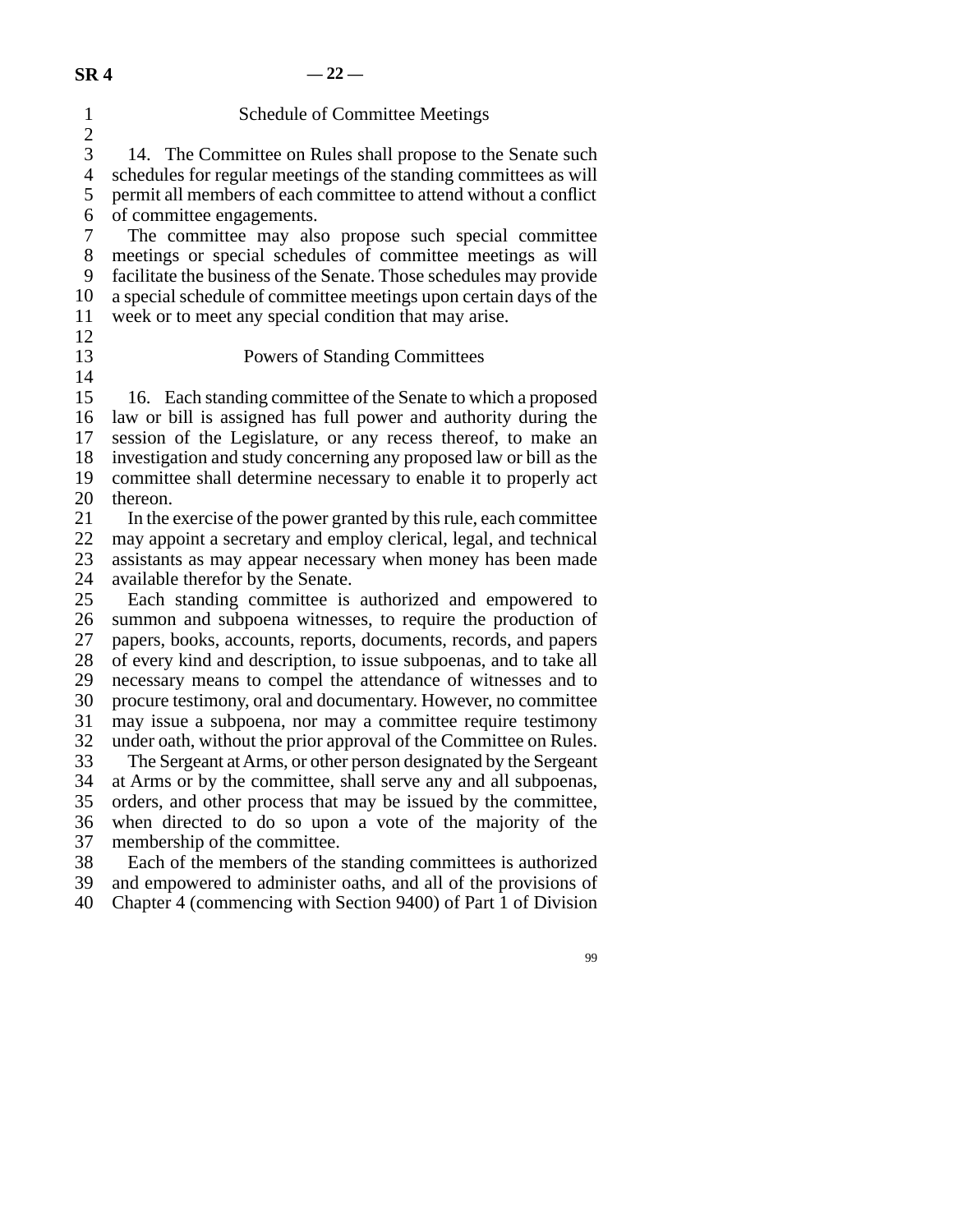line 1 2 of Title 2 of the Government Code, relating to the attendance 2 and examination of witnesses before the Legislature and the 3 committees thereof, apply to the committees.

4 All officers of this state, including the head of each department, 5 agency, and subdivision thereof, all employees of the departments, line 6 agencies, and subdivisions of the state, the Legislative Counsel, line 7 and all other persons, whether connected with the state government 8 or not, shall give and furnish to these committees upon request 9 such information, records, and documents as the committees deem 10 necessary or proper for the achievement of the purposes for which 11 each standing committee was created.

12 Each standing committee may meet at the State Capitol and do 13 any and all things necessary or convenient to enable it to exercise 14 the powers and perform the duties herein granted to it, and may 15 expend such money as may be made available by the Senate for 16 that purpose, except that no committee may incur any indebtedness 17 unless money has been first made available therefor.

line 18

20

### 19 Funerals

21 17.5. The Chair or Vice Chair of the Committee on Rules may 22 designate any one or more of the Members of the Senate as a Senate 23 committee to attend funerals in appropriate circumstances. The 24 Members so designated may receive expenses as provided in Joint 25 Rule 35.

Rule 35.

26 The Chair or Vice Chair of the Committee on Rules, or any 27 Member of the Senate designated by either of these officers, may

28 incur such expense as may be necessary for the purchase on behalf

29 of the Senate of suitable floral pieces for the funeral.

30 All expenses incurred pursuant to this rule shall be paid out of

31 the money allocated from the Senate Operating Fund to the

32 Committee on Rules and disbursed, after certification by the Chair

33 or Vice Chair of the committee or by the committee's disbursing

34 officer appointed and designated therefor by the committee, upon

35 warrants drawn by the Controller upon the Treasury.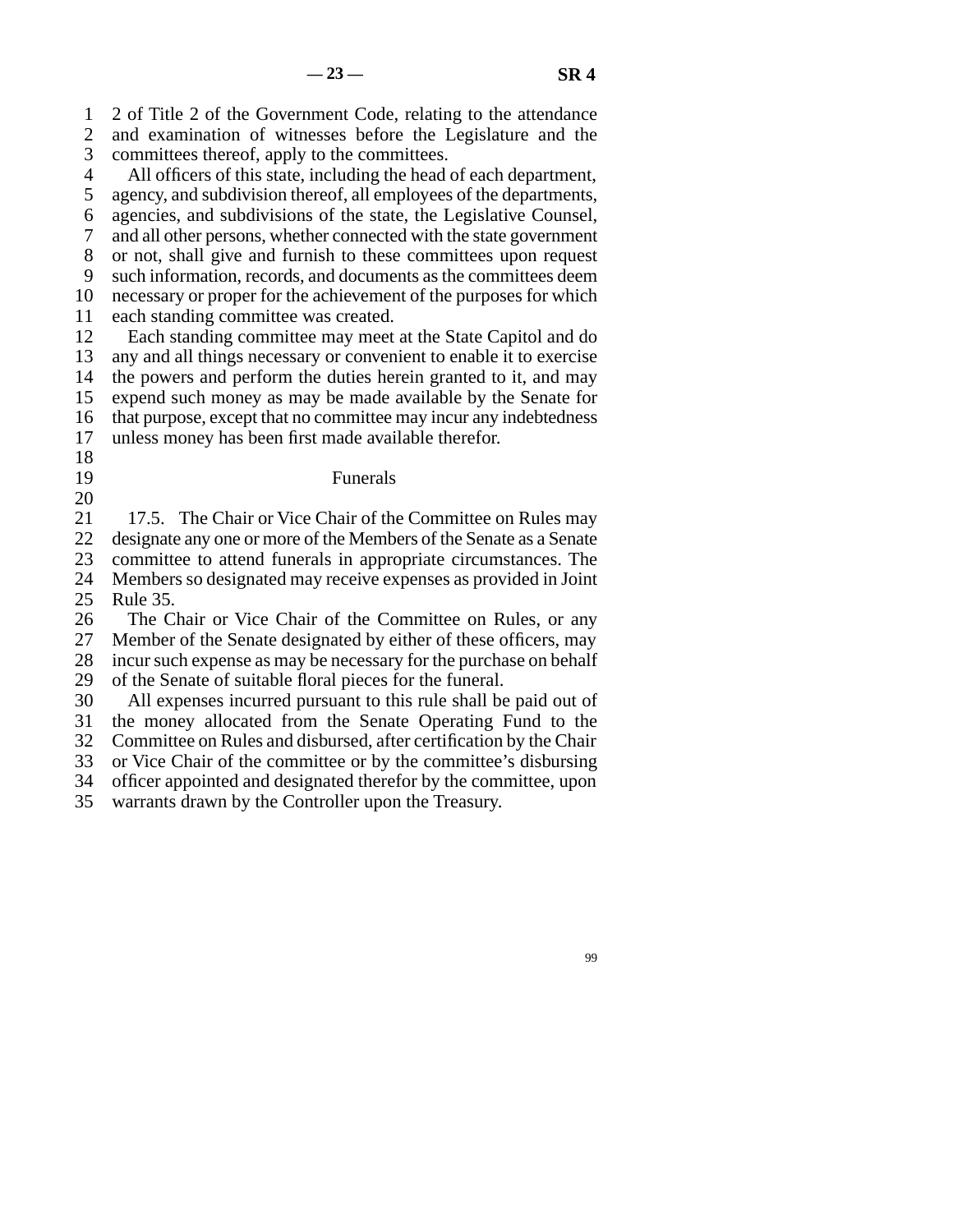| SR <sub>4</sub>     | $-24-$                                                                                                                          |
|---------------------|---------------------------------------------------------------------------------------------------------------------------------|
| $\mathbf{1}$        | Expenditures                                                                                                                    |
| $\overline{2}$<br>3 | A member of a committee may not incur any expense<br>18.                                                                        |
| $\overline{4}$      | chargeable to the Senate unless authorized by resolution of the                                                                 |
| 5                   | Senate.                                                                                                                         |
| 6                   | The Committee on Rules shall provide, by rules and regulations,                                                                 |
| 7                   | for the manner of authorizing expenditures by Members,                                                                          |
| 8                   | committees, and officers and employees of the Senate that are not                                                               |
| 9                   | otherwise authorized by law, these rules, or the Joint Rules of the                                                             |
| 10                  | Senate and Assembly, and for the payment of the expenditures                                                                    |
| 11                  | from the Senate Operating Fund upon certification of claims                                                                     |
| 12                  | therefor to the Controller by the Committee on Rules or its                                                                     |
| 13                  | authorized representative.                                                                                                      |
| 14                  |                                                                                                                                 |
| 15                  | Printing of Reports                                                                                                             |
| 16                  |                                                                                                                                 |
| 17                  | All requests for the printing of reports of Senate<br>18.5.                                                                     |
| 18                  | committees shall be made to the Committee on Rules.                                                                             |
| 19                  | The Committee on Rules shall determine if the report is to be                                                                   |
| 20<br>21            | printed, the number of copies needed, and whether or not the report<br>shall be printed in the Journal.                         |
| 22                  | If the report is to be printed by the Office of State Publishing, it                                                            |
| 23                  | shall hold the type for each Senate committee report for a period                                                               |
| 24                  | of 90 days from the date of the first printing or for such other time                                                           |
| 25                  | as the Committee on Rules deems necessary.                                                                                      |
| 26                  |                                                                                                                                 |
| 27                  | PROCEDURES AND RULES                                                                                                            |
| 28                  |                                                                                                                                 |
| 29                  | <b>Resolutions and Constitutional Amendments</b>                                                                                |
| 30                  |                                                                                                                                 |
| 31                  | 19. Joint, concurrent, and Senate resolutions, and constitutional                                                               |
| 32                  | amendments shall be treated the same as bills under these rules,                                                                |
| 33                  | except that they shall have only one official reading, which reading<br>shall occur after they have been reported by committee. |
| 34                  |                                                                                                                                 |
| 35                  | <b>Parliamentary Rules</b>                                                                                                      |
| 36                  |                                                                                                                                 |
| 37<br>38            | In all cases not provided for by the Constitution, these rules,<br>20.                                                          |
| 39                  | the Joint Rules of the Senate and Assembly, or statute, the authority                                                           |
|                     |                                                                                                                                 |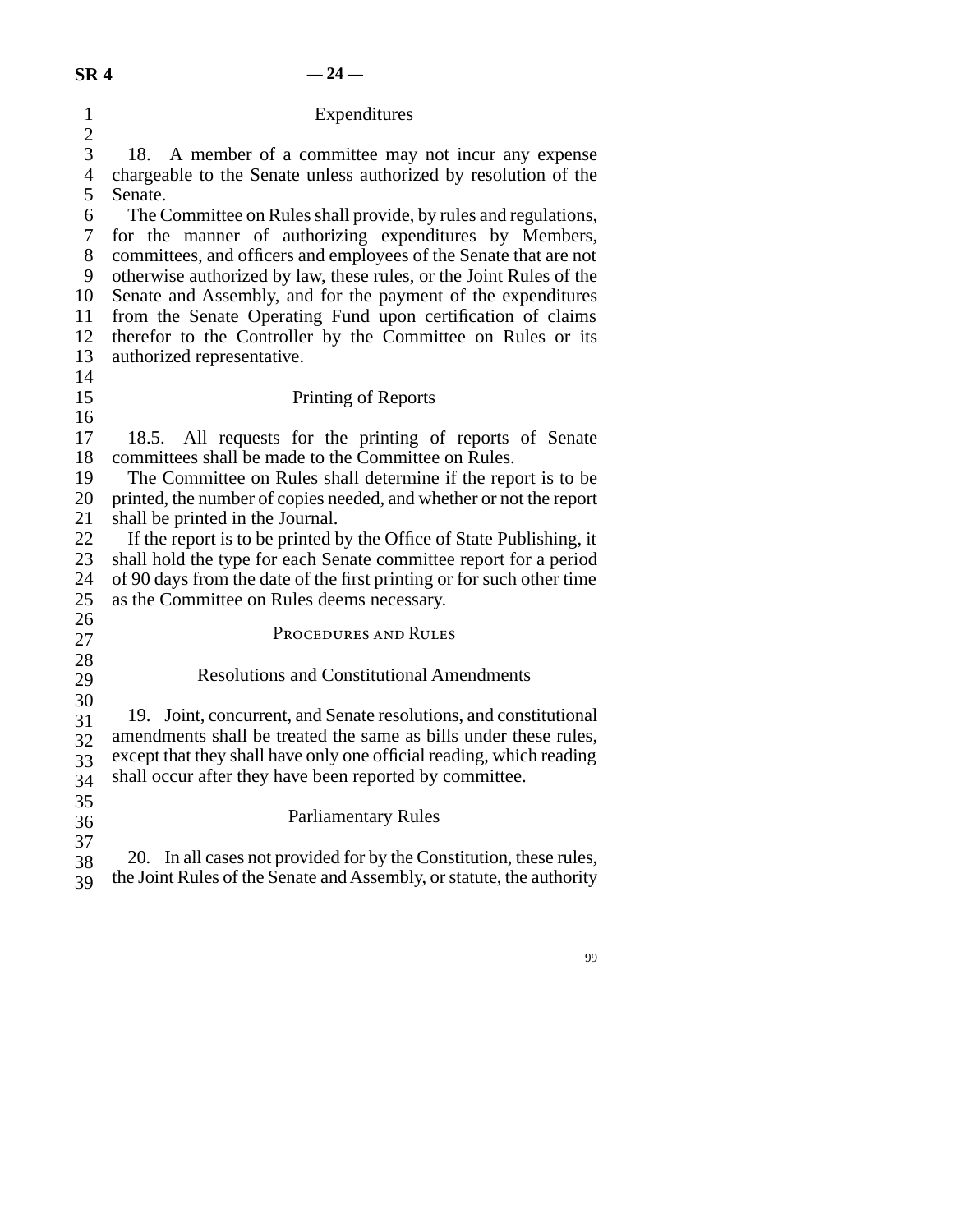line 1 shall be the latest edition of Mason's Manual or the custom and 2 usage of the Senate.  $\mathfrak{Z}$ 4 Suspension of Rules or Amending of Rules  $5\overline{)}$  line 6 21. A standing rule of the Senate may not be adopted, amended, line 7 or repealed except upon an affirmative vote of a majority of the 8 membership of the Senate, one day's notice being given, except 9 that any rule not requiring more than a majority vote may be 10 temporarily suspended without that notice by a vote of a majority 11 of the membership of the Senate. A rule requiring a two-thirds 12 vote on any question may be amended only by a two-thirds vote 13 on one day's notice, except that a rule requiring a two-thirds vote 14 may be temporarily suspended without that notice by a two-thirds 15 vote. 16 All proposed amendments to these rules shall, upon presentation, 17 be referred to the Committee on Rules without debate. line 18 19 Suspension of the Joint Rules 20 21 21.1. Pursuant to Joint Rule 33, a joint rule may not be 22 suspended by the Senate except with the concurrence of 27 23 Members unless a lower vote is prescribed by these rules or the 24 Joint Rules of the Senate and the Assembly. 25 26 **Permission of Committee on Rules**  $\frac{27}{28}$ 21.2. Notwithstanding Rule 21 or 21.1, a Senate or Joint Rule 29 may not be suspended unless the Committee on Rules determines 30 that an extraordinary circumstance exists that justifies the 31 suspension.  $\frac{32}{33}$ Rules Governing Standing Committees  $34$ 35 21.5. Except as otherwise provided in these rules, standing 36 committees of the Senate shall be governed as follows: line 37 (a) The officers of each Senate committee shall be a chair, vice 38 chair, and secretary. 39 (b) The chair shall preside at meetings when present except 40 when the committee is considering a bill of which he or she is the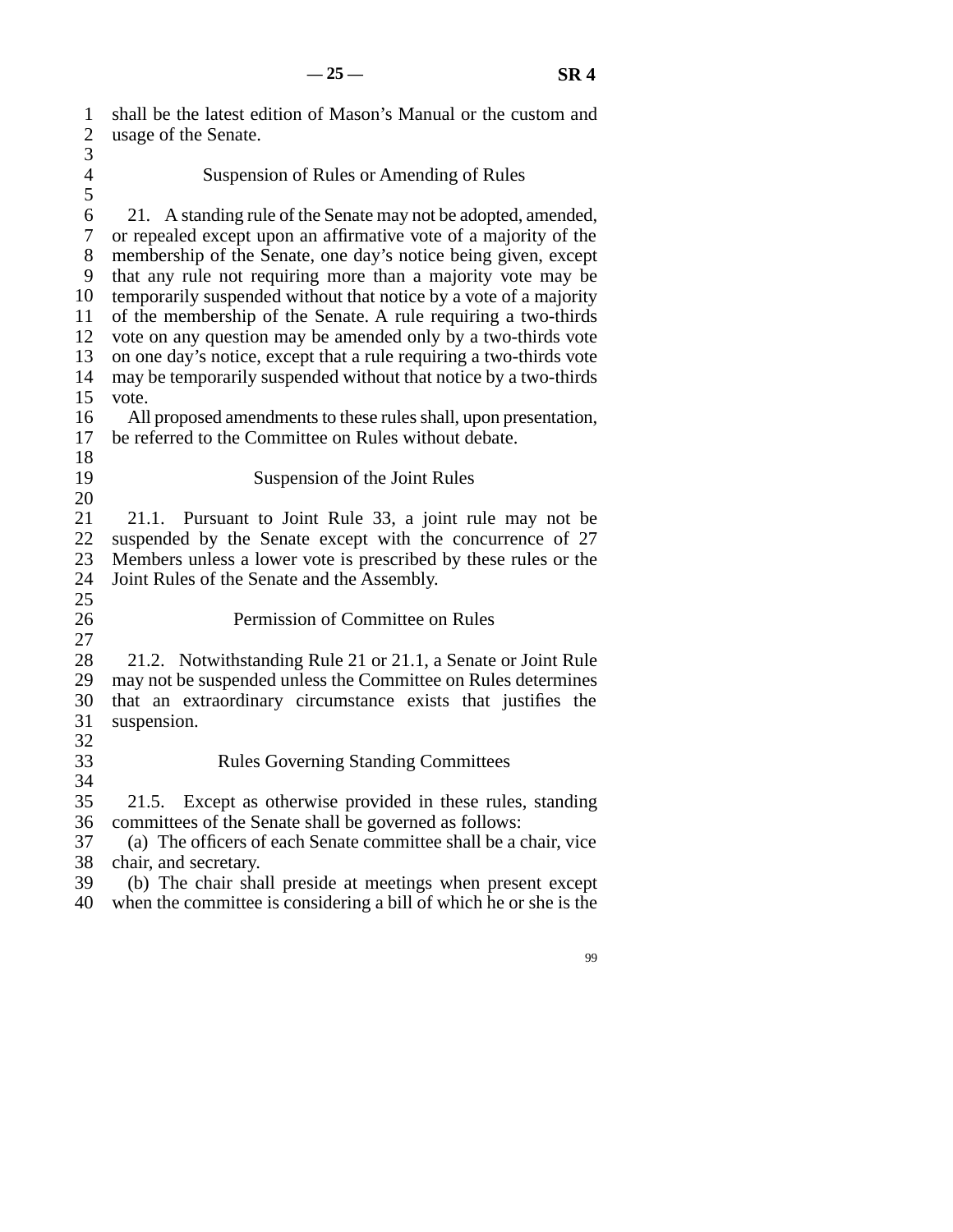1 sole author or the lead author. Whenever the chair is not presiding,

2 the vice chair shall assume the duties of the chair. In the absence 3 of both, a member designated by the chair shall preside.

of both, a member designated by the chair shall preside.

 line 4 (c) The secretary shall keep a complete record of the meetings 5 and actions taken by the committee. Bills and other measures 6 favorably acted upon shall be reported to the Senate as 7 expeditiously as the reports can be prepared.

8 (d) The committee shall meet in regular session on the day and 9 hour designated by the Committee on Rules. Adjourned meetings 10 or special meetings shall be held at the time fixed in the adjourning 11 motion, or, for a special meeting, on the call of the chair.

12 (e) A special meeting may be called by the chair, with the 13 approval of the Committee on Rules, by giving reasonable notice 14 to all members of the committee, either in writing or by telephone, 15 specifying the purpose of the meeting, the time and place thereof, 16 and the matters to be considered at the meeting. Notice of hearing 17 of bills as required by subdivision (a) of Joint Rule  $62$  may also 18 be given in the Daily File. A matter may not be considered at the

19 special meeting unless specified in the notice.

20 A special meeting shall be scheduled so as to permit all members 21 of the committee to attend without conflict with other scheduled 22 committee meetings.<br>23 (f) A majority of

 $\lambda$  majority of the membership of the committee shall 24 constitute a quorum. A vote of a majority of the membership of 25 the committee shall be required to table a bill, remove it from the the committee shall be required to table a bill, remove it from the 26 table, or reconsider a vote on a bill.

27 (g) Action may not be taken on any measure outside of a duly 28 constituted committee meeting.

29 (h) The chair shall set the hearings of bills and arrange the 30 calendar for committee hearings. Notice of hearing of any bill shall 31 be given to the author and other persons requiring notice. A bill

32 may not be considered in the absence of the author without his or 33 her consent, except that a bill may be presented by the author's

34 representative who is authorized in writing.

35 (i) A committee or a subcommittee thereof, by a majority vote 36 of the membership of the committee, may meet in executive session 37 for any purpose authorized by Section 9029 of the Government 38 Code. Otherwise, all meetings shall be open and public.

39 (i) The chair shall direct the order of presentation of the 40 arguments for and against matters for consideration by the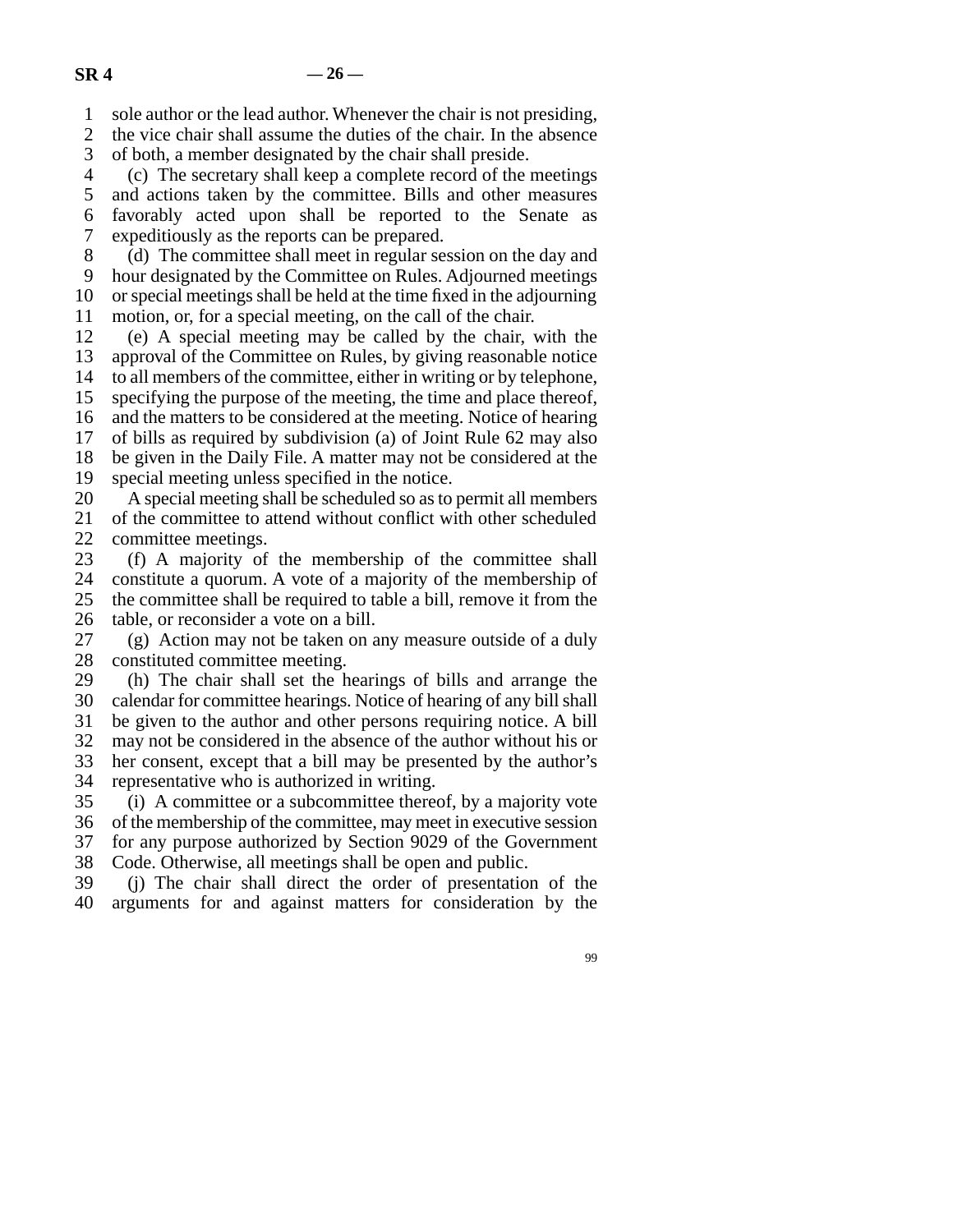1 committee, and shall permit questions to be asked by members of

2 the committee in an orderly fashion and in keeping with proper 3 decorum. decorum.

4 (k) Further consideration of a bill that has been voted out of a 5 committee or defeated shall be by reconsideration only, as follows:

 $\delta$  (1) A motion to reconsider a vote by which a bill is voted out

7 shall be in order, and shall be voted upon at the same meeting. If

8 the motion is carried by a vote of a majority of the membership of

line 9 the committee, the bill may be considered at that meeting, provided

10 the author is present, or at a subsequent meeting.

11 (2) The procedure for reconsideration of a bill that has been 12 defeated shall conform to the requirements of subdivision (a) of 13 Joint Rule 62. Any bill as to which reconsideration has been 14 granted pursuant to this paragraph may not be heard again until a

15 subsequent meeting of the committee, after being calendared in 16 the Daily File.

17 (*l*) Any bill that has been laid on the table and is removed from 18 the table at a later meeting may not be heard again until a 19 subsequent meeting of the committee, after being calendared in 20 the Daily File and after notice.

21 (m) When a committee adopts proposed amendments to a bill, 22 the bill may be taken up for vote at that meeting or, if the 23 committee or author requests, sent out to print before final action. 24 If the amendments are not in proper form, they shall be prepared 25 and submitted to the chair for approval before being reported to and submitted to the chair for approval before being reported to 26 the Desk. Amendments submitted by the author that, in the opinion 27 of the committee chair, are major or substantial shall be submitted 28 to the committee at least two legislative days before the bill is 29 scheduled for hearing.

30 (n) A bill may not be set for hearing, nor may any notice thereof 31 be published, by a Senate committee until the bill has been referred 32 to the committee by the Committee on Rules.

33 (o) The chair may appoint, with the permission of the Committee 34 on Rules, subcommittees of one or more members to consider and 35 recommend to the full committee action on matters as may be 36 assigned to the subcommittee for consideration from time to time 37 by the chair. The chair may assign and reassign members of, and 38 matters to, the various subcommittees. The recommendation of a 39 subcommittee may be accepted by a vote of a majority of the 40 members of the committee.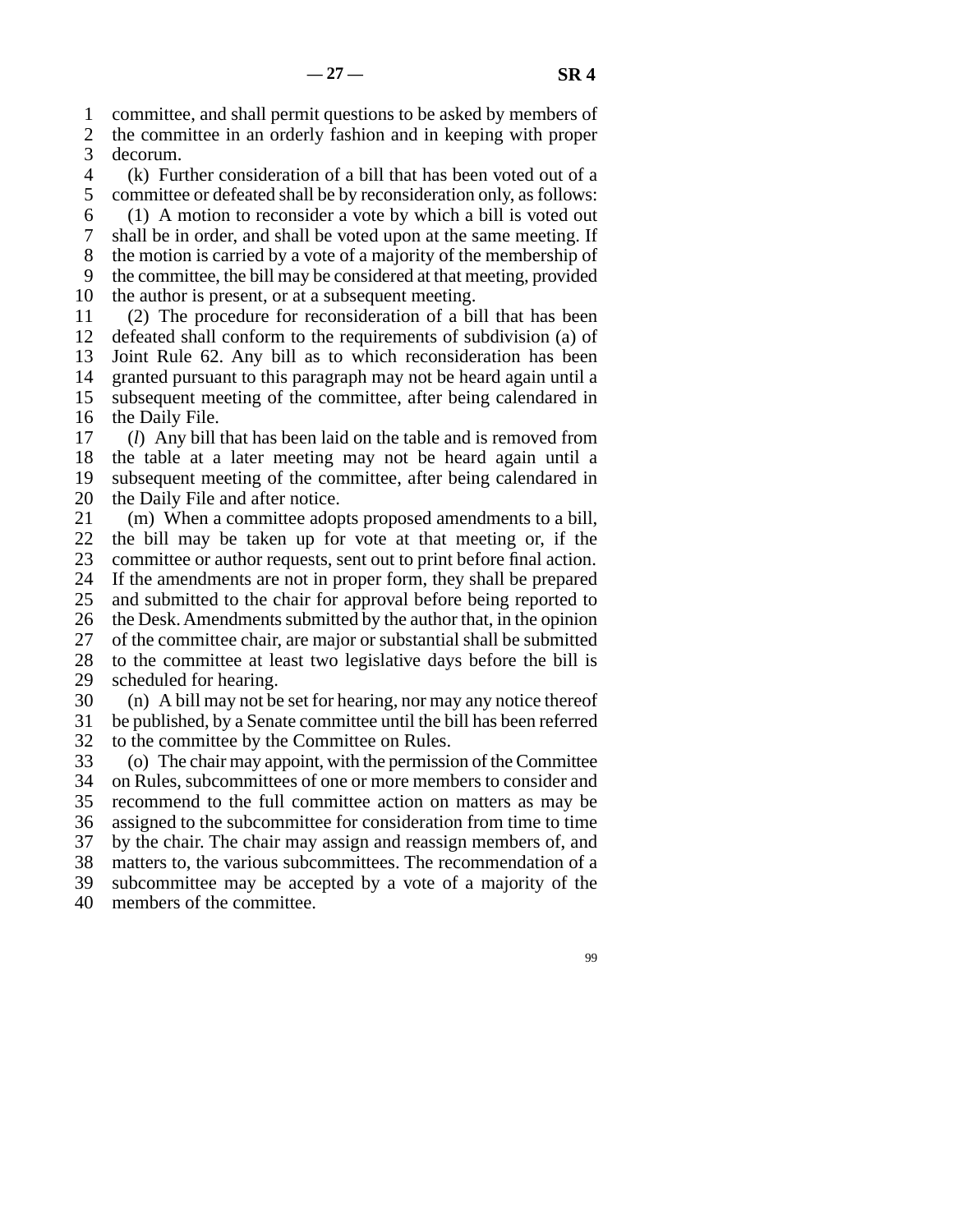| $\mathbf{1}$   | (p) In all cases not provided for by this rule, the Senate Rules,                                                             |
|----------------|-------------------------------------------------------------------------------------------------------------------------------|
| $\overline{2}$ | the Joint Rules of the Senate and Assembly, or statute, the authority                                                         |
| 3              | shall be the latest edition of Mason's Manual.                                                                                |
| $\overline{4}$ |                                                                                                                               |
| 5              | <b>Additional Rules</b>                                                                                                       |
| 6              |                                                                                                                               |
| $\overline{7}$ | Committees may adopt additional rules that are not in<br>21.6.                                                                |
| $8\,$          | conflict with Rule 21.5 or other rules.                                                                                       |
| 9              |                                                                                                                               |
| 10             | <b>Reporting Measures Out of Committee</b>                                                                                    |
| 11             |                                                                                                                               |
| 12             | 21.7. The vote of a majority of the membership of a standing                                                                  |
| 13             | committee shall be required to report a bill, constitutional                                                                  |
| 14             | amendment, concurrent resolution, or joint resolution out of                                                                  |
| 15             | committee.                                                                                                                    |
| 16             | A vote of a majority of all members of a standing committee                                                                   |
| 17             | who are present and voting shall be required to report a Senate                                                               |
| 18             | resolution out of committee.                                                                                                  |
|                |                                                                                                                               |
| 19             |                                                                                                                               |
| 20             | <b>Press Participation</b>                                                                                                    |
| 21             |                                                                                                                               |
| 22             | Accredited press representatives may not be excluded<br>21.8.                                                                 |
| 23             | from any public legislative meeting or hearing, and may not be                                                                |
| 24             | prohibited from taking photographs of, televising, or recording the                                                           |
| 25             | committee or house hearings, subject to the following conditions:                                                             |
| 26             | (1) This rule extends to all public legislative meetings.                                                                     |
| 27             | (2) Lights may be used only when cameras are filming and,                                                                     |
| 28             | when possible, proceedings in hearing rooms and the chamber                                                                   |
| 29             | shall be filmed without lights.                                                                                               |
| 30             | (3) Every effort should be made to set up filming equipment                                                                   |
| 31             | before hearings or sessions begin.                                                                                            |
| 32             | (4) The committee chair or the Committee on Rules shall be                                                                    |
| 33             | notified, as far in advance of the proceedings as possible, that                                                              |
| 34             | recordings and television cameras will be present and filming.                                                                |
| 35<br>36       | (5) To the extent practical, flash cameras shall not be used.<br>(6) Photographs shall be taken in an orderly and expeditious |

37 manner so as to cause the least possible inconvenience to the 38 committee or to the Members in the chamber. 38 committee or to the Members in the chamber.<br>39 However, the chair of a committee may req

However, the chair of a committee may request any person to 40 relocate or remove any object, or discontinue the use of any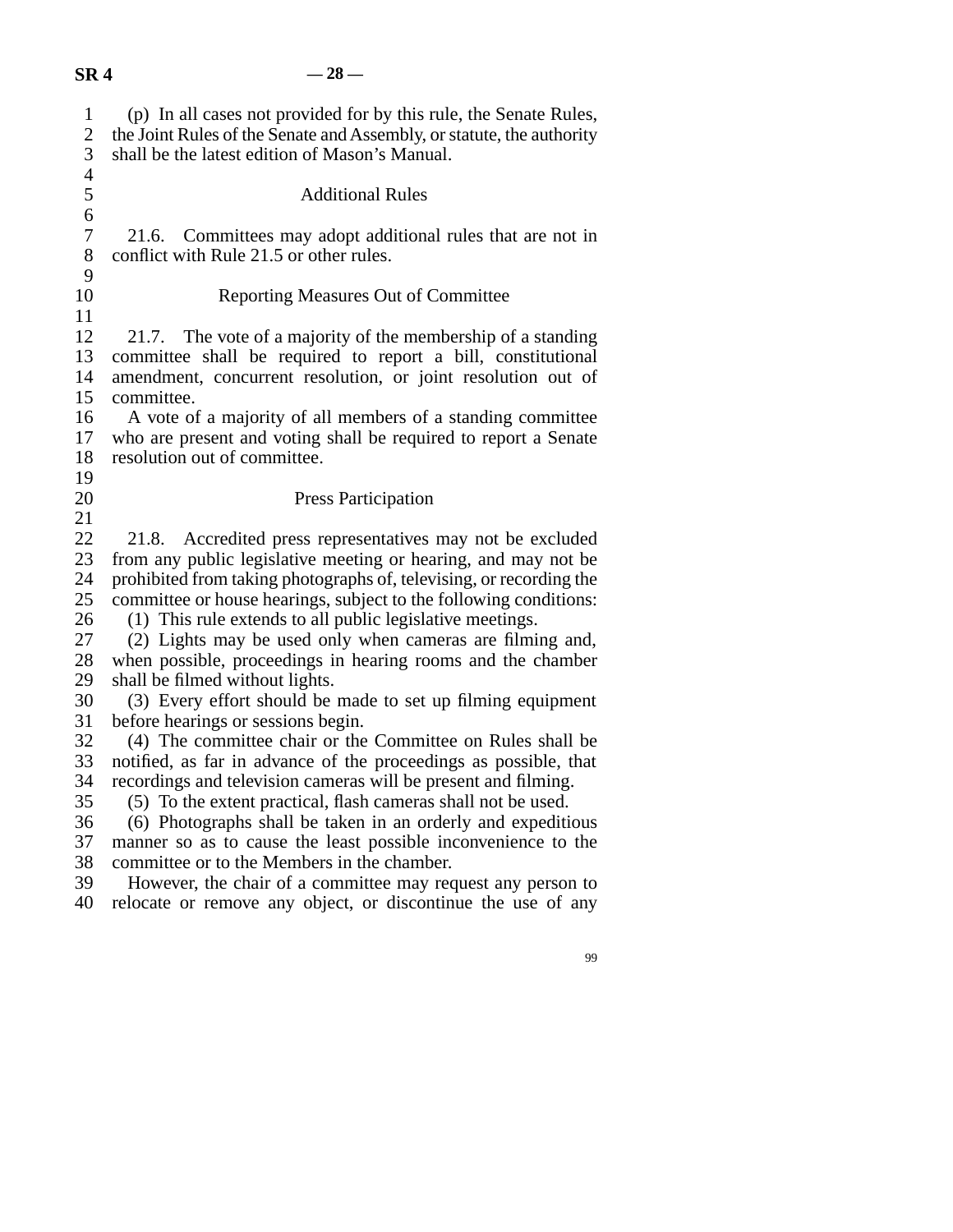line 1 equipment, that is situated or used in a manner so as to disrupt the 2 proceedings or to create a potential danger to, or substantially 3 obstruct the view of, members of the committee or the public.

 line 4 In case any person fails to respond to a request of the chair to 5 relocate, remove, or discontinue the use of the objects or 6 equipment, the committee may, by majority vote, require it.

 $\tau$ 

 $\overline{9}$ 

8 INTRODUCTION AND REFERENCE OF MEASURES

10 Introduction, First Reading, and Reference of Measures

 $\frac{11}{12}$ 22. Any Senator desiring to introduce a bill, constitutional 13 amendment, concurrent resolution, joint resolution, or Senate 14 resolution shall send it to the Senate Desk.

15 When received at the Secretary's desk, a bill shall, under the 16 proper order of business, be numbered, read, printed, and referred 17 by the Committee on Rules to a standing committee. The 18 Committee on Rules shall check all Assembly measures before 19 reference to committee and shall designate the committee to which 20 they shall be referred.

21 All joint resolutions, concurrent resolutions, and Senate 22 resolutions shall be automatically referred to the Committee on 23 Rules upon introduction, and may be rereferred to any other 24 standing committee upon the vote of a majority of the membership<br>25 of the Committee on Rules. of the Committee on Rules.

26 Unless otherwise ordered by the Senate without debate, the 27 assignment of the measure shall then be complete and, after assignment of the measure shall then be complete and, after 28 printing, the Secretary shall deliver the measure to the committee 29 designated by the Committee on Rules.

30 Under the order of Messages from the Assembly, the Secretary 31 shall read each Assembly bill the first time and shall read the name 32 of the committee to which the bill has been assigned by the 33 Committee on Rules. Unless otherwise ordered by the Senate 34 without debate the assignment of the bill shall then be complete. 35 and the Secretary shall deliver the bill to the committee so

36 designated.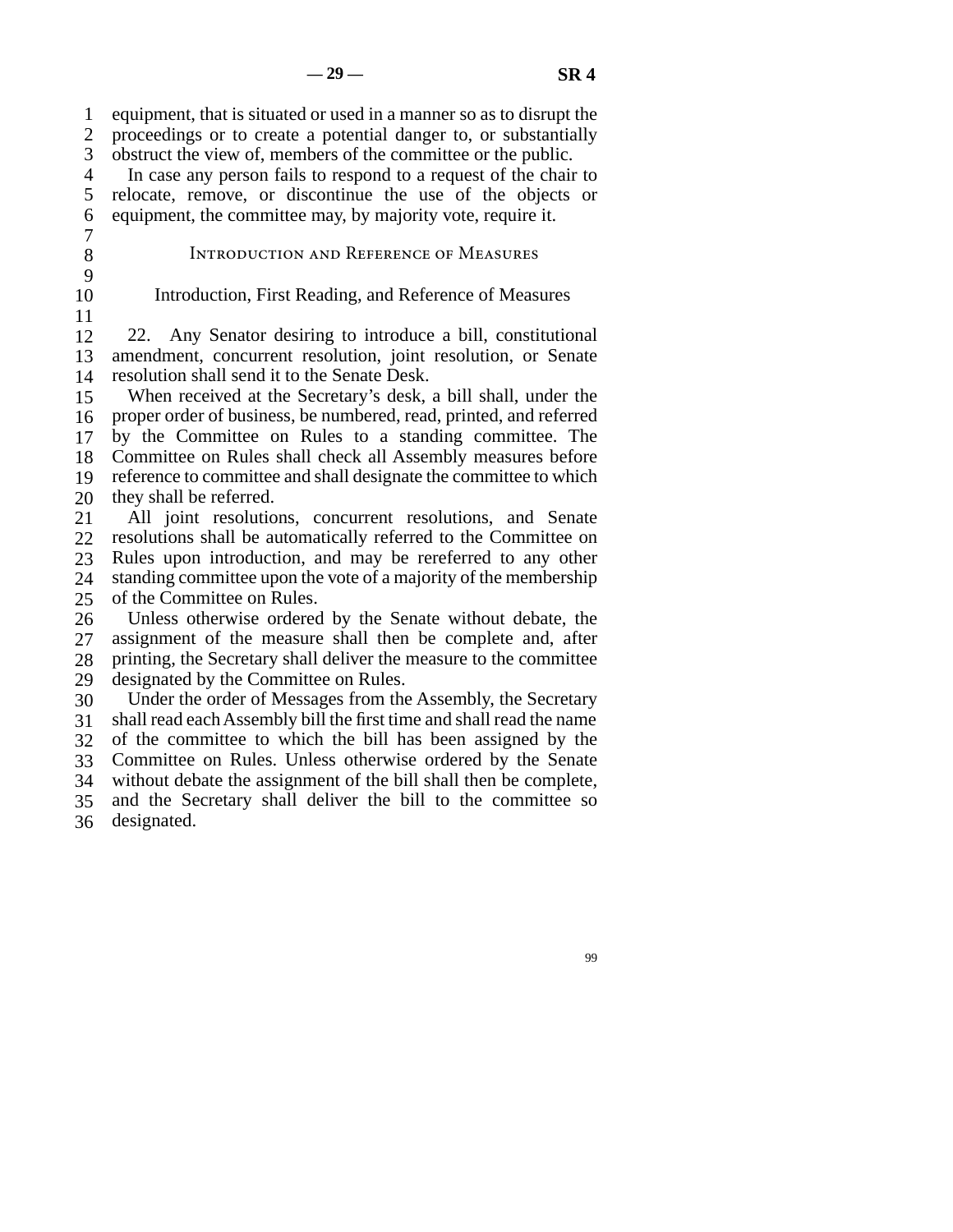| SR <sub>4</sub> | $-30-$                                                                                                             |
|-----------------|--------------------------------------------------------------------------------------------------------------------|
| $\mathbf{1}$    | <b>Bill Introduction Limitation</b>                                                                                |
| $\frac{2}{3}$   |                                                                                                                    |
|                 | 22.5. (a) A Member of the Senate may introduce or                                                                  |
| $\overline{4}$  | subsequently author not more than 40 bills in the regular session.                                                 |
| 5               | (b) This rule may be suspended with respect to a particular bill                                                   |
| 6               | by approval of the Committee on Rules.                                                                             |
| 7               | (c) This rule does not apply to a constitutional amendment, any                                                    |
| 8<br>9          | type of resolution, or a bill introduced by a committee.                                                           |
| 10              | <b>Short Title</b>                                                                                                 |
| 11              |                                                                                                                    |
| 12              | A bill may not add a short title that names a current or<br>22.6.                                                  |
| 13              | former Member of the Legislature.                                                                                  |
| 14              |                                                                                                                    |
| 15              | Bills Assigning, Requesting, or Requiring Studies                                                                  |
| 16              |                                                                                                                    |
| 17              | A bill that assigns, requests, or requires a study, or is<br>22.7                                                  |
| 18              | amended to assign, request, or require a study, shall be rereferred                                                |
| 19              | to the Committee on Rules.                                                                                         |
| 20              |                                                                                                                    |
| 21              | Introduction of Bills by a Committee                                                                               |
| 22              |                                                                                                                    |
| 23              | 23. (a) A standing committee may introduce a bill germane to                                                       |
| 24              | any subject within the proper consideration of the committee in                                                    |
| 25<br>26        | the same manner as any Member. A committee bill shall contain                                                      |
| 27              | the signatures of all of the members of the committee.<br>(b) A committee may amend into a bill related provisions |
| 28              | germane to the subject and embraced within the title and, with the                                                 |
| 29              | consent of the author, may constitute that bill a committee bill.                                                  |
| 30              |                                                                                                                    |
| 31              | <b>Bill Introduction Deadline</b>                                                                                  |
| 32              |                                                                                                                    |
| 33              | 23.5. The Senate Desk shall remain open for the introduction                                                       |
| 34              | of bills from 9:00 a.m. to 5:00 p.m. on the days designated in                                                     |
| 35              | subdivision (a) of Joint Rule 54 as the deadlines for the introduction                                             |
| 36              | of bills in the first and second years of the regular session.                                                     |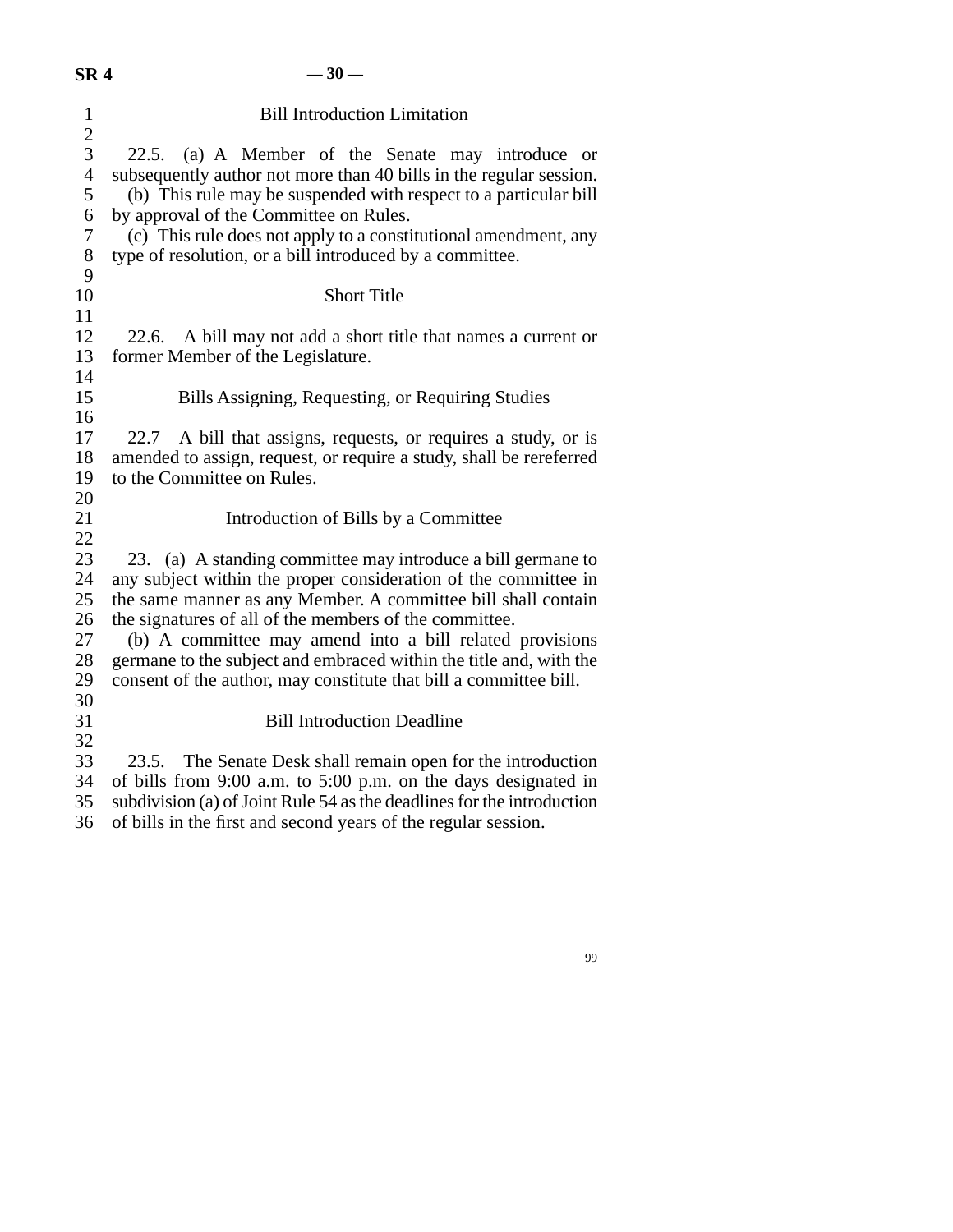$-31 -$  **SR 4** 

 line 1 Introduction of Bills and Resolutions at Special Sessions  $\frac{2}{3}$ 24. Whenever, at any special session, a bill or resolution is 4 received at the Desk, under the order of Introduction of Bills, it 5 shall be referred to the Committee on Rules, which shall decide 6 whether or not the bill or resolution can properly be considered at 7 the session. If, in the judgment of the Committee on Rules, the bill 8 or resolution can be considered, the committee shall report the bill 9 or resolution back and designate the committee to which it shall 10 be assigned. Thereafter the bill or resolution shall be assigned a 11 number by the Secretary, read the first time, and referred to the 12 committee recommended by the Committee on Rules unless 13 otherwise referred on motion without debate.  $14$ 15 Resolutions 16 17 24.5. A Senate concurrent resolution or Senate resolution may 18 be introduced relating to a present or former state or federal elected 19 official or a member of his or her immediate family. Other 20 resolutions for the purpose of commendation or congratulation of 21 any person, group, or organization, or for the purpose of expressing 22 sympathy, regret, or sorrow on the death of any person, shall be 23 prepared as Rules Committee resolutions and presented to the 24 Committee on Rules for appropriate action.<br>25 The Committee on Rules may approve example. The Committee on Rules may approve exceptions to this rule 26 for Senate resolutions. The Secretary may not accept for 27 introduction any Senate resolution that is contrary to this rule 28 unless it is accompanied by the approval of the Committee on 29 Rules. line 30 31 Senate Resolutions  $\frac{32}{33}$ 25. All Senate resolutions eligible to be introduced under the 34 rules, upon being presented, shall be given a number by the 35 Secretary. A Senate resolution shall be printed, and indexed in the

36 History and Journal.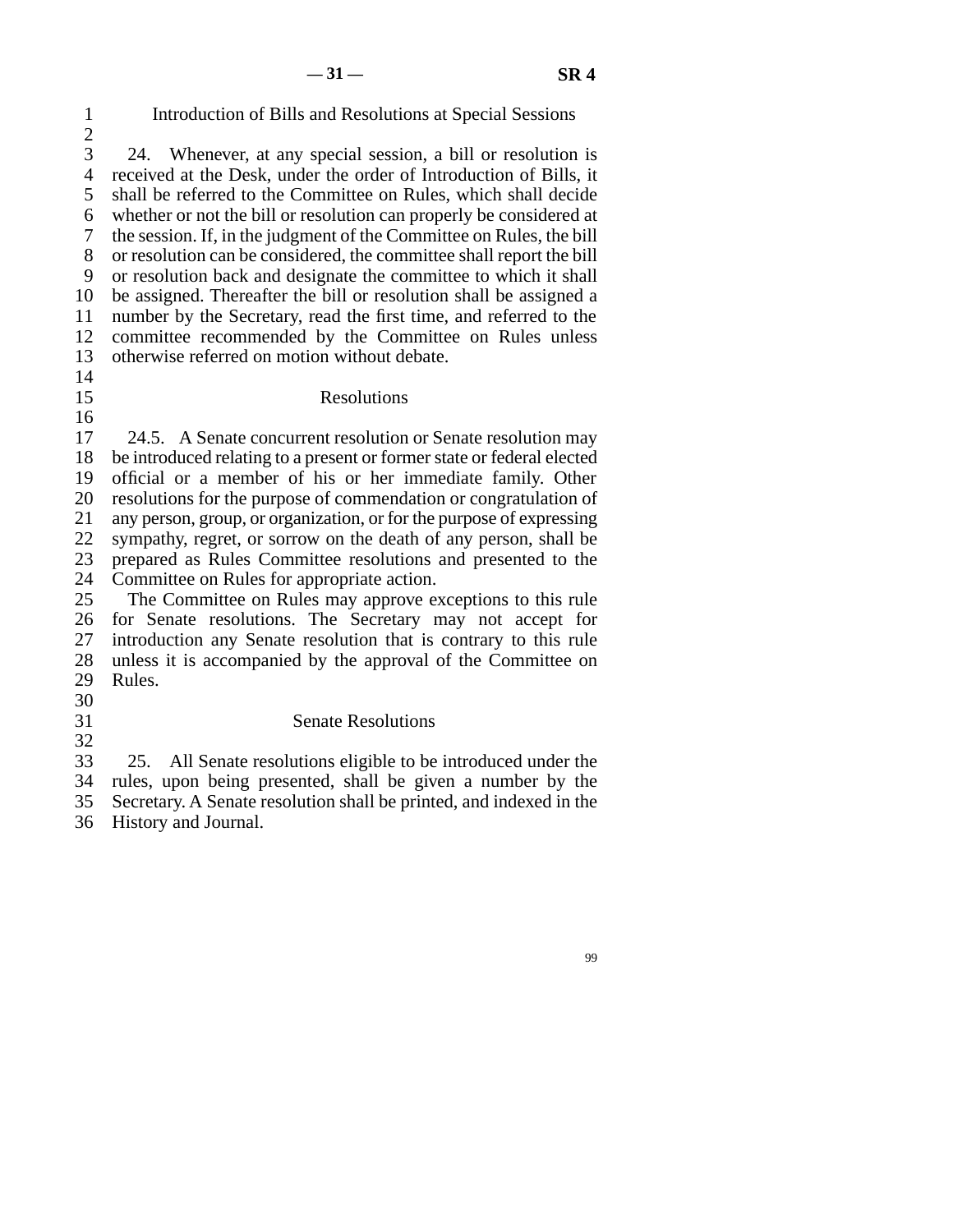| SR <sub>4</sub>                  | $-32-$                                                                                                                            |
|----------------------------------|-----------------------------------------------------------------------------------------------------------------------------------|
| $\mathbf{1}$                     | Bills Authored by a Former Member                                                                                                 |
| $\overline{c}$<br>$\overline{3}$ |                                                                                                                                   |
| $\overline{4}$                   | 26. Whenever a bill in the Senate is authored by an individual<br>who is no longer a Member of the Legislature, upon a request of |
| 5                                | a committee or current Member of the house in which the bill was                                                                  |
| 6                                | introduced, the Senate Committee on Rules may authorize that                                                                      |
| 7                                | committee or Member to be the author of that bill. Absent that                                                                    |
| 8                                | authorization, action may not be taken by a committee or the Senate                                                               |
| 9                                | with respect to a bill authored by a former Member.                                                                               |
| 10                               |                                                                                                                                   |
| 11                               | <b>BILLS IN COMMITTEE</b>                                                                                                         |
| 12                               |                                                                                                                                   |
| 13                               | <b>Author's Amendments</b>                                                                                                        |
| 14                               |                                                                                                                                   |
| 15                               | 27. Upon request of the author of a bill, the chair of the                                                                        |
| 16                               | committee to which the bill has been referred may, by his or her                                                                  |
| 17                               | individual action taken independently of any committee meeting,                                                                   |
| 18                               | cause the bill to be reported to the Senate with the recommendation                                                               |
| 19<br>20                         | that amendments submitted by the author be adopted and the bill<br>be reprinted as amended and rereferred to the committee.       |
| 21                               |                                                                                                                                   |
| 22                               | Withdrawing a Bill From Committee                                                                                                 |
| 23                               |                                                                                                                                   |
| 24                               | 28. A bill or resolution may not be withdrawn from committee                                                                      |
| 25                               | except upon written notice being first given to the Committee on                                                                  |
| 26                               | Rules and by 21 votes of the Senate.                                                                                              |
| 27                               |                                                                                                                                   |
| 28                               | <b>Consent Calendar</b>                                                                                                           |
| 29                               |                                                                                                                                   |
| 30                               | 28.3. (a) If a Senate bill or Assembly bill is amended in the                                                                     |
| 31                               | Senate to create a new bill or to rewrite the bill, a standing                                                                    |
| 32                               | committee may not place the bill on its consent calendar, and may                                                                 |
| 33                               | not report the bill out of committee with the recommendation that                                                                 |
| 34<br>35                         | it be placed on the consent calendar on the floor.<br>(b) For purposes of this rule, an amendment creates a new bill              |
| 36                               | or rewrites the bill if the amendment $(1)$ changes the subject of the                                                            |
| 37                               | bill to a new or different subject, or (2) adds a new subject to the                                                              |
| 38                               | bill that is different from, and not related to, the contents of the                                                              |
| 39                               | bill.                                                                                                                             |
|                                  |                                                                                                                                   |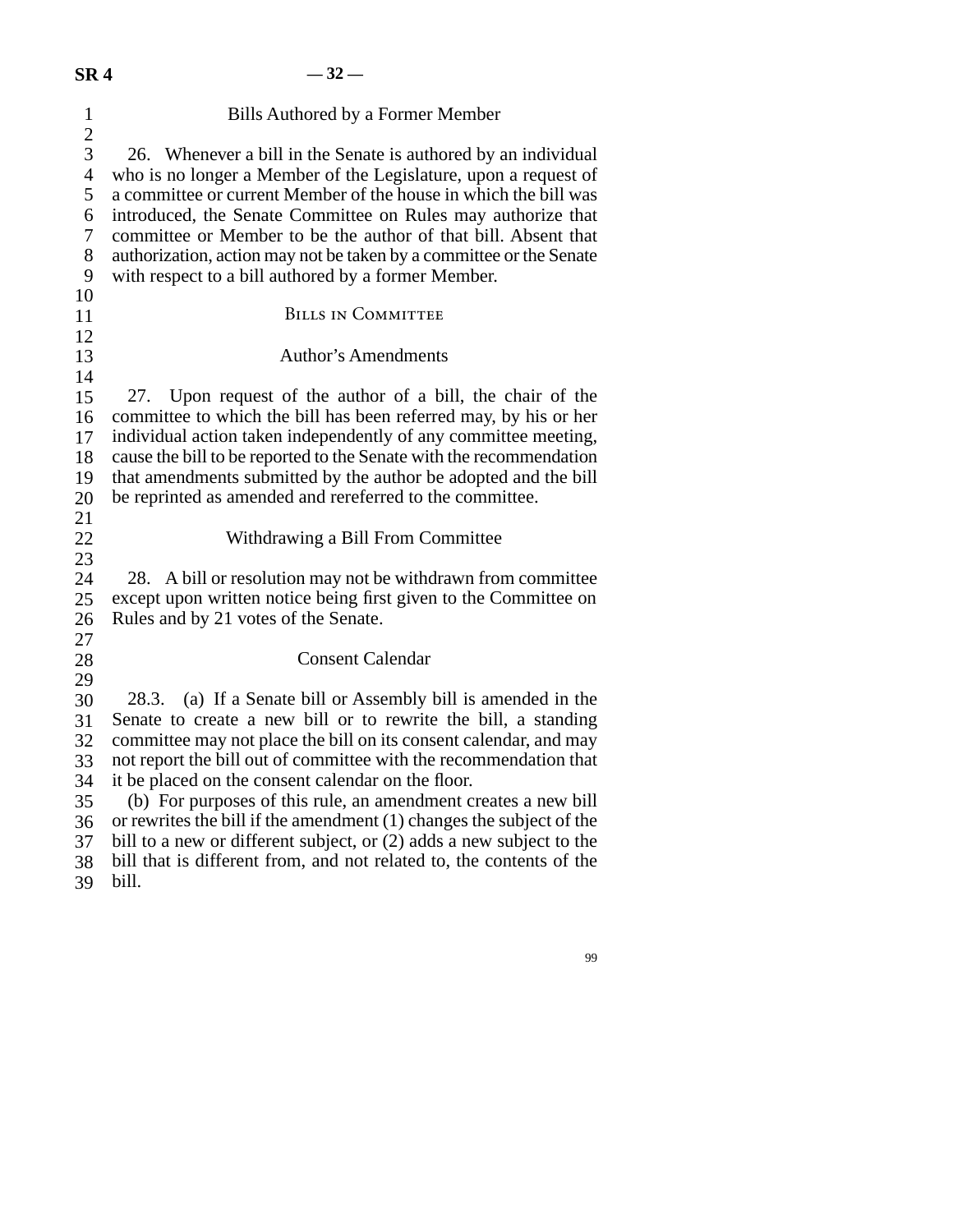### line 1 Referral of Bills

 $\frac{2}{3}$ 28.4. (a) If a Senate bill or Assembly bill is amended in the 4 Committee on Appropriations to create a new bill or to rewrite the 5 bill and the chair of the committee determines pursuant to Senate 6 Rule 28.8 that  $(1)$  any additional state costs are not significant and 7 do not and will not require the appropriation of additional state line 8 funds, and (2) the bill will cause no significant reduction in line 9 revenues, the bill shall be reported to the Senate with the 10 recommendation that it be placed on second reading, except that 11 the bill first shall be referred to the Committee on Rules. Upon 12 receipt of the bill, the Committee on Rules shall either refer the 13 bill to an appropriate policy committee or order that the bill be 14 placed on second reading. 15 (b) For purposes of this rule, an amendment creates a new bill 16 or rewrites the bill if the amendment  $(1)$  changes the subject of the 17 bill to a new or different subject, or  $(2)$  adds a new subject to the 18 bill that is different from, and not related to, the contents of the 19 bill. 20 21 Measures to be Authored  $\frac{22}{23}$ 28.5. Each bill, constitutional amendment, or resolution shall 24 be authored by a Member or committee of the Legislature before<br>25 it is considered or voted on by a committee or the Senate. Each it is considered or voted on by a committee or the Senate. Each 26 amendment to a bill, constitutional amendment, or resolution shall 27 be signed by a Member or committee of the Legislature prior to 28 adoption by the Senate. A bill may be authored only by a Member 29 or committee of the house of origin. A Member other than a 30 Member of the house of origin may be a "principal coauthor" or 31 "coauthor."  $\frac{32}{33}$ Vote in Committee line 34 35 28.7. Voting on the disposition of bills, constitutional 36 amendments, concurrent resolutions, and joint resolutions by 37 committees shall be by rollcall vote only. A rollcall vote shall be 38 taken on a motion to amend only if requested by any member of

39 the committee or the author of the measure. All rollcall votes taken 40 in committees shall be promptly transmitted by their respective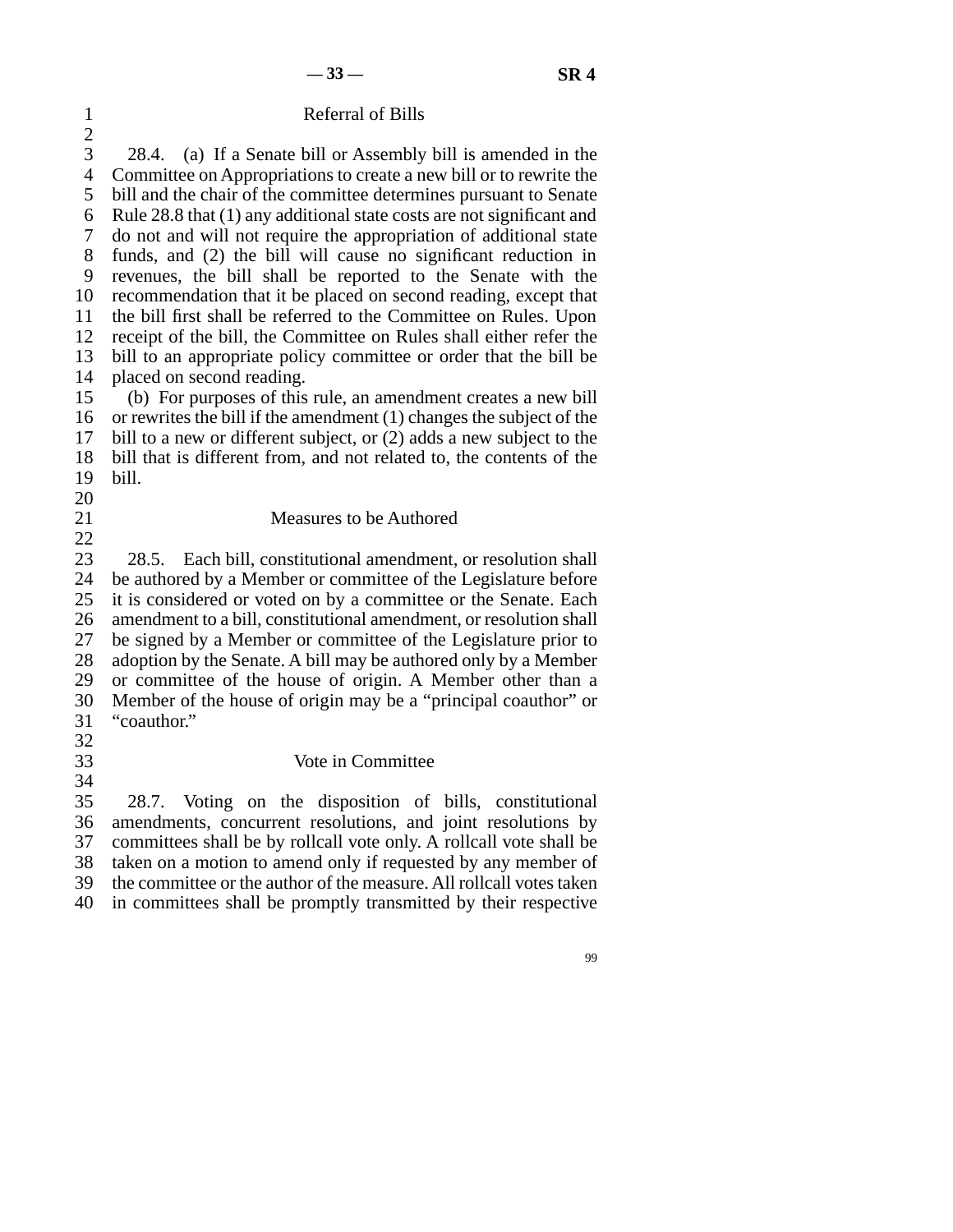2 the rollcall votes to be printed in the Journal.<br>3 This rule does not apply to:

- This rule does not apply to:
- line 4 (a) Procedural motions that do not have the effect of disposing 5 of a bill.

# $\delta$  (b) Withdrawal of a bill from a committee calendar at the request 7 of an author.

- line 8 (c) A committee's return of a bill to the Senate, if the bill has 9 not been voted on by the committee.
- $10$  (d) The assignment of bills to committee.

11 On a legislative day when the President pro Tempore or Minority 12 Floor Leader is in attendance, he or she, in the absence of any 13 objection, may instruct the committee secretary of a committee of 14 which he or she is a member to add his or her vote to any 15 previously announced vote that was taken while he or she was 16 performing the responsibilities of the office of President pro 17 Tempore or Minority Floor Leader, provided the outcome of the 18 vote is not thereby changed. This provision does not apply to any 19 rollcall after adjournment of the legislative day during which the 20 rollcall in question was taken. The intent of this paragraph is to 21 allow the President pro Tempore and the Minority Floor Leader 22 to carry out the unique and special duties of their offices without 23 losing the opportunity to vote on matters before the committees 24 of which they are members.

25

# 26 Appropriations Committee

 $\frac{27}{28}$ 28.8. Any bill referred to the Committee on Appropriations 29 pursuant to Joint Rule 10.5 that does not appropriate money may 30 not be set for hearing and shall, along with any nonsubstantive 31 amendments, promptly be reported to the Senate with the 32 recommendation it be placed on second reading if the chair of the 33 committee determines that (a) any additional state costs are not 34 significant and do not and will not require the appropriation of 35 additional state funds, and (b) the bill will cause no significant 36 reduction in revenues.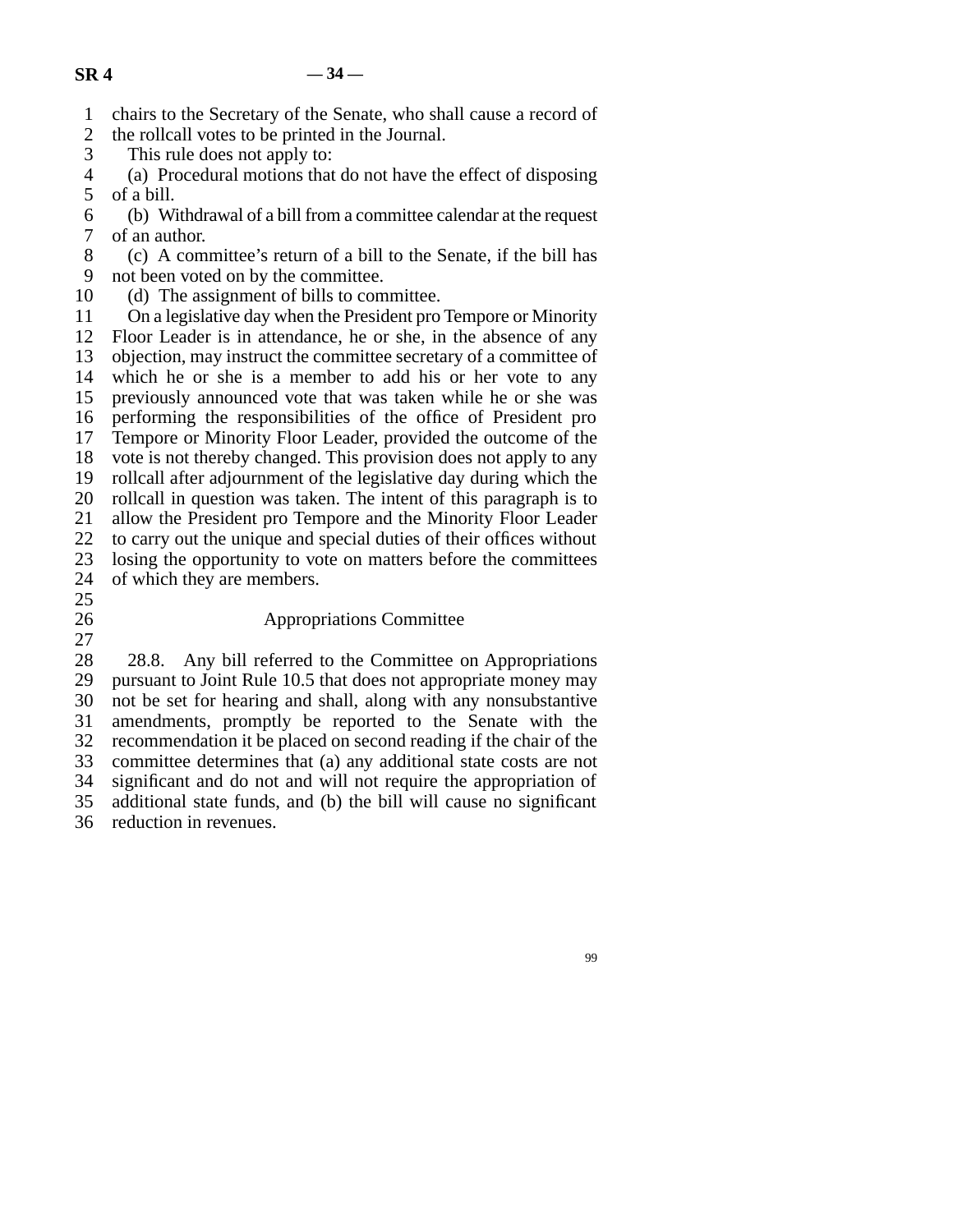#### line 1 State-Mandated Local Program Bills

 $\frac{2}{3}$ 28.9. (a) Any bill having a digest that, pursuant to Section 4 17575 of the Government Code, indicates that the bill imposes a 5 state-mandated local program on local agencies or school districts 6 shall be rereferred to the Committee on Appropriations. The bill 7 may not be rereferred to the Committee on Governance and 8 Finance.

9 (b) Any bill rereferred to the Committee on Appropriations 10 pursuant to this rule that does not appropriate money and does not 11 contain a complete disclaimer of all of the provisions of Section 12 905.2 of, and Part 7 (commencing with Section 17500) of Division 13 4 of Title 2 of, the Government Code, need not be set for hearing 14 and may, along with any nonsubstantive amendments, be reported 15 to the Senate with the recommendation that it be placed on second 16 reading if the chair of the committee determines, after consideration 17 of the analyses of local costs prepared by the Legislative Analyst 18 and the Department of Finance, that (1) any additional local costs 19 are not significant and  $(2)$  the bill will cause no significant 20 reduction in local revenues.

21 For the purposes of this rule, "complete disclaimer" means a 22 provision in a bill that prohibits local agencies and school districts 23 from filing claims with the Commission on State Mandates for 24 reimbursement for the costs of unfunded mandated programs or 25 services. services.

26 (c) Whenever the Assembly amends and passes a Senate bill 27 and the Senate must concur in the amendments, upon the request 28 of any Senator the bill shall be rereferred to the Committee on 29 Appropriations if, based upon the Legislative Counsel's Digest of 30 the Assembly amendments or an analysis prepared pursuant to 31 Rule 29.8, the bill (1) imposes state-mandated local costs without 32 providing adequate reimbursement, or (2) contains a complete 33 disclaimer. The Committee on Appropriations shall make a 34 recommendation to the Senate regarding whether the Senate should 35 concur in the Assembly amendments.

36 (d) Any bill referred to the Committee on Appropriations solely 37 pursuant to this rule, and that otherwise would not be rereferred 38 to the committee pursuant to Joint Rule 10.5, is not subject to

39 subparagraph (a)(1), (a)(6), (b)(3), or (b)(8) of Joint Rule 61.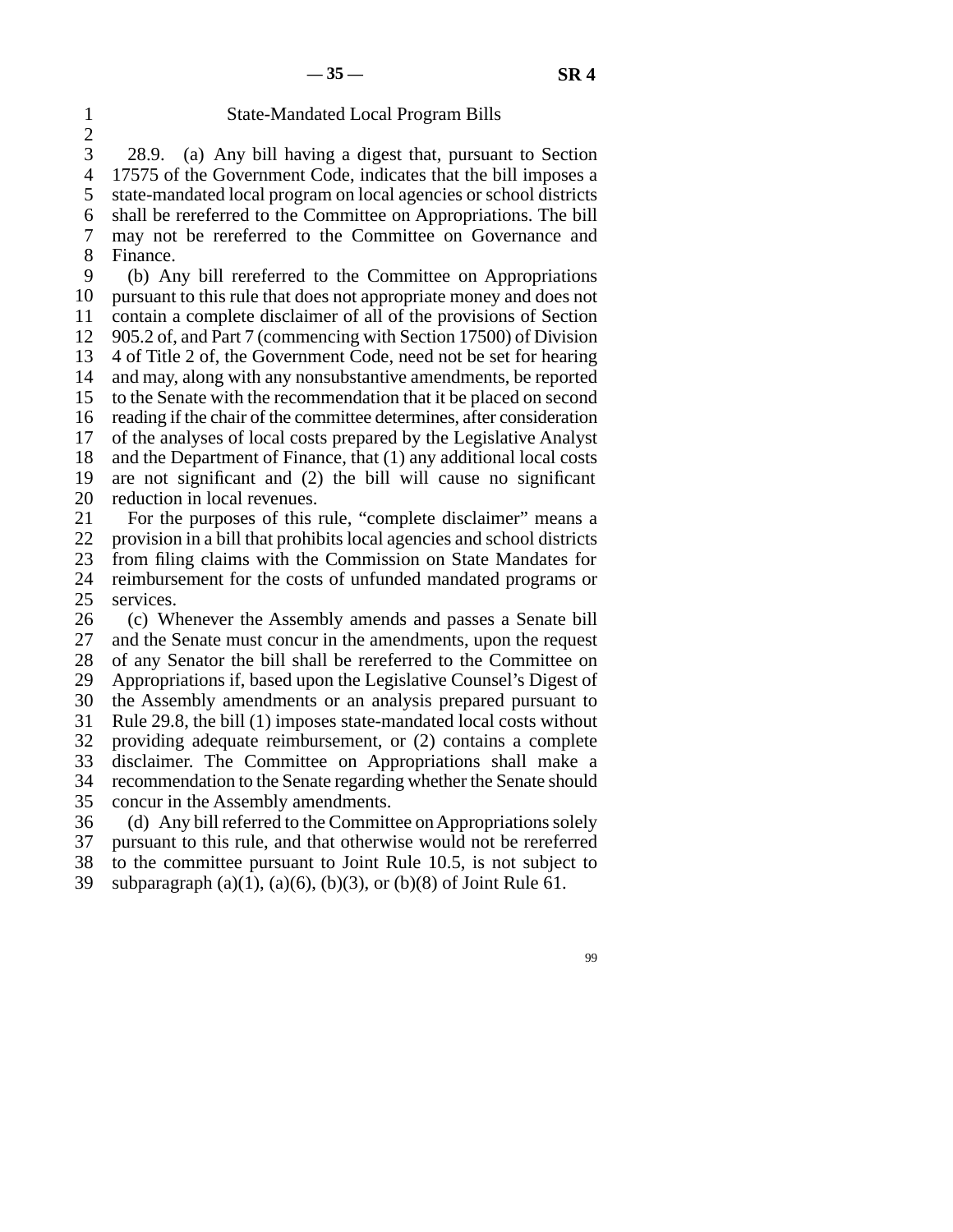| SR <sub>4</sub>                  | $-36-$                                                                                                                                 |
|----------------------------------|----------------------------------------------------------------------------------------------------------------------------------------|
| $\mathbf{1}$                     | Display Bills                                                                                                                          |
| $\overline{2}$<br>$\overline{3}$ |                                                                                                                                        |
| $\overline{4}$                   | A display bill shall not be heard or acted on in any<br>28.10.<br>committee, or voted on by the Senate. For purposes of this rule,     |
| 5                                | "display bill" means a bill that sets forth substantive changes in                                                                     |
| 6                                | or additions to existing law but states in the text of the bill that its                                                               |
| 7                                | provisions are set forth for display purposes only, or words of like                                                                   |
| 8                                | effect.                                                                                                                                |
| 9                                |                                                                                                                                        |
| 10                               | <b>CONSIDERATION OF BILLS</b>                                                                                                          |
| 11                               |                                                                                                                                        |
| 12                               | Order of Making Files                                                                                                                  |
| 13                               |                                                                                                                                        |
| 14                               | 29. When bills are reported from committee they shall be placed                                                                        |
| 15                               | upon the Daily File, to be kept by the Secretary as follows: All                                                                       |
| 16                               | bills when reported to the Senate by the committee shall be placed                                                                     |
| 17                               | at the foot of the Second Reading Senate or Assembly File, in the                                                                      |
| 18                               | order in which the reports are made and, after the second reading,                                                                     |
| 19                               | shall be placed at the foot of the Senate or Assembly Third Reading<br>File, in the order of reading. Unless otherwise ordered by the  |
| 20<br>21                         | Senate the File shall be taken up in the following order: Senate                                                                       |
| 22                               | Second Reading File, Assembly Second Reading File, Special                                                                             |
| 23                               | Orders, Unfinished Business, Senate Third Reading File, Assembly                                                                       |
| 24                               | Third Reading File. The bills upon the third reading shall be                                                                          |
| 25                               | considered in the order in which they appear upon the File, unless                                                                     |
| 26                               | otherwise ordered by the Senate.                                                                                                       |
| 27                               | A Senate bill returned from the Assembly for concurrence in                                                                            |
| 28                               | Assembly amendments may not be considered until it appears                                                                             |
| 29                               | under Unfinished Business on the Daily File pursuant to Joint Rule                                                                     |
| 30                               | 26.5 and an analysis is provided to each Senator pursuant to Senate                                                                    |
| 31                               | Rule 29.8.                                                                                                                             |
| 32                               | An inactive file shall be kept, to which bills and resolutions may                                                                     |
| 33                               | be transferred at the request of the author, or on motion. Bills shall                                                                 |
| 34                               | be so transferred when they have been passed on third reading file<br>without action three successive times. Bills and resolutions may |
| 35<br>36                         | be transferred from the inactive file to the second reading file on                                                                    |
| 37                               | motion and, after being read the second time, the bills shall take                                                                     |
| 38                               | their place regularly on third reading file and be available for                                                                       |
| 39                               | consideration and passage.                                                                                                             |
|                                  |                                                                                                                                        |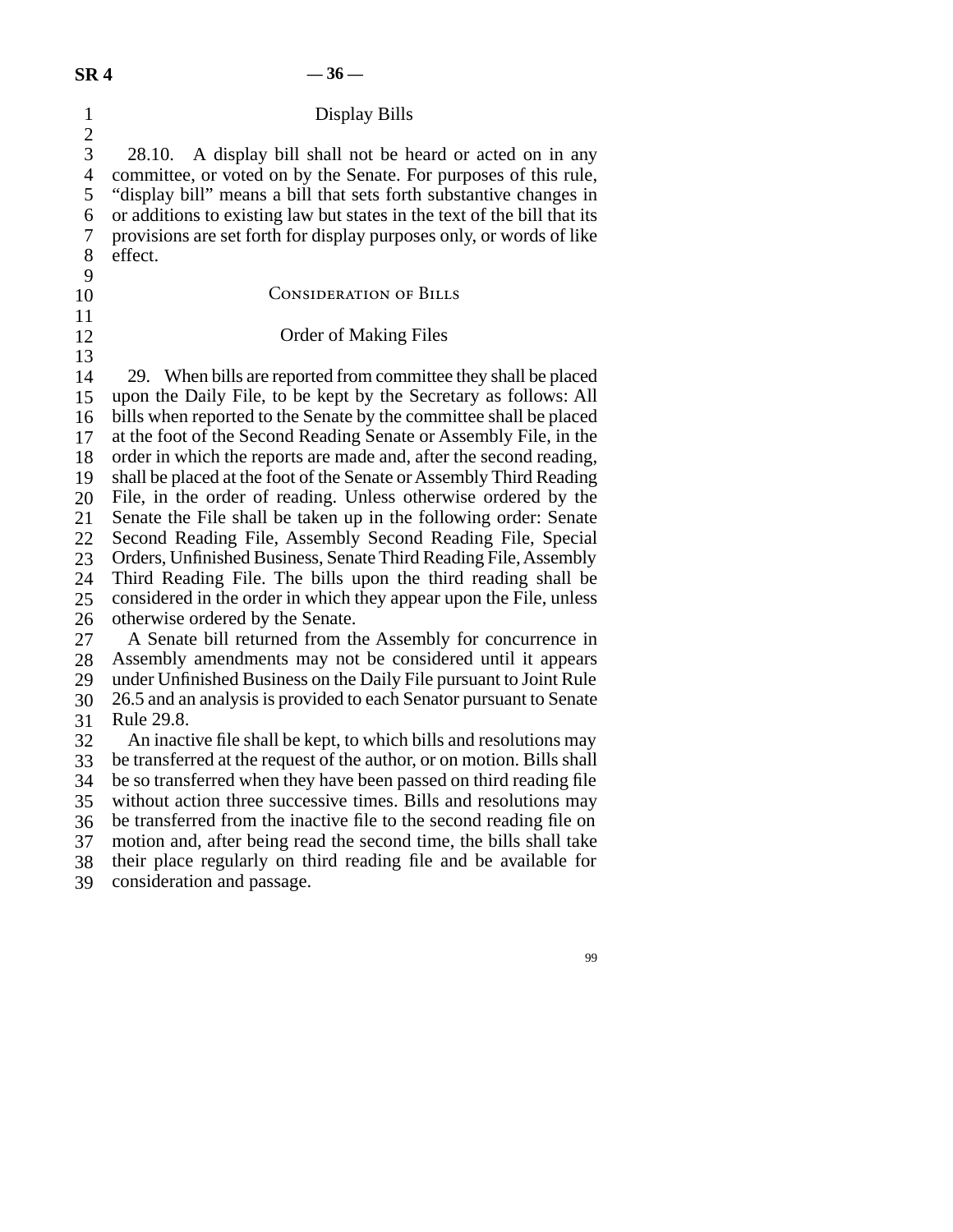line 1 Bills, resolutions, and other questions may be transferred from 2 the unfinished business file to the inactive file upon request or 3 motion and may be returned to the unfinished business file by 4 request or on motion. 5 Placement of any question on the inactive file shall not prejudice 6 the question.  $\overline{7}$ 8 Strike From File  $\overline{9}$ 10 29.2. A motion to strike any bill, resolution, or other question 11 from the File shall require 21 votes. That bill, resolution, or other 12 question may not be acted upon again during the session.  $\frac{13}{14}$ Measures Amended From the Floor line 15 16 29.3. (a) The consideration of a bill, constitutional amendment, 17 concurrent resolution, joint resolution, or Senate resolution that 18 has been amended by amendments offered from the floor, except 19 committee amendments reported with measures or amendments 20 offered with a motion to amend and rerefer to committee, is not 21 in order until the amended measure has been in print for not less 22 than one legislative day. Any measure so amended shall be placed 23 on the second reading file. 24 (b) A bill, constitutional amendment, concurrent resolution, 25 ioint resolution, or Senate resolution shall not be recommended joint resolution, or Senate resolution shall not be recommended 26 for amendment by any committee after the last day specified in 27 the Joint Rules for the 2017–18 Regular Session to amend bills on 28 the floor, as specified in paragraph  $(13)$  of subdivision (a) of Joint 29 Rule 61 for odd-numbered years, and in paragraph (16) of 30 subdivision (b) of Joint Rule 61 for even-numbered years.  $31$ 32 Bills Approving Memoranda of Understanding line 33 34 29.4. The Senate may not pass a bill that approves a 35 memorandum of understanding, for purposes of Section 3517.5 36 and following of the Government Code, until the final version of 37 the subject memorandum of understanding is received by the 38 Secretary of the Senate and made available for review for seven 39 legislative days and its availability for review noted in the Senate

40 Daily Journal for that period.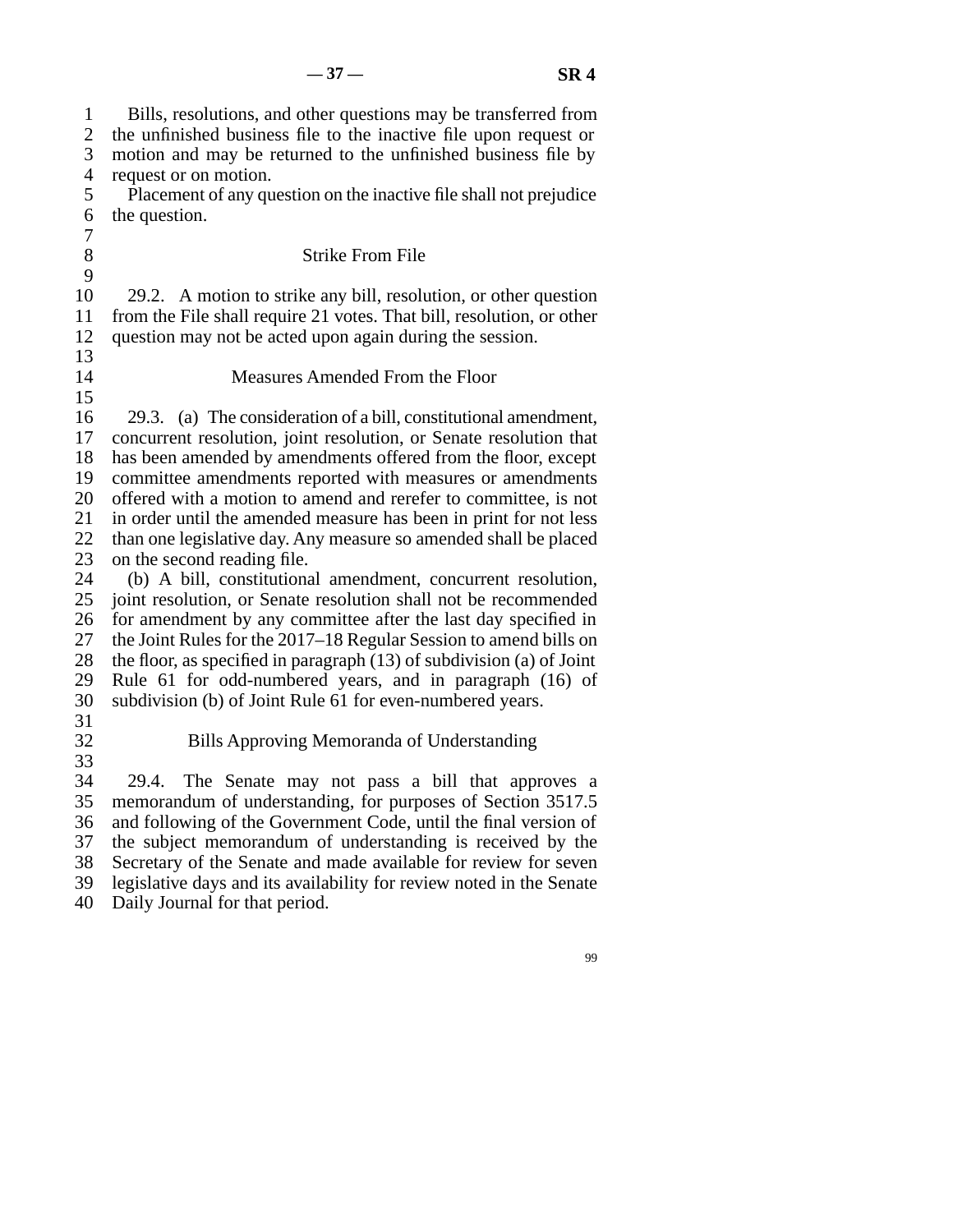| SR <sub>4</sub>                  | $-38-$                                                                                                                         |
|----------------------------------|--------------------------------------------------------------------------------------------------------------------------------|
| $\mathbf{1}$                     | <b>Amended Forms of Measures</b>                                                                                               |
| $\overline{c}$<br>$\overline{3}$ |                                                                                                                                |
|                                  | 29.5. No bill, constitutional amendment, concurrent resolution,                                                                |
| $\overline{4}$<br>5              | joint resolution, or Senate resolution may be considered for passage                                                           |
|                                  | unless and until a copy of the measure as last amended is on the<br>desk of each Member in printed or electronic form.         |
| 6<br>7                           |                                                                                                                                |
| 8                                | <b>Conference Reports</b>                                                                                                      |
| 9                                |                                                                                                                                |
| 10                               | 29.6. (a) No conference committee on any bill, other than the                                                                  |
| 11                               | Budget Bill and the budget implementation bills, may approve any                                                               |
| 12                               | substantial policy change in any bill if that substantial policy                                                               |
| 13                               | change has been defeated in a policy committee of the Senate                                                                   |
| 14                               | during the current legislative session.                                                                                        |
| 15                               | (b) For purposes of subdivision (d) of Joint Rule 29.5, the term                                                               |
| 16                               | "heard" means that a printed bill with substantially similar language                                                          |
| 17                               | was before the appropriate committee and taken up at a regular or                                                              |
| 18                               | special hearing of the committee during the current legislative                                                                |
| 19                               | session, or that an amendment, which was drafted and given a                                                                   |
| 20                               | request number or approved as to form by Legislative Counsel,                                                                  |
| 21                               | was before the committee and taken up at a regular or special                                                                  |
| 22                               | hearing of the committee.                                                                                                      |
| 23                               |                                                                                                                                |
| 24                               | <b>Conference Committee Meetings</b>                                                                                           |
| 25                               |                                                                                                                                |
| 26                               | 29.7. Before the adoption of a conference report by the Senate,                                                                |
| 27                               | any Senator may raise a point of order and put the following                                                                   |
| 28                               | question to the chair of the Committee on Conference from the                                                                  |
| 29                               | Senate: "Did the Committee on Conference meet at a public                                                                      |
| 30                               | meeting attended by at least two of the Assembly Members and                                                                   |
| 31                               | two of the Senate Members of the Committee on Conference and                                                                   |
| 32<br>33                         | adopt the conference report by an affirmative rollcall vote of not                                                             |
| 34                               | less than two of the Assembly Members and two of the Senate<br>Members constituting the Committee on Conference?" If the chair |
| 35                               | answers this question in the negative, the conference report shall                                                             |
| 36                               | be returned to the Committee on Conference and may not be further                                                              |
| 37                               | considered by the Senate until the committee has met at a public                                                               |
| 38                               | meeting attended by at least two of the Assembly Members and                                                                   |
| 39                               | two of the Senate Members of the committee, and has adopted the                                                                |
| 40                               | conference report by an affirmative rollcall vote of not less than                                                             |
|                                  |                                                                                                                                |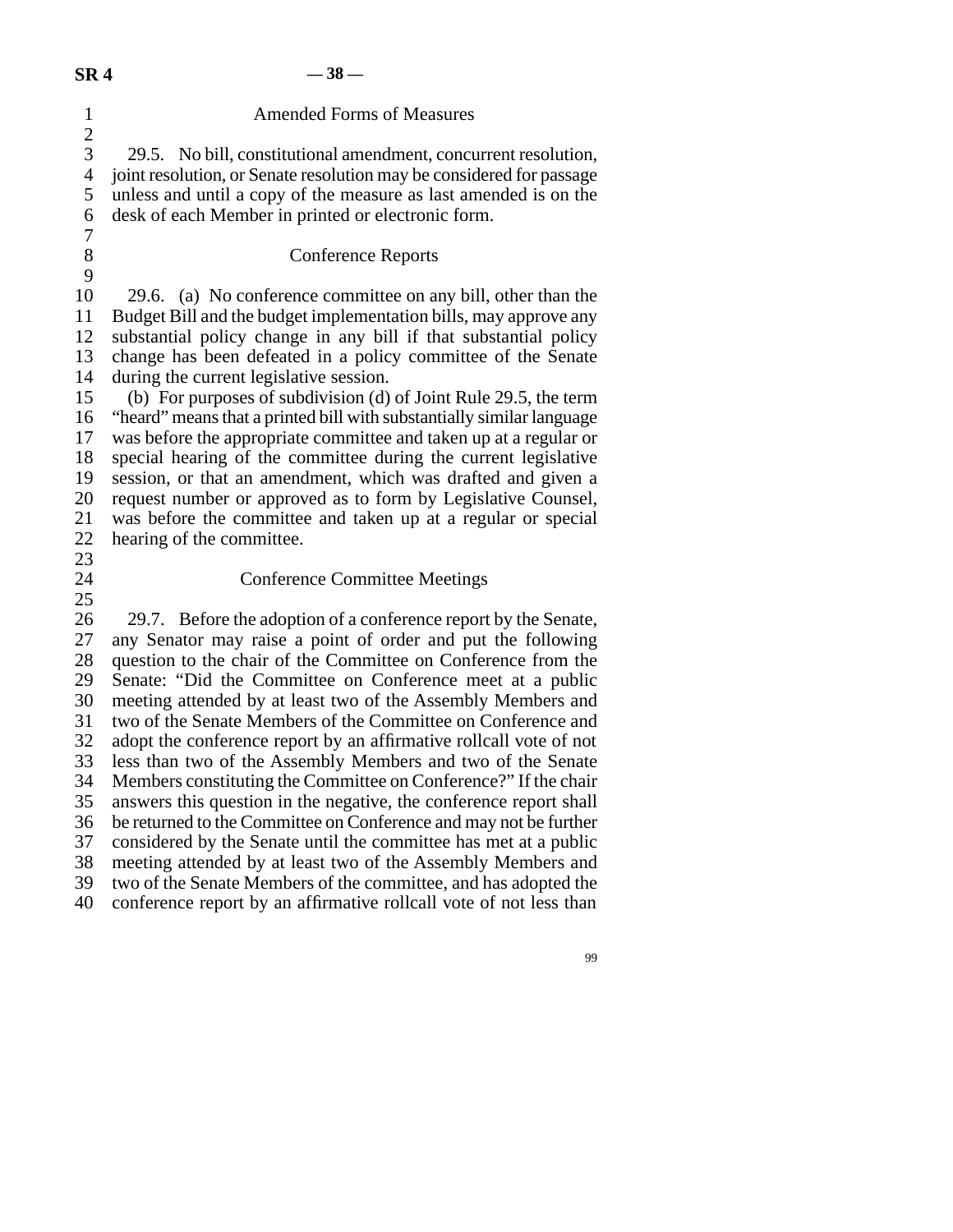line 1 two of the Assembly Members and two of the Senate Members 2 constituting the committee.  $\mathfrak{Z}$ 4 Analysis of Measures, Conference Reports, and Floor 5 Amendments  $6 \overline{6}$ 7 29.8. (a) With the exception of the Budget Bill and budget 8 implementation bills, no bill, constitutional amendment, concurrent 9 resolution, joint resolution, Senate resolution, unfinished business 10 item, or report of a conference committee may be considered unless 11 and until an analysis thereof has been prepared by the Office of 12 Senate Floor Analyses and placed upon the desks of the Senators, 13 unless otherwise ordered by the President pro Tempore. 14 (b) An amendment from the floor is not in order unless and until 15 the amendment has been reviewed by the Office of Senate Floor 16 Analyses. Upon a request by the Chair or Vice Chair of the 17 Committee on Rules, or by the lead author of the measure to which 18 a substantive amendment is proposed from the floor, an analysis 19 thereof shall be prepared by the Office of Senate Floor Analyses 20 and placed upon the desks of the Senators. line 21 22 Consideration of Conference Reports 23 24 29.9. No conference report may be adopted by the Senate until<br>25 it has been in print for two days prior to being taken up by the it has been in print for two days prior to being taken up by the 26 Senate. 27 28 Referral of Bills 29 30 29.10. (a) If the analysis, prepared in accordance with 31 subdivision (b) of Rule 29.8, of proposed floor amendments to a 32 bill, other than the Budget Bill, discloses that the amendments 33 create a new bill or rewrite the current form of the bill, upon 34 adoption of the amendments the bill shall be reprinted and referred 35 to the Committee on Rules. 36 (b) When amendments adopted pursuant to subdivision (a) 37 rewrite the bill, as specified in subdivision (e), the Committee on 38 Rules shall refer the bill to a standing committee. The standing line 39 committee shall meet and act upon the bill no later than the next 40 scheduled hearing of the committee. If the bill is referred to a  $-39 -$  **SR 4**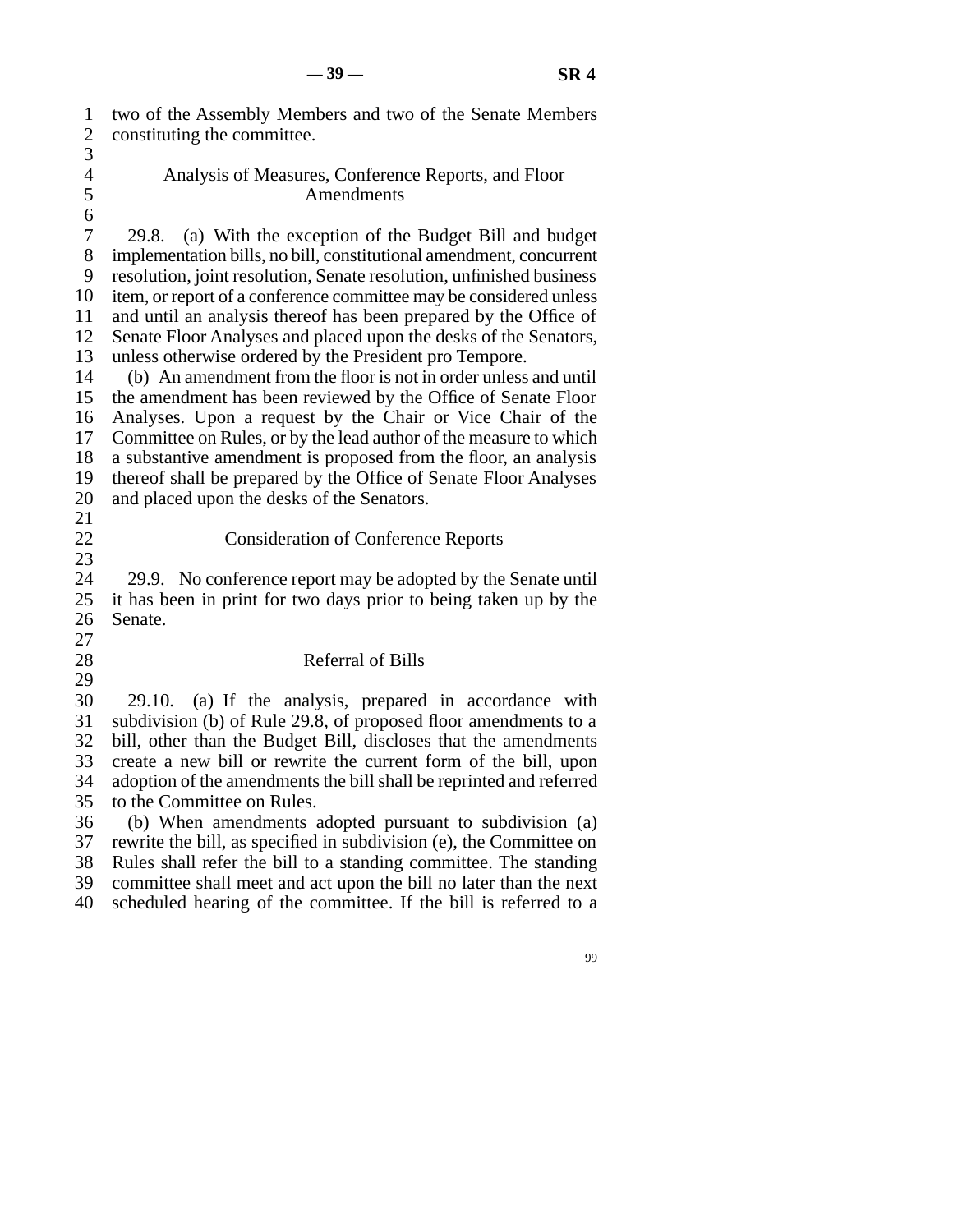1 standing committee during a time when standing committees are

2 not meeting, the standing committee shall meet and act upon the 3 bill as directed by the Committee on Rules and, in any event, within

bill as directed by the Committee on Rules and, in any event, within

4 two legislative days of receipt of the bill. Upon receipt of the bill,

5 the committee by a vote of a majority of the membership may do

6 any of the following: (1) hold the bill, (2) return the bill to the

7 Senate floor for consideration, or (3) rerefer the bill to fiscal

8 committee pursuant to Joint Rule 10.5.

line 9 If the bill is referred to a standing committee during the time

10 when no committee may meet, the Committee on Rules shall grant 11 permission to suspend the joint rule to allow the committee to meet

12 as directed by the Committee on Rules.

13 If the bill is referred to the Committee on Rules on the last 14 legislative day preceding a joint recess, the Committee on Rules 15 and, if the bill is referred to a standing committee, the standing 16 committee, shall meet and act upon the bill before adjourning for 17 the recess. If the bill is referred to the Committee on Rules on any 18 of the three legislative days preceding February 1 or September 1 19 of an even-numbered year, the Committee on Rules and, if the bill 20 is referred to a standing committee, the standing committee, shall 21 meet and act upon the bill on the same legislative day.

22 (c) When amendments adopted pursuant to subdivision (a) create 23 a new bill, as specified in subdivision (f), the bill shall be referred a new bill, as specified in subdivision (f), the bill shall be referred 24 to the Committee on Rules. The Committee on Rules, by a vote 25 of a majority of its membership may either  $(1)$  hold the bill, or  $(2)$ of a majority of its membership may either  $(1)$  hold the bill, or  $(2)$ 26 refer the bill to the appropriate standing committee subject to all 27 of the time and other limitations provided in these rules and the 28 Joint Rules for the hearing and passage of bills.

29 (d) If the analysis, prepared in accordance with subdivision (a)

30 of Rule 29.8, of a bill, other than the Budget Bill, that is returned 31 to the Senate for a vote on concurrence discloses that the Assembly

32 amendments create a new bill or rewrite the bill as passed by the

33 Senate, the bill shall be referred to the Committee on Rules. The

34 Committee on Rules by a vote of a majority of its membership

35 may either  $(1)$  refer the bill to an appropriate standing committee,

36 (2) recommend that the bill be taken up for consideration of the

37 Assembly amendments, or  $(3)$  hold the bill.

38 If the bill is referred to a standing committee, the committee

39 shall meet and act upon the bill no later than the next scheduled

40 hearing of the committee. If the bill is referred to a standing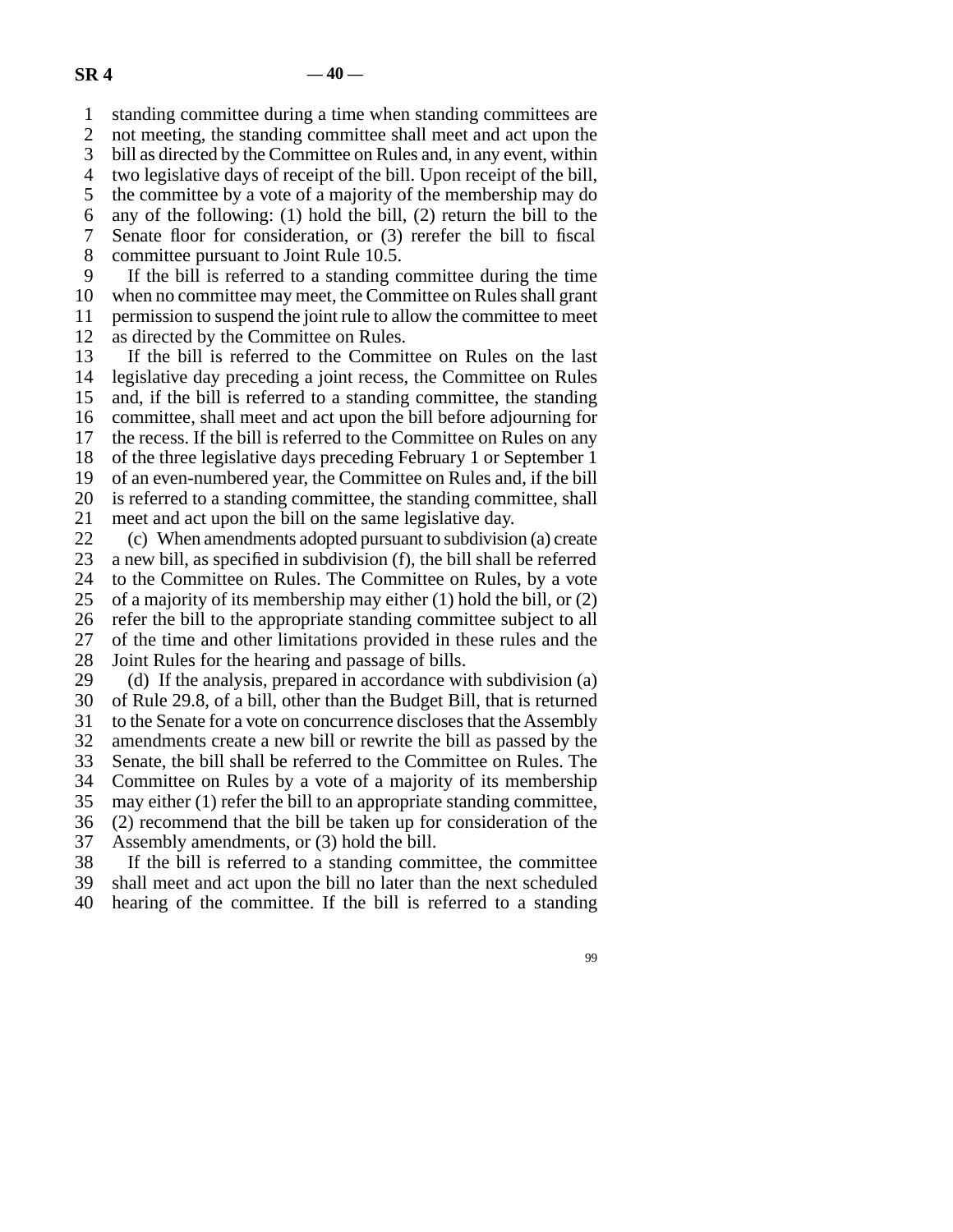1 committee during a time when standing committees are not 2 meeting, the standing committee shall meet and act upon the bill 3 as directed by the Committee on Rules and, in any event, within 4 two legislative days of receipt of the bill. Upon receipt of the bill, 5 the standing committee by a majority vote of the membership may 6 either (1) hold the bill, or (2) return the bill to the Senate floor for 7 consideration of the bill as amended in the Assembly. 8 If the bill is referred to a standing committee during the time 9 when no committee may meet, the Committee on Rules shall grant 10 permission to suspend the joint rule to allow the committee to meet 11 as directed by the Committee on Rules.

12 If the bill is referred to the Committee on Rules on the last 13 legislative day preceding a joint recess, the Committee on Rules 14 and, if the bill is referred to a standing committee, the standing 15 committee, shall meet and act upon the bill before adjourning for 16 the recess. If the bill is referred to the Committee on Rules on any 17 of the three legislative days preceding February 1 or September 1 18 of an even-numbered year, the Committee on Rules and, if the bill 19 is referred to a standing committee, the standing committee, shall 20 meet and act upon the bill on the same legislative day.

21 (e) An amendment rewrites a bill if the amendment  $(1)$  is 22 germane to the previous version of the bill but adds a new subject 23 to the bill that is different from, but related to, the contents of the 24 bill, or (2) is not described in subdivision (f) and makes a change  $25$  of fiscal or policy significance that may be appropriate for review of fiscal or policy significance that may be appropriate for review 26 by a standing committee.

27  $\hspace{0.1cm}$  (f) An amendment creates a new bill if the amendment changes 28 the subject of the bill to a new or different subject.

29

 $31$ 

#### line 30 Special Order

32 30. Any measure or subject may, by vote of a majority of those 33 voting, be made a special order and, when the time fixed for its 34 consideration arrives, he or she who is presiding shall lay it before 35 the Senate.

36

line 38

37 Messages From the Governor or Assembly

39 31. Messages from the Governor or from the Assembly may 40 be introduced at any stage of business except while a question is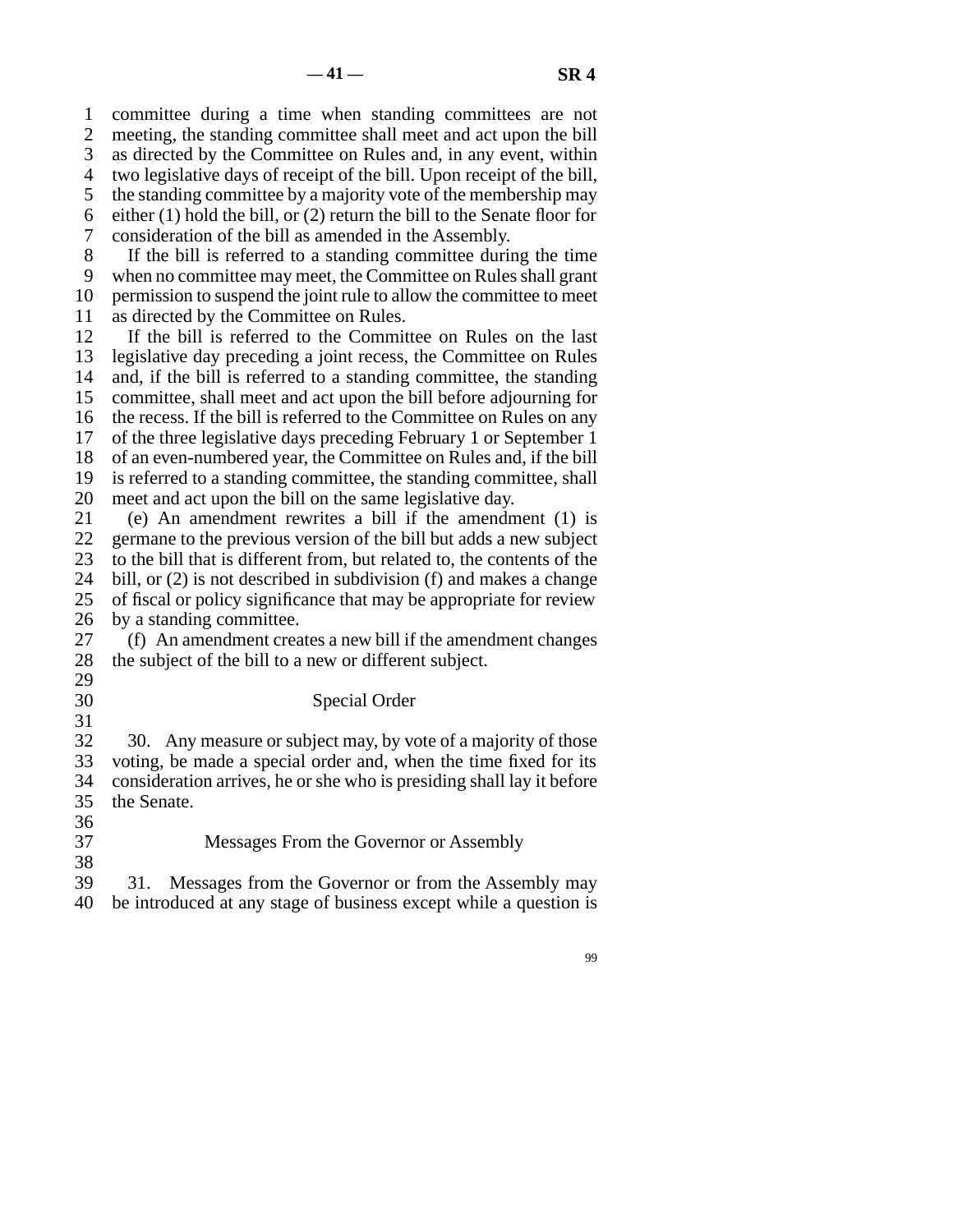| $\mathbf{1}$   | being put, while the ayes and noes are being called, or while a      |
|----------------|----------------------------------------------------------------------|
| $\overline{2}$ | Senator is addressing the Senate.                                    |
| 3              | Messages from the Governor or from the Assembly may be               |
| $\overline{4}$ | considered when indicated in the order of business or at any other   |
| 5              | time by unanimous consent or upon motion.                            |
| 6              |                                                                      |
| 7              | <b>Engrossing Measures</b>                                           |
| 8              |                                                                      |
| 9              | 32. All Senate bills, constitutional amendments, and joint and       |
| 10             | concurrent resolutions shall be engrossed after each amendment       |
| 11             | and before final action is taken on them in the Senate. Engrossment  |
| 12             | shall consist of comparing the printed engrossed measure with the    |
| 13             | original measure introduced and any amendments adopted to            |
| 14             | ascertain that it is correct, and making necessary technical         |
| 15             | corrections. When a measure is reported correctly engrossed it       |
| 16             | shall be substituted for the original measure.                       |
| 17             |                                                                      |
| 18             | <b>Enrolling Measures</b>                                            |
| 19             |                                                                      |
| 20             | 33. All Senate measures shall be enrolled immediately following      |
| 21             | their final passage and receipt from the Assembly. An enrolled       |
| 22             | copy of every bill, constitutional amendment, or resolution shall    |
| 23             | be printed and examined to ascertain that it is a true and accurate  |
| 24             | copy of the measure as it was passed. It shall then be authenticated |
| 25             | by the signature of the Secretary of the Senate or his or her        |
| 26             | designee, and the Chief Clerk of the Assembly or his or her          |
| 27             | designee, and transmitted to the Governor or Secretary of State,     |
| 28             | as the case may be.                                                  |
| 29             |                                                                      |
| 30             | DEBATE                                                               |
| 31             |                                                                      |
| 32             | <b>Statement of Motion</b>                                           |
| 33             |                                                                      |
| 34             | 34. A motion may not be debated until it is distinctly announced     |
| 35             | by he or she who is presiding, and it shall be reduced to writing if |
| 36             | desired by any Senator, and read by the Secretary, before it is      |

37 debated.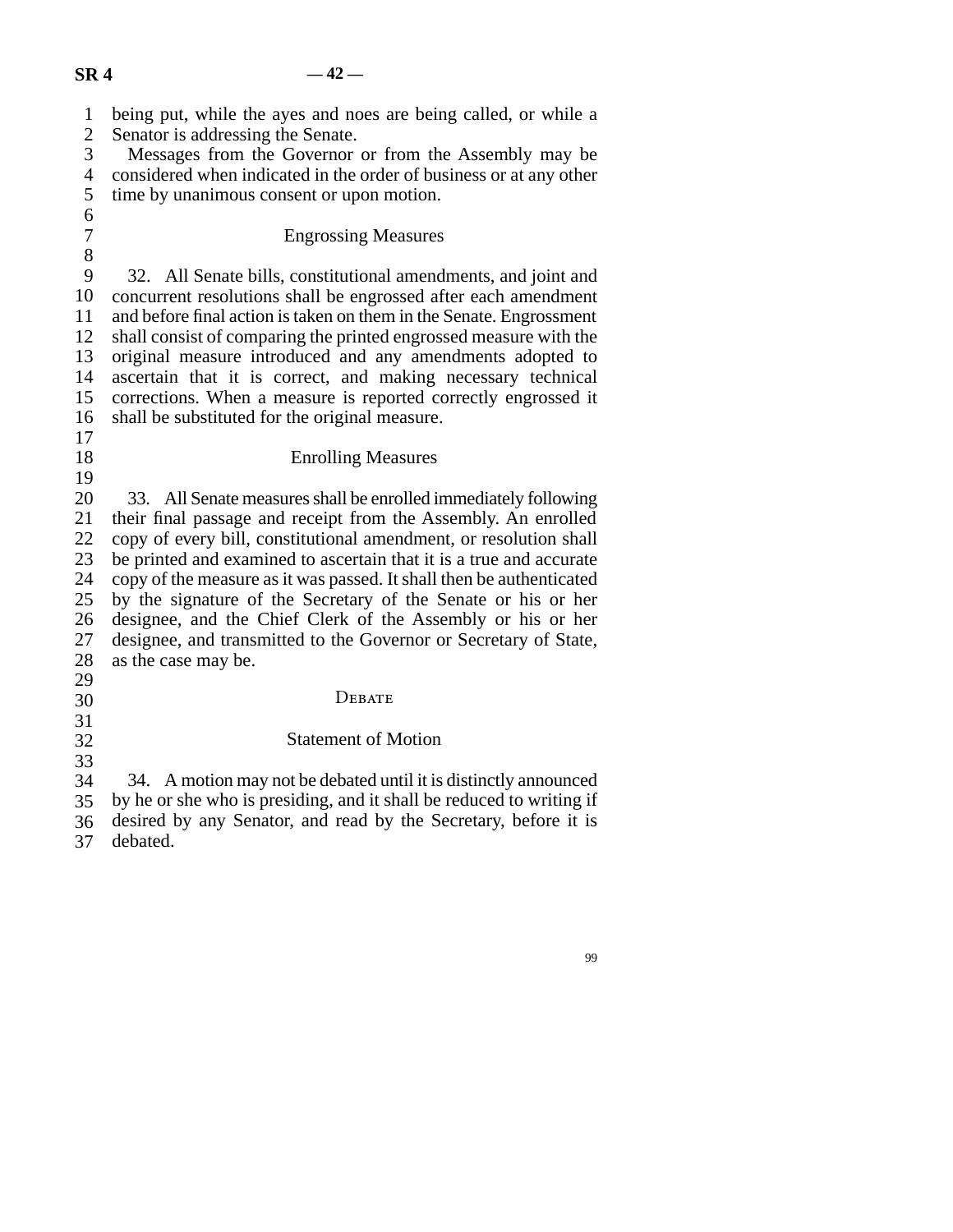| $\mathbf{1}$   | Regulations as to Speaking                                                                                                              |
|----------------|-----------------------------------------------------------------------------------------------------------------------------------------|
| $\overline{c}$ |                                                                                                                                         |
| $\overline{3}$ | 35. (a) When a Senator desires to address the Senate, he or she                                                                         |
| $\overline{4}$ | shall rise in his or her place, address he or she who is presiding,                                                                     |
| 5              | and, when recognized, proceed to speak through the public address                                                                       |
| 6              | system.                                                                                                                                 |
| 7              | (b) A Senator may not speak more than twice in any one debate                                                                           |
| 8              | on the same day, and at the same stage of the bill, without leave;                                                                      |
| 9              | Senators who have once spoken are not again entitled to the floor                                                                       |
| 10             | (except for explanation) so long as any Senator who has not spoken                                                                      |
| 11             | desires to speak.                                                                                                                       |
| 12             | (c) When two or more Senators arise at the same time to address                                                                         |
| 13             | the Senate, he or she who is presiding shall designate the Senator                                                                      |
| 14             | who is entitled to the floor.                                                                                                           |
| 15             | (d) A Senator may not be interrupted when speaking, and no                                                                              |
| 16             | question may be asked of him or her except through he or she who                                                                        |
| 17             | is presiding.                                                                                                                           |
| 18             | (e) The author of a bill, motion, or resolution shall have the                                                                          |
| 19             | privilege of closing the debate.                                                                                                        |
| 20             |                                                                                                                                         |
| 21             | Order in Debate                                                                                                                         |
| 22             |                                                                                                                                         |
| 23<br>24       | 36. When a Senator is called to order he or she shall sit down                                                                          |
| 25             | until he or she who is presiding has determined whether or not he<br>or she is in order. Every question of order shall be decided by he |
| 26             | or she who is presiding, subject to an appeal to the Senate by any                                                                      |
| 27             | Senator. If a Senator is called to order for words spoken, the                                                                          |
| 28             | objectionable language shall immediately be taken down in writing                                                                       |
| 29             | by the Secretary of the Senate.                                                                                                         |
| 30             |                                                                                                                                         |
| 31             | Right to Address the Senate                                                                                                             |
| 32             |                                                                                                                                         |
| 33             | A person other than a Member of the Senate may not<br>37.                                                                               |
| 34             | address the Senate while it is in session, except that the Senate                                                                       |
| 35             | may resolve itself into a Committee of the Whole and, while sitting                                                                     |
| 36             | as a Committee of the Whole, may be addressed by persons other                                                                          |
|                |                                                                                                                                         |

37 than Members.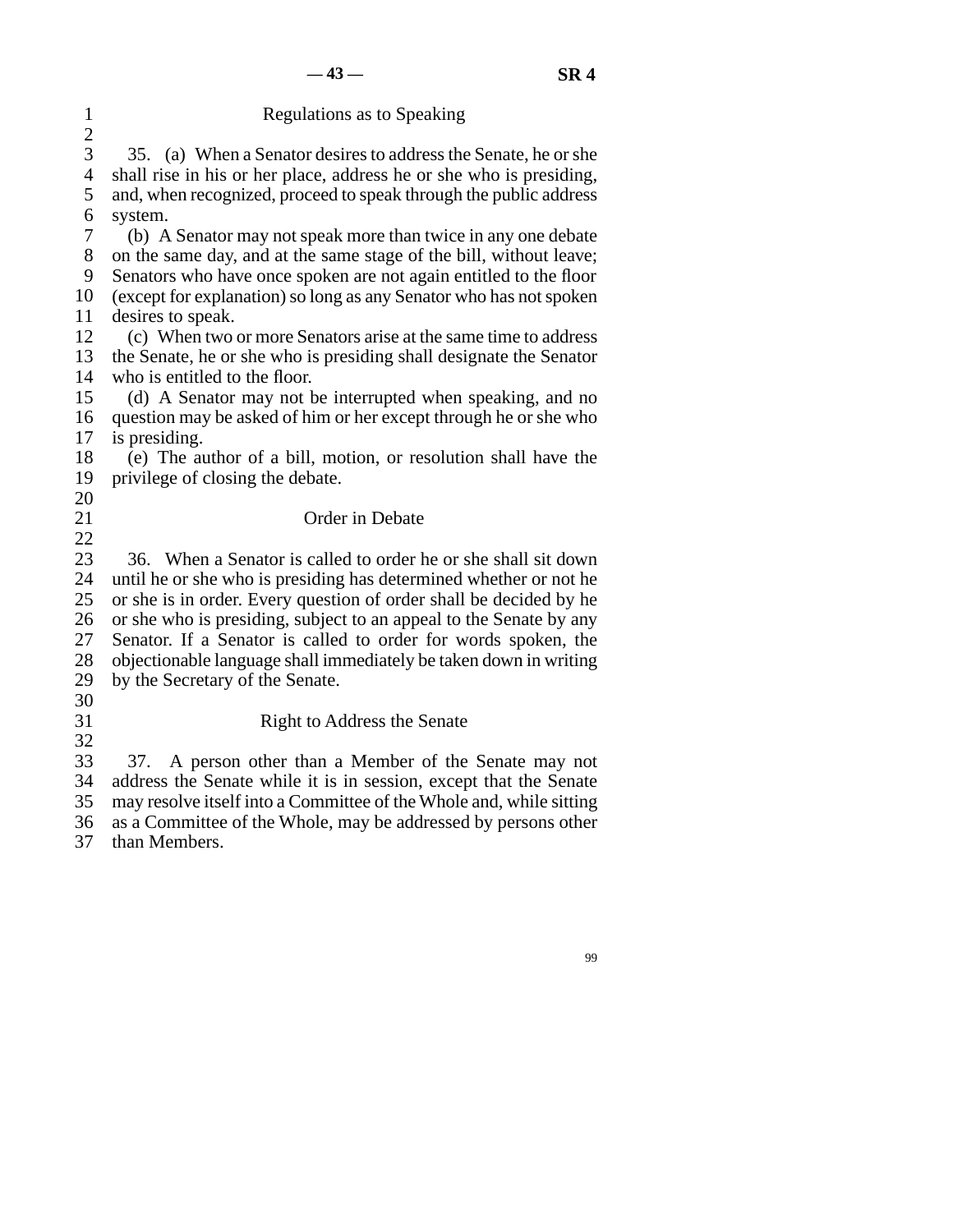| SR <sub>4</sub>                 | $-44-$                                                                                                                                      |
|---------------------------------|---------------------------------------------------------------------------------------------------------------------------------------------|
| $\mathbf{1}$                    | QUESTIONS AND MOTIONS                                                                                                                       |
| $\frac{2}{3}$<br>$\overline{4}$ | <b>Amendments to Measures</b>                                                                                                               |
| 5<br>6                          | 38.<br>When amendments to a measure are reported by a<br>committee or offered from the floor, the amendments shall be                       |
| $\boldsymbol{7}$                | submitted in writing.                                                                                                                       |
| $8\,$<br>9                      | Adoption of amendments to any measure in the Senate prior to                                                                                |
| 10                              | third reading, other than by rollcall, shall not preclude subsequent<br>consideration, in committee or on the third reading of the measure, |
| 11<br>12                        | of the amendments or any part thereof by the Senate.                                                                                        |
| 13<br>14                        | <b>Amendments to Be Germane</b>                                                                                                             |
| 15                              | Every amendment proposed must be germane. In order<br>38.5.                                                                                 |
| 16                              | to be germane, an amendment must relate to the same subject as                                                                              |
| 17                              | the original bill, resolution, or other question under consideration.                                                                       |
| 18<br>19                        | A point of order may be raised that the proposed amendment or                                                                               |
| 20                              | an amendment now in the bill, resolution, or other question under<br>consideration is not germane, so long as the question is within        |
| 21                              | control of the body. In that case the President pro Tempore shall                                                                           |
| 22                              | decide whether the point of order is well taken. In the absence of                                                                          |
| 23                              | the President pro Tempore, the Vice Chair of the Committee on                                                                               |
| 24                              | Rules shall decide whether the point of order is well taken. If, in                                                                         |
| 25<br>26                        | the opinion of the President pro Tempore or the Vice Chair of the                                                                           |
| 27                              | Committee on Rules, the point of order is well taken, the question                                                                          |
| 28                              | of germaneness shall on his or her motion be referred to the<br>Committee on Rules for determination. The Committee on Rules                |
| 29                              | shall make its determination by the following legislative day. If                                                                           |
| 30                              | the point of order is raised and referral is made on the last                                                                               |
| 31                              | legislative day preceding a joint recess, the Committee on Rules                                                                            |
| 32                              | shall make its determination before adjourning for the recess.                                                                              |
| 33                              | The proposition shall remain on file until the determination is                                                                             |
| 34                              | made. If, upon consideration of the matter, the Committee on Rules                                                                          |
| 35                              | determines that the amendment is not germane, the bill, resolution,                                                                         |
| 36                              | or other question shall be stricken from the file and may not be                                                                            |
| 37                              | acted upon during the remainder of the session, provided that the                                                                           |
| 38                              | author of a bill, resolution, or other question shall be given the                                                                          |
| 39                              | opportunity to amend the bill, resolution, or other question to delete                                                                      |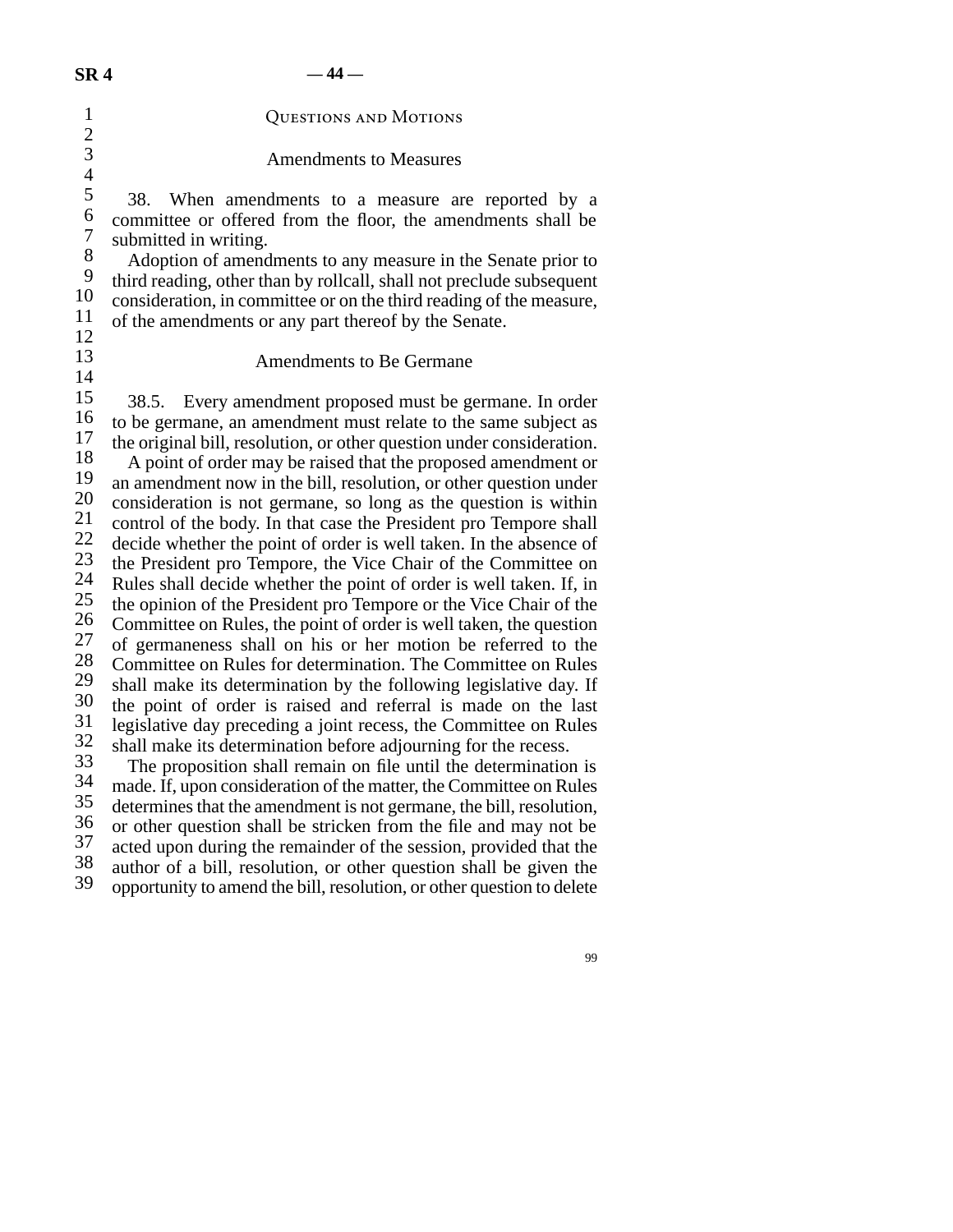1 the portions that are not germane, in which case the bill, resolution, 2 or other question may continue to be acted upon. If the Committee 3 on Rules determines that the amendment is germane, the bill, 4 resolution, or other question may thereafter be acted upon by the 5 house. 6 Notwithstanding Rule 21, this rule may not be suspended unless 7 the Committee on Rules determines that an extraordinary 8 circumstance and overwhelming public interest exist that justify 9 the suspension. line 10 line 11 Amendments From the Floor  $12$ 13 38.6. Amendments to a bill, constitutional amendment,<br>14 concurrent resolution, ioint resolution, or Senate resolution offered concurrent resolution, joint resolution, or Senate resolution offered 15 from the floor, except committee amendments reported with 16 measures or amendments offered with a motion to amend and 17 rerefer to committee, are not in order unless and until a copy of 18 the proposed amendments provided by the author has been placed 19 upon the desks of the Members. 20 21 Motion to Lay on the Table  $\frac{22}{23}$ 39. When an amendment proposed to any pending measure is 24 laid on the table, it may not carry with it or prejudice the measure. 25 26 Division of a Question  $\frac{27}{28}$ 40. If a question in debate contains more than one distinct 29 proposition, any Senator may have the same divided. line 30 31 The Previous Question  $32$ 33 41. The previous question shall be put in the following form: 34 "Shall the question be now put?" It shall require a majority vote 35 of the Senators present, and its effect shall be to put an end to all 36 the debate except that the author of the bill or the amendment shall 37 have the right to close, and the question under discussion shall

38 thereupon be immediately put to a vote.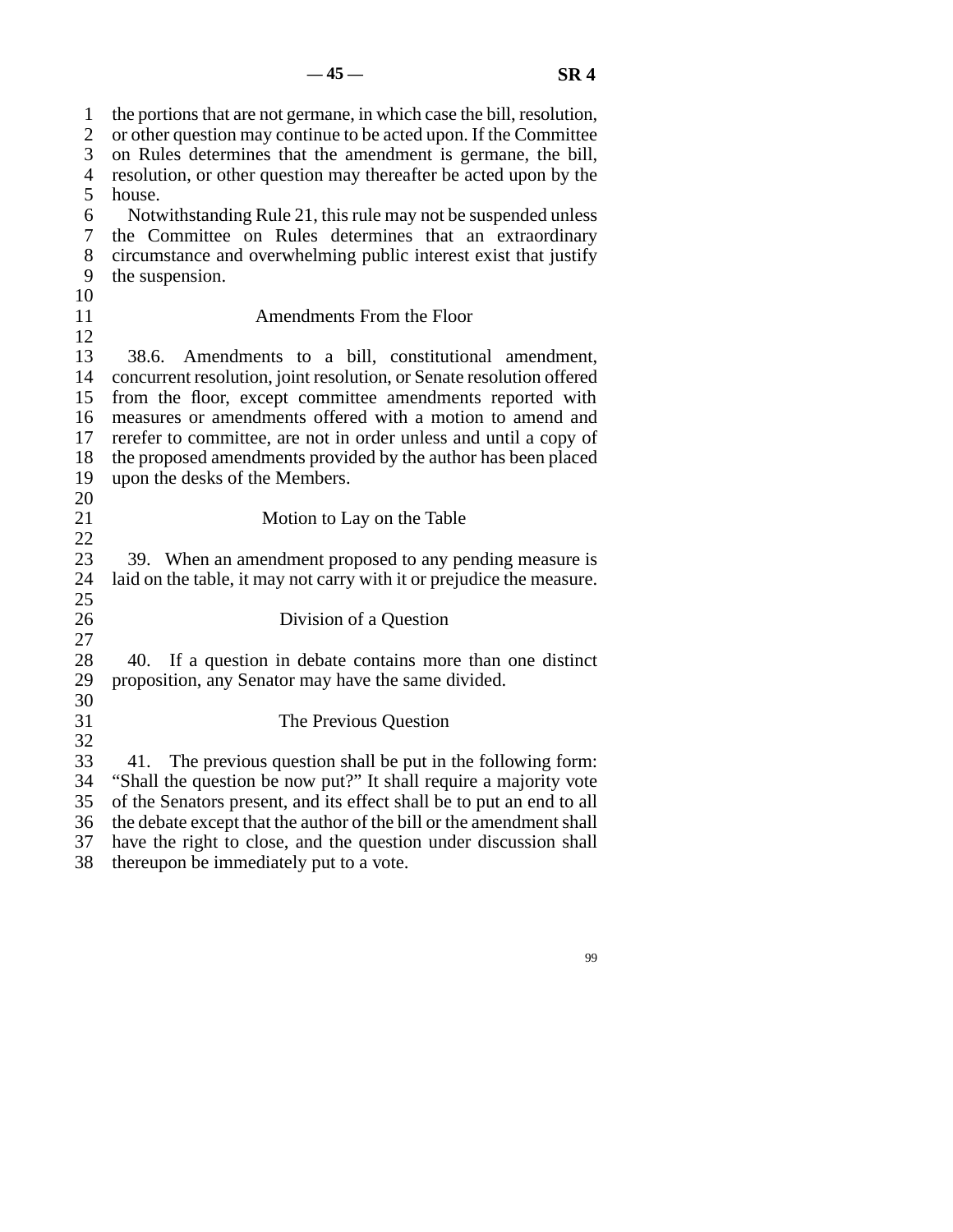# line 1 Call of the Senate  $\frac{2}{3}$ 42. Upon a motion being carried for a call of the Senate, he or  $S\$  **SR** 4 **— 46** —

4 she who is presiding shall immediately order the doors to be closed, 5 and shall direct the Secretary to call the names of the absentees as line 6 disclosed by the last previous rollcall. Thereupon, a Member may 7 not be permitted to leave the Senate Chamber except by written 8 permission of the President pro Tempore or, in his or her absence, 9 the Vice Chair of the Committee on Rules, or, in his or her absence, 10 another member of the Committee on Rules designated for that 11 purpose by the President pro Tempore or the Vice Chair of the 12 Committee on Rules. Those Members who are found to be absent 13 and for whom no excuse or insufficient excuses are made may, by 14 order of those present, be taken into custody, as they appear, or 15 may be sent for and then taken into custody by the Sergeant at 16 Arms whenever found, or by special messenger to be appointed 17 for that purpose. In the absence of a quorum, a majority of the 18 Members present may order a rollcall of the Senate and compel 19 the attendance of absentees in the manner above provided. 20 A call of the Senate may be ordered after the roll has been called

21 and prior to the announcement of the vote. A call of the Senate 22 may be dispensed with at any time upon a majority vote of the 23 Senators present, that action to become effective upon completion 24 of the rollcall and the announcement of the vote upon the matter 25 for which the call was ordered. for which the call was ordered.

26 A recess may not be taken during a call of the Senate. During 27 any call, the call may be made to apply also to other items of any call, the call may be made to apply also to other items of 28 business by a motion made and adopted by a majority vote of the 29 Members present. Under those circumstances, when the call of the 30 Senate is dispensed with as to any item of business, the call is 31 deemed to be continued in effect until other items of business that 32 have been made subject to the call by a majority of the Members 33 present have been acted upon. When a call of the Senate is ordered, 34 pending the announcement of the vote upon the completion of a 35 rollcall, the pending rollcall shall become unfinished business, the 36 consideration of which shall be continued until further proceedings 37 under the call of the Senate are dispensed with, when it will

38 forthwith become the order of business before the Senate.

39 A motion to adjourn is not in order during a call of the Senate.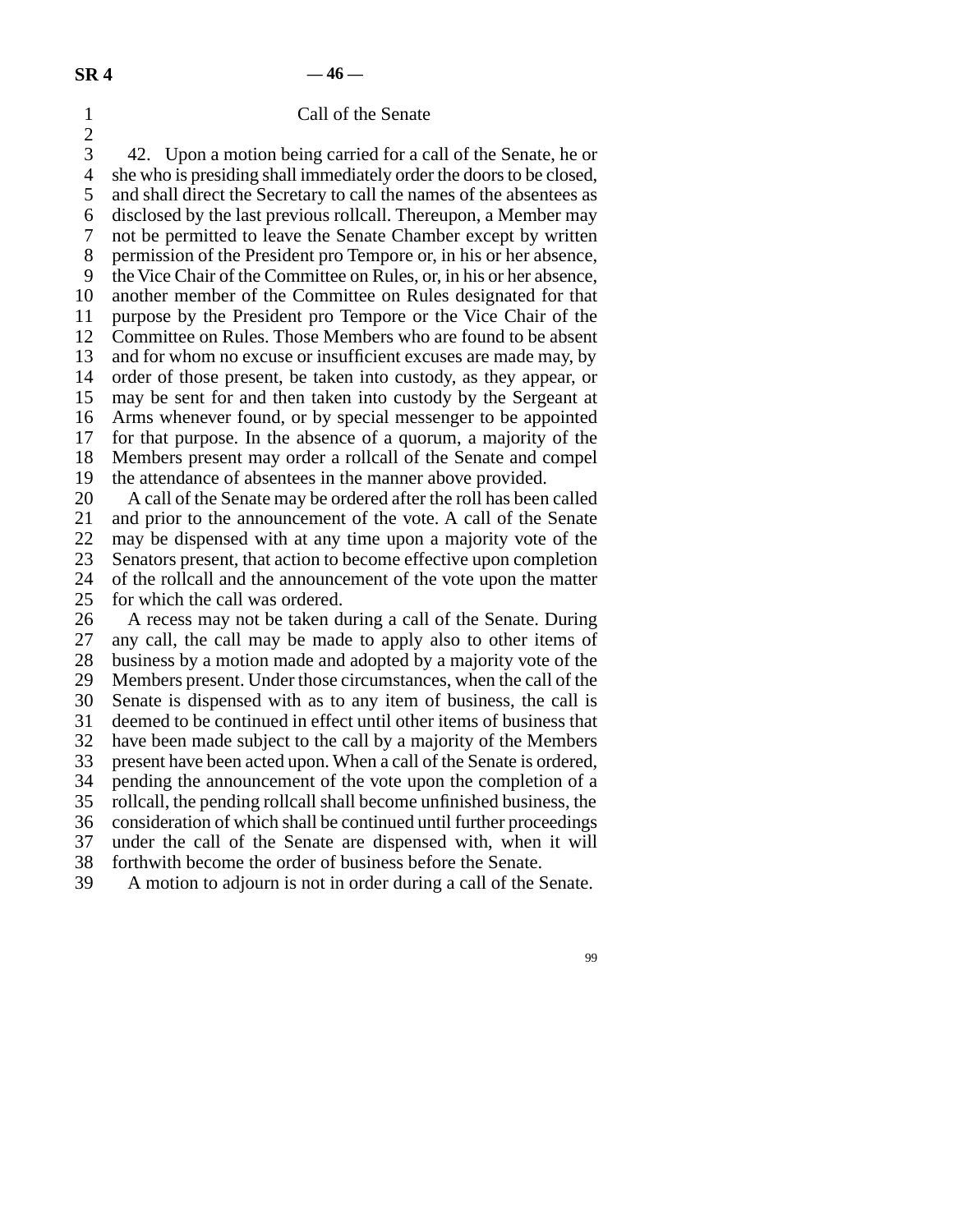**— 47 — SR 4**

| $\mathbf{1}$   | Reconsideration                                                      |
|----------------|----------------------------------------------------------------------|
|                |                                                                      |
| $\frac{2}{3}$  | 43. On the day on which a vote has been taken on any question,       |
| $\overline{4}$ | a motion to reconsider the vote may be made by any Member.           |
| 5              | Reconsideration may be granted only once.                            |
| 6              | The motion may be considered on the day made or on the               |
| 7              | succeeding legislative day, but may not be further postponed         |
| 8              | without the concurrence of 30 Members.                               |
| 9              | A vote by which a bill was passed may not be reconsidered on         |
| 10             | the last legislative day preceding the interim study joint recess or |
| 11             | the final recess, and a vote by which the bill was passed may not    |
| 12             | be reconsidered on a Senate bill introduced during the first year    |
| 13             | of the biennium of the legislative session on January 31, or on the  |
| 14             | last legislative day immediately preceding January 31, of an         |
| 15             | even-numbered year.                                                  |
| 16             | When reconsideration of the vote by which any bill has passed        |
| 17             | has been demanded, the Secretary may not transmit it to the          |
| 18             | Assembly until the demand has been disposed of or the time for       |
| 19             | reconsideration has expired, but if the bill has already been        |
| 20             | transmitted to the Assembly the demand for reconsideration shall     |
| 21             | be preceded by a motion to request the Assembly to return the bill.  |
| 22             | The motion shall be put to a vote immediately without debate and,    |
| 23             | if not adopted, shall preclude a demand for reconsideration.         |
| 24             | A demand to reconsider the vote on any debatable question opens      |
| 25             | the main question to debate, and the vote on the reconsideration     |
| 26             | shall be on the merits of the main question.                         |
| 27             | <b>VOTING BY SENATE</b>                                              |
| 28             |                                                                      |
| 29<br>30       | Rescinding                                                           |
| 31             |                                                                      |
| 32             | 43.5. An action whereby a bill has been passed or defeated may       |
| 33             | not be rescinded without the concurrence of 27 Members.              |
| 34             |                                                                      |
| 35             | Voting on Rollcall                                                   |
| 36             |                                                                      |
| 37             | 44. Whenever a rollcall is required by the Constitution or rules,    |
| 38             | or is ordered by the Senate or demanded by three Members, every      |
| 39             | Member within the Senate shall without debate answer "Aye" or        |
| 40             | "No" when his or her name is called.                                 |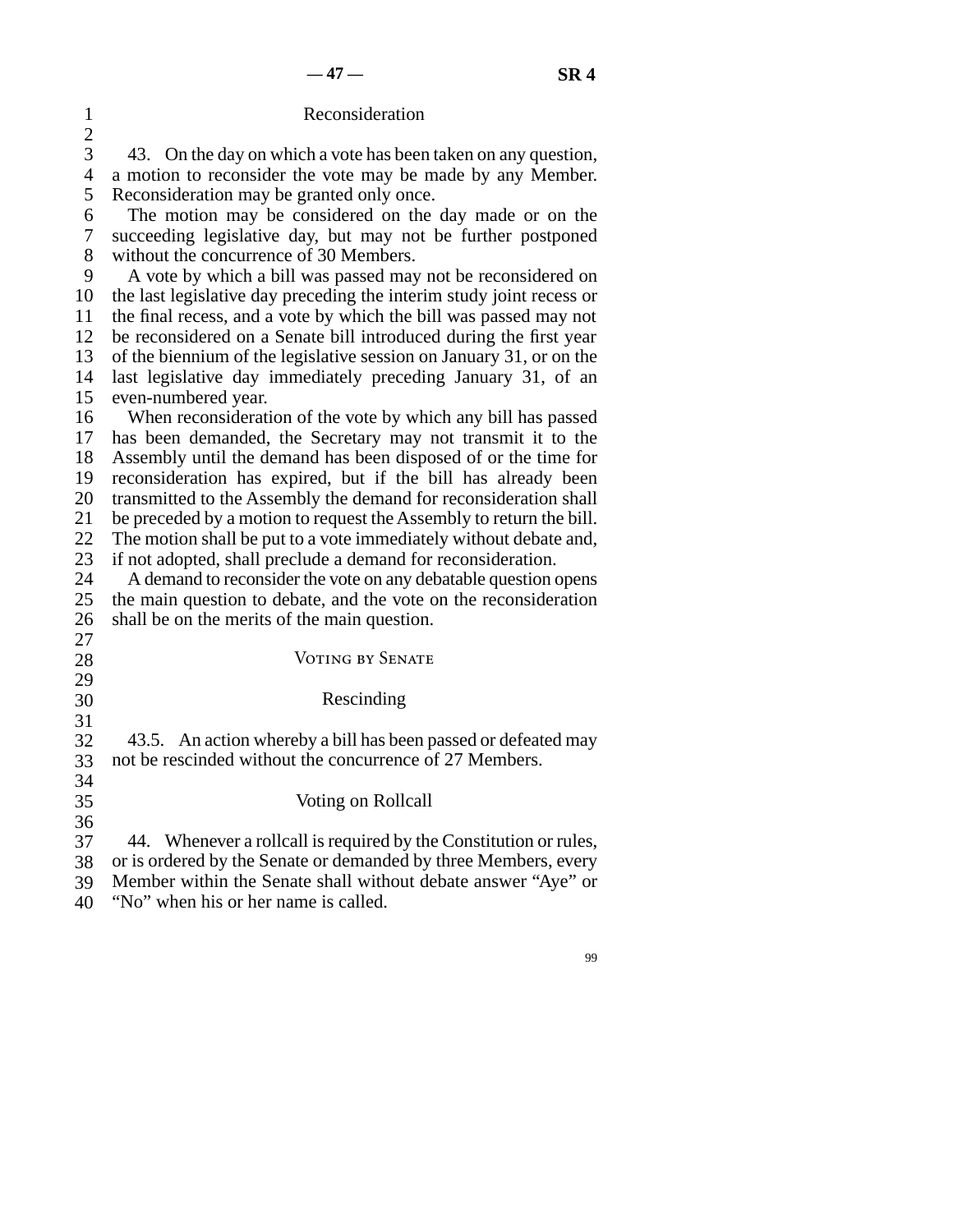| $\mathbf{1}$   | The names of Members shall be called alphabetically.                                                                          |
|----------------|-------------------------------------------------------------------------------------------------------------------------------|
| $\overline{2}$ | A Senator may not vote or change his or her vote after the                                                                    |
| 3              | announcement of the vote by the presiding officer.                                                                            |
| $\overline{4}$ | On a legislative day when the President pro Tempore or Minority                                                               |
| 5              | Floor Leader is in attendance throughout a session, he or she, in                                                             |
| 6              | the absence of any objection, may instruct the Secretary of the                                                               |
| $\tau$         | Senate to add his or her vote to any previously announced vote                                                                |
| 8              | that was taken while he or she was performing the responsibilities                                                            |
| 9              | of the office of President pro Tempore or Minority Floor Leader,                                                              |
| 10             | provided the outcome of the vote is not thereby changed. This                                                                 |
| 11             | provision does not apply to any rollcall after adjournment of the                                                             |
| 12             | legislative day during which the rollcall in question was taken.                                                              |
| 13             | The intent of this paragraph is to allow the President pro Tempore                                                            |
| 14             | and the Minority Floor Leader to carry out the unique and special                                                             |
| 15             | duties of their offices without losing the opportunity to vote on                                                             |
| 16             | matters before the Senate.                                                                                                    |
| 17             |                                                                                                                               |
| 18             | <b>Excused From Voting</b>                                                                                                    |
| 19             |                                                                                                                               |
| 20             | When a Senator declines or fails to vote on call of his or<br>45.                                                             |
| 21             | her name, he or she may, after completion of the rollcall and before                                                          |
| 22             | the announcement of the vote, be required to assign his or her                                                                |
| 23             | reasons therefor and, the Senator having assigned them, the                                                                   |
| 24             | presiding officer shall submit the question to the Senate: "Shall                                                             |
| 25             | the Senator, for the reasons assigned by him or her, be excused                                                               |
| 26<br>27       | from voting?" which question shall be decided without debate.<br>Unless the Senator is excused from voting he or she shall be |
| 28             | required to vote.                                                                                                             |
| 29             |                                                                                                                               |
| 30             | Voting by Presiding Senator                                                                                                   |
| 31             |                                                                                                                               |
| 32             | 46. When any Member is presiding over the Senate, he or she                                                                   |
| 33             | shall vote on rollcall the same as though he or she were not                                                                  |
| 34             | presiding.                                                                                                                    |
| 35             |                                                                                                                               |
| 36             | Vote Required                                                                                                                 |
| 37             |                                                                                                                               |
| 38             | Unless otherwise required by the Constitution, the Joint<br>47.                                                               |
| 39             | Rules of the Senate and Assembly, or these rules, any action that                                                             |
|                |                                                                                                                               |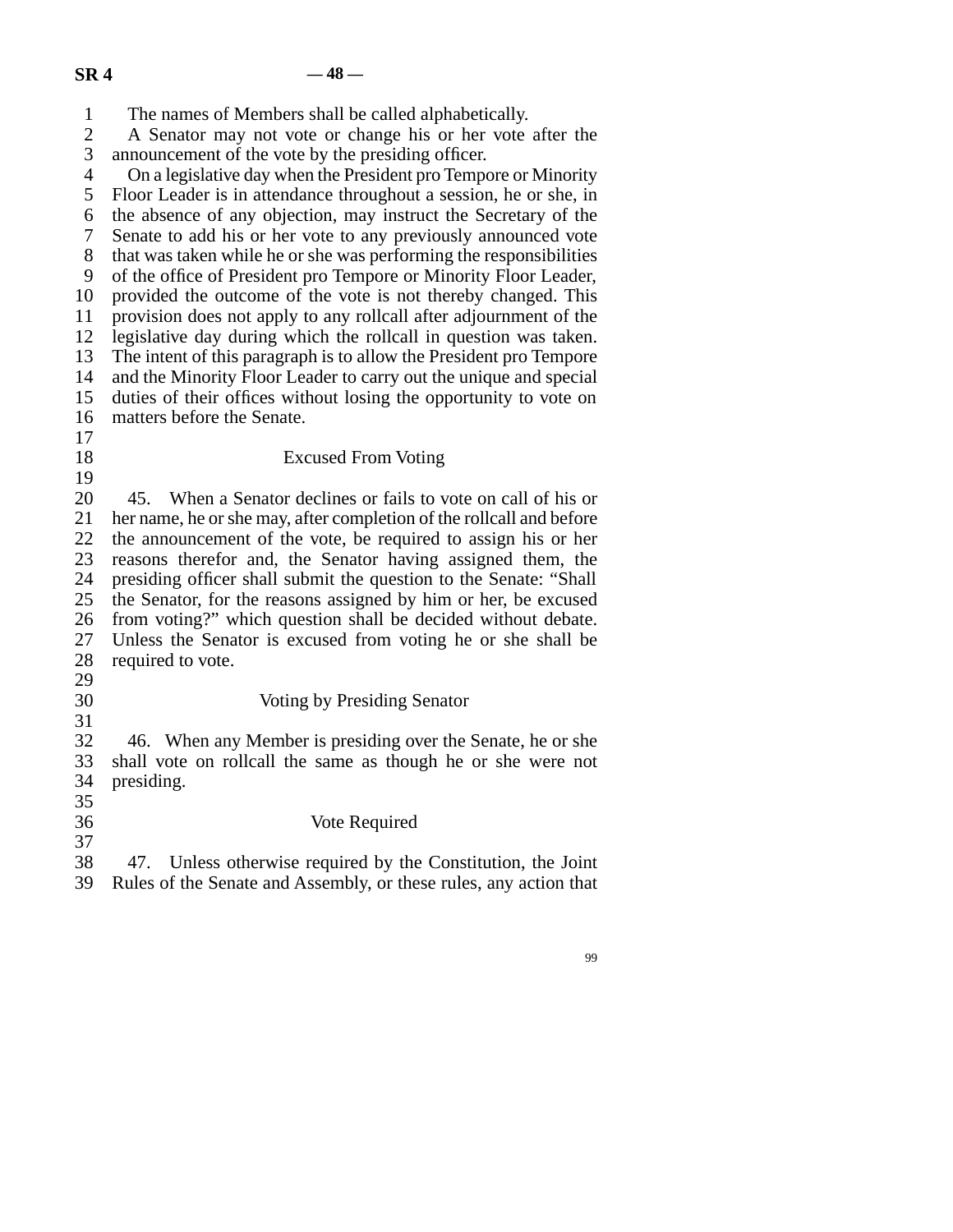- 1 can be taken by the Senate requires only a majority vote of the 2 Senate, a quorum being present.
- 3 The following actions require 32 votes:
- line 4 (1) To pass a bill amending specified provisions of the Tobacco
- 5 Tax and Health Protection Act of 1988 (Prop. 99, Nov. 8, 1988; 6 Sec. 30130, R.& T.C.).
- line 7 (2) To pass a bill amending the Clean Air and Transportation
- 8 Improvement Act of 1990 (Prop. 116, June 5, 1990; Sec. 99605, 9 P.U.C.).
- 10 (3) To pass a bill amending the California Wildlife Protection line 11 Act of 1990 (Sec. 8, Prop. 117, June 5, 1990).
- 12 (4) To pass a bill amending specified provisions of the California
- 13 Healthcare, Research and Prevention Tobacco Tax Act of 2016
- 14 (Sec. 9(c), Prop. 56, Nov. 8, 2016).
- 15 The following actions require 30 votes:
- 16 (5) To dispense with the constitutional provision requiring a
- 17 30-calendar-day delay after introduction before a bill may be heard
- 18 by any committee or acted upon by either house (Constitution,
- 19 Art. IV, Sec. 8(a)).
- $20$  (6) To postpone the reconsideration of a vote beyond the first 21 legislative day succeeding the day the motion was made.
- 22 (7) To pass a bill amending the Death Penalty Reform and 23 Savings Act of 2016 (Sec. 20, Prop. 66, Nov. 8, 2016).
- 
- 24 The following action requires 28 votes:<br>25 (8) To pass a bill amending the statutor  $\lambda$  (8) To pass a bill amending the statutory provisions, other than
- 26 the bond provisions, of the California Stem Cell Research and
- 27 Cures Act (Sec. 8, Prop. 71, Nov. 2, 2004).
- 28 (9) To pass a bill amending the statutory provisions of the
- 29 Victims' Bill of Rights Act (Sec. 9, Prop. 9, Nov. 4, 2008).
- 30 The following actions require 27 votes:
- 31 (10) To pass an urgency clause and urgency statute 32 (Constitution, Art. IV, Sec. 8(d)).
- 33 (11) To dispense with the constitutional provision requiring the
- 34 reading of bills on three several days (Constitution, Art. IV, Sec. 35  $8(b)(1)$ ).
- 36 (12) To waive the 72-hour notice period for a bill if the Governor
- 37 has submitted to the Legislature a written statement that dispensing
- 38 with the notice period for that bill is necessary to address a state
- 39 of emergency (Constitution, Art. IV, Sec.  $8(b)(2)$ ).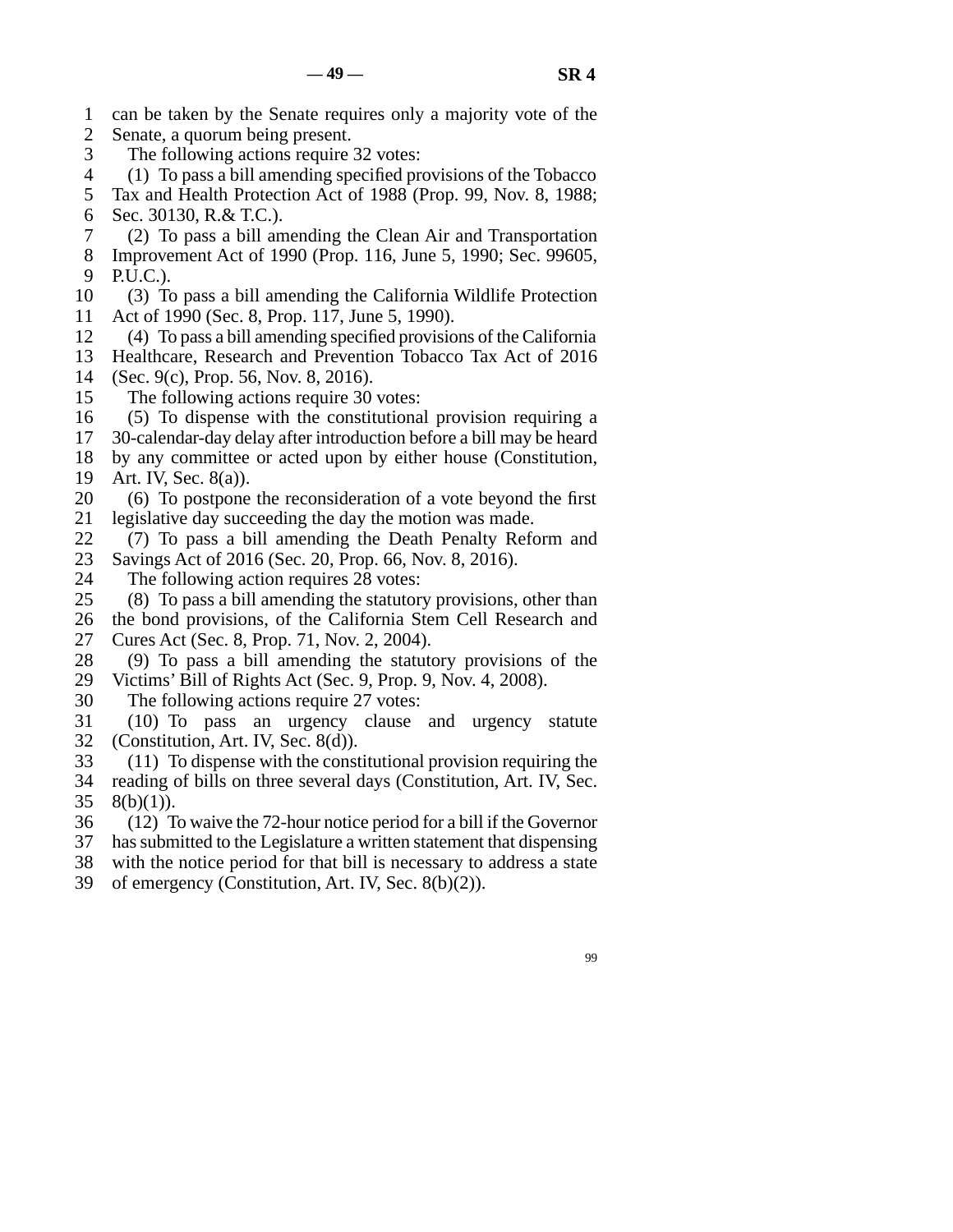4 and living expenses of the Members of the Legislature 5 (Constitution, Art. IV, Sec. 4).  $\delta$  (15) To propose an amendment to or revision of the Constitution 7 (Constitution, Art. XVIII, Secs. 1, 2). 8 (16) To amend or withdraw a proposed legislative constitutional 9 amendment or revision (Constitution, Art. XVIII, Sec. 1). 10 (17) To classify or exempt personal property for property 11 taxation purposes (Constitution, Art. XIII, Sec. 2). 12 (18) To permit an exemption of real property from taxation 13 (Constitution, Art. XIII, Sec. 7).<br>14 (19) To remove a member of (19) To remove a member of the Public Utilities Commission 15 (Constitution, Art. XII, Sec. 1). 16 (20) To reconsider the vote by which a concurrent resolution 17 proposing a constitutional amendment is defeated. 18 (21) To rescind the action whereby a bill has been passed or 19 defeated. 20 (22) To suspend the rule against lobbying in the Senate 21 Chamber. 22 (23) To concur in Assembly amendments to, or adopt a report 23 of a committee on conference concerning, a constitutional 24 amendment or bill that requires 27 votes for passage.<br>25 (24) To concur in Assembly amendments to, or ad (24) To concur in Assembly amendments to, or adopt a report 26 of a committee on conference concerning, a Senate bill that

27 contains an item or items of appropriation subject to Section  $12(d)$ 28 of Article IV of the Constitution.

 $29$  (25) To amend an initiative statute that permits that action and 30 requires 27 votes for passage.

31 The following action requires 22 votes:

32 (26) To pass a bill amending the Safety for All Act of 2016<br>33 (Sec. 13, Prop. 63, Nov. 8, 2016).

(Sec. 13, Prop. 63, Nov. 8, 2016).

- 34 The following actions require 21 votes:
- line 35 (27) To adopt, amend, or suspend the rules, except as provided 36 in Rule 21.

37 (28) To pass a bill, unless under other rules a greater vote is 38 required (Constitution, Art. IV, Sec. 8(b)).

- 39 (29) To adopt a joint or concurrent resolution.
- 40 (30) To reconsider a bill, or a joint or concurrent resolution.

 line 1 (13) To pass a bill over the Governor's veto (Constitution, Art. 2 IV, Sec. 10).<br>3 (14) To pr  $(14)$  To prescribe compensation and reimbursement for travel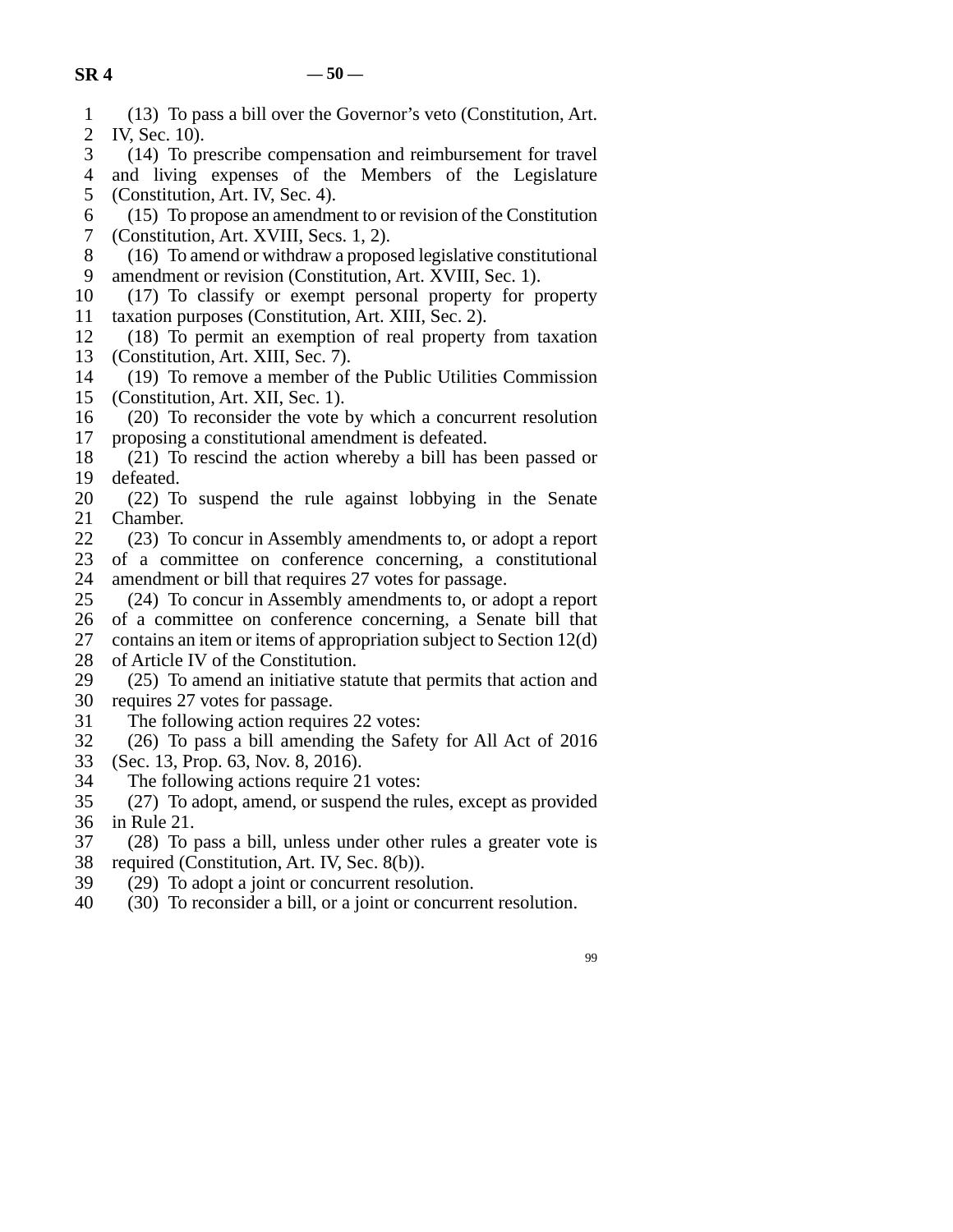| $\mathbf{1}$   | (31) To confirm an appointment by the Governor, unless a               |
|----------------|------------------------------------------------------------------------|
| $\overline{2}$ | greater vote is required by statute, or to reconsider the same.        |
| 3              | (32) To recall a bill from committee.                                  |
| $\overline{4}$ | (33) To concur in Assembly amendments to, or adopt a report            |
| 5              | of a committee on conference concerning, a joint or concurrent         |
| 6              | resolution or bill that requires 21 votes for passage.                 |
| 7              | (34) To change a rate of bank and corporation taxation, or tax         |
| 8              | on insurers, for state purposes (Constitution, Art. XIII, Secs. 27,    |
| 9              | 28).                                                                   |
| 10             | (35) To strike from file.                                              |
| 11             | (36) To adopt a resolution that does not favor a Governor's            |
| 12             | Reorganization Plan (Sec. 12080.5, Gov. Code).                         |
| 13             | Actions requiring 14 votes:                                            |
| 14             | (37) To reconsider a vote by which a concurrent resolution             |
| 15             | proposing a constitutional amendment was adopted.                      |
| 16             |                                                                        |
| 17             | Vote Required for Amendments                                           |
| 18             |                                                                        |
| 19             | A constitutional amendment or bill requiring a vote of<br>48.          |
| 20             | two-thirds of the Members elected to the Senate for final adoption     |
| 21             | or passage may be amended by a majority of those voting.               |
| 22             |                                                                        |
| 23             | <b>CONTENTS OF SENATE JOURNAL</b>                                      |
| 24             |                                                                        |
| 25             | Proceedings to Be Printed                                              |
| 26             |                                                                        |
| 27             | The proceedings of the Senate, when not acting as a<br>49.             |
| 28             | Committee of the Whole, shall be entered in the Journal as             |
| 29             | concisely as possible, care being taken to record a true and accurate  |
| 30             | account of the proceedings.                                            |
| 31             | The Journal shall state the name of the Senator presenting each        |
| 32             | Assembly bill, concurrent or joint resolution, or constitutional       |
| 33             | amendment to the Senate for final action.                              |
| 34             | Every vote of the Senate shall be recorded in the Journal.             |
| 35             | Titles of Measures to Be Printed                                       |
| 36             |                                                                        |
| 37             |                                                                        |
| 38             | 50. The titles of all bills, joint and concurrent resolutions, and     |
| 39             | constitutional amendments when introduced and when acted upon          |
| 40             | by the Senate, and a brief statement of the contents of each petition, |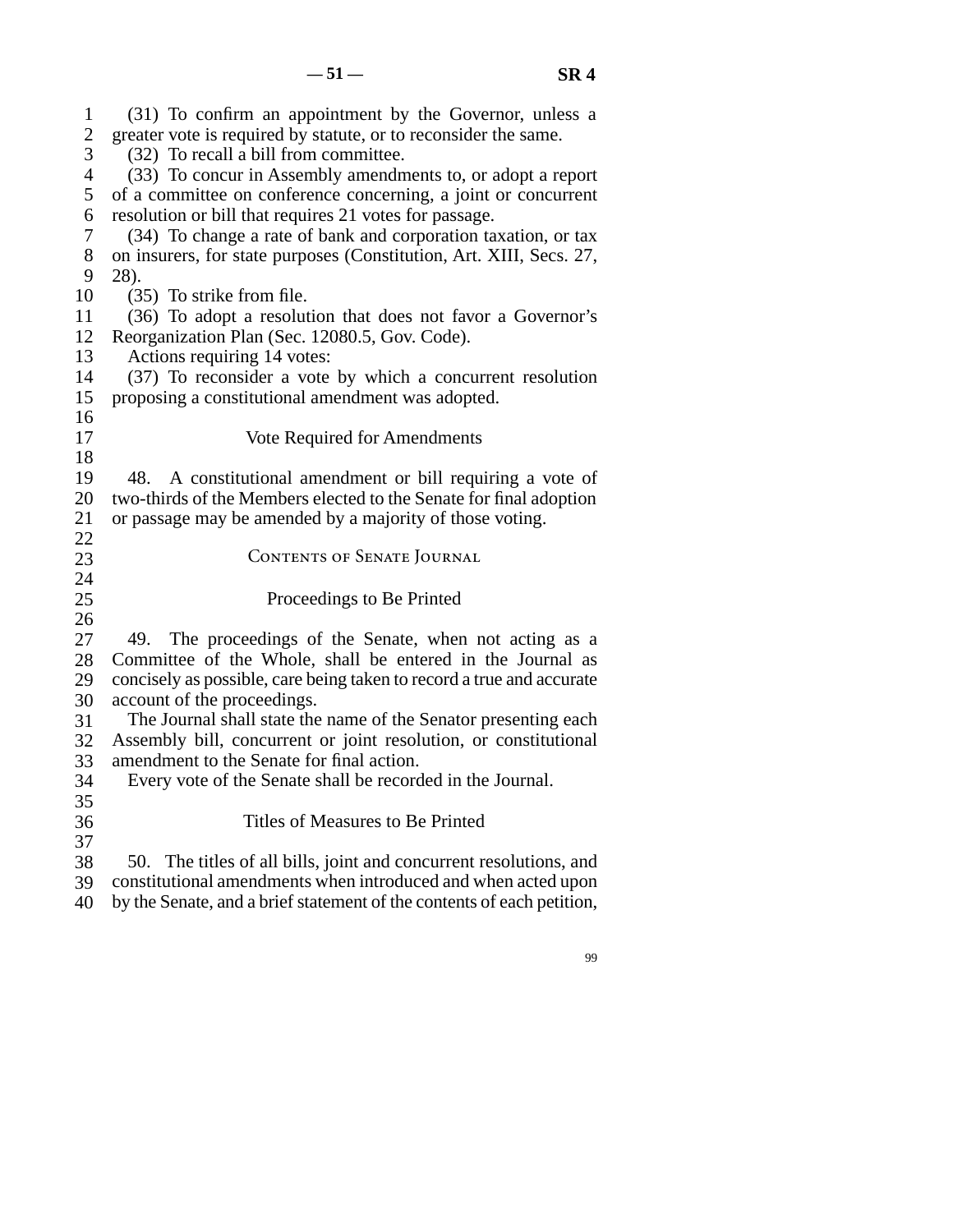| $\mathbf{1}$   | memorial, or paper presented to the Senate, shall be printed in the   |
|----------------|-----------------------------------------------------------------------|
| $\mathbf{2}$   | Journal.                                                              |
| $\overline{3}$ |                                                                       |
| $\overline{4}$ | Other Matters to Be Printed                                           |
| 5              |                                                                       |
| 6              | 51. Messages from the Governor (other than annual messages            |
| $\tau$         | and inaugural addresses) shall be printed in the Journal, unless      |
| 8              | otherwise ordered by the Senate.                                      |
| 9              | Letters of transmittal presenting reports of committees and           |
| 10             | reports of state departments and agencies as shall be made to the     |
| 11             | Senate pursuant to law or resolution adopted by the Senate shall      |
| 12             | be printed in the Journal, but the reports shall be printed in the    |
| 13             | Appendix to the Journal unless otherwise directed by the Senate.      |
| 14             |                                                                       |
| 15             | Duty of Secretary to Order Printing                                   |
| 16             |                                                                       |
| 17             | It shall be the duty of the Secretary of the Senate, and he<br>52.    |
| 18             | or she is hereby directed, to order for the Senate the necessary      |
| 19             | printing, including stationery for the Members, and to audit and      |
| 20             | approve all bills for printing to be charged to the Senate. The       |
| 21             | Secretary of the Senate shall order from the Office of State          |
| 22             | Publishing the number of copies of bills, Journals, Histories, Files, |
| 23             | forms, and other printing as shall be necessary.                      |
| 24             | It shall further be the duty of the Secretary of the Senate to order  |
| 25             | bills and other legislative publications for which there is a demand, |
| 26             | to be printed before the supply of same shall become exhausted.       |
| 27             |                                                                       |
| 28             | Printing Only on Written Orders; Rush Orders                          |
| 29             |                                                                       |
| 30             | 53. The Office of State Publishing may not charge any printing        |
| 31             | or other work to the Senate except as required by law unless he or    |
| 32             | she has a written order from the Secretary of the Senate prior to     |
| 33             | beginning the printing or other work. All printing orders by the      |
| 34             | Secretary of the Senate shall be delivered as directed by him or      |
| 35             | her. The Secretary of the Senate may, when necessity requires it,     |
| 36             | order from the Office of State Publishing the printing that he or     |
| 37             | she deems necessary to be printed in advance of the regular order     |
| 38             | of business, under a specially prepared written order to be known     |

39 as a "Rush Order."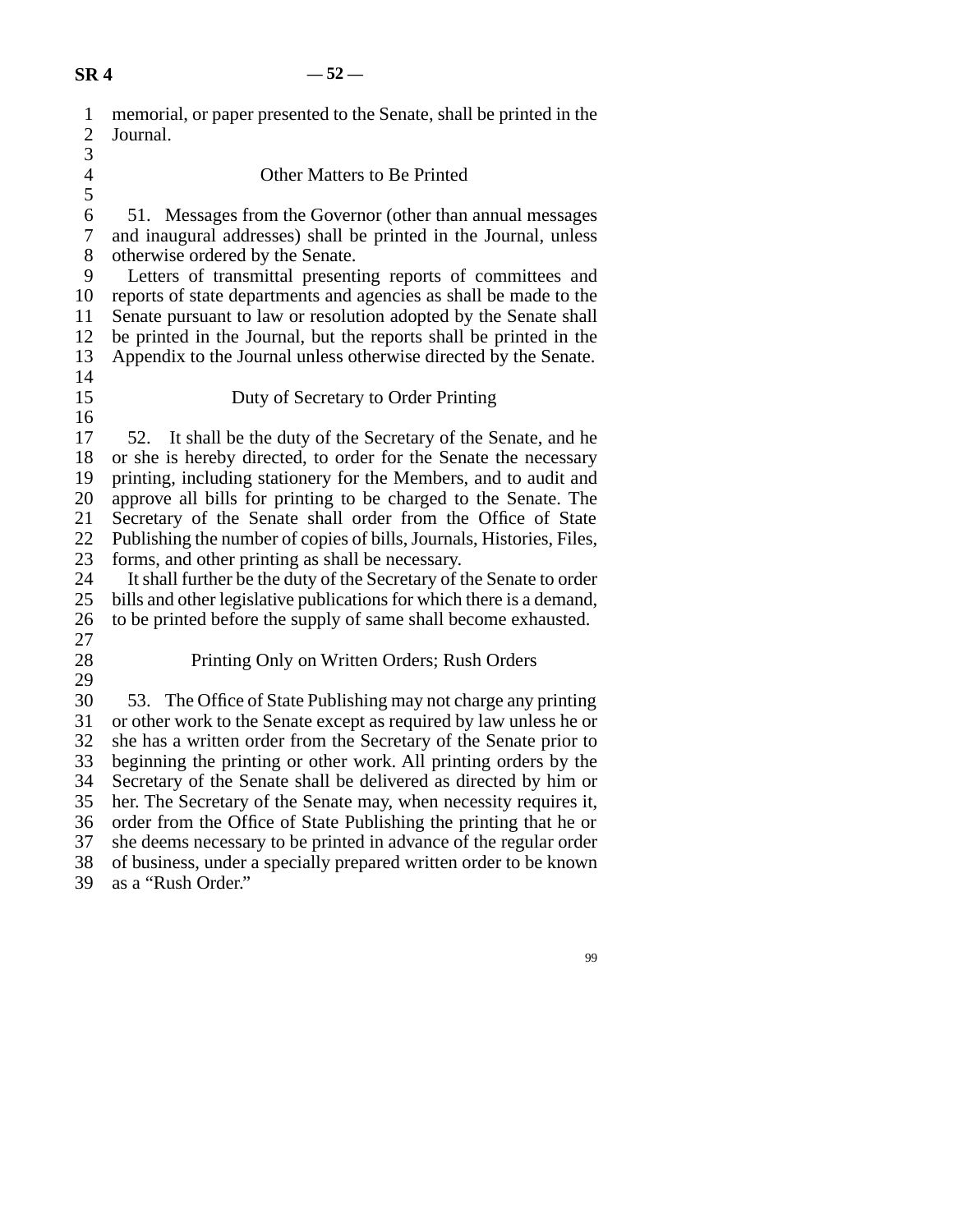| $\mathbf{1}$   | THE SENATE CHAMBER                                                   |
|----------------|----------------------------------------------------------------------|
|                |                                                                      |
| $\frac{2}{3}$  | Admission to the Senate Chamber                                      |
| $\overline{4}$ |                                                                      |
| 5              | 55. (a) Persons who are not Members, officers, or employees          |
| 6              | of the Senate may be admitted to the Senate Chamber only as          |
| 7              | follows:                                                             |
| 8              | 1. The Members, officers, and assistant clerks of the Assembly.      |
| 9              | 2. The Legislative Counsel or his or her representatives.            |
| 10             | 3. The accredited press, radio, and television representatives.      |
| 11             | 4. Former State Senators and Assembly Members.                       |
| 12             | 5. Visitors in the chairs reserved for that purpose, on invitation   |
| 13             | of the President or a Senator or on presentation of a pass.          |
| 14             | (b) While the Senate is in session a person, except Members of       |
| 15             | the Legislature, may not engage in influencing the passage or        |
| 16             | defeat of legislation in any way in the Senate Chamber.              |
| 17             | (c) A person meeting the definition of a lobbyist in Section         |
| 18             | 82039 of the Government Code may not be admitted to the Senate       |
| 19             | Chamber while the Senate is in session.                              |
| 20             | (d) Only Members and officers of the Senate and Assembly,            |
| 21             | former Members of the Senate, assistant clerks of the Senate and     |
| 22             | the Assembly, the Legislative Counsel or his or her representatives, |
| 23             | Senate employees for the purpose of delivering messages and when     |
| 24             | so directed by a Member of the Senate, and members of the press      |
| 25             | who have seats assigned to them may be permitted on the Floor        |
| 26             | of the Senate.                                                       |
| 27             | (e) The Senate Chamber is the Senate Chamber proper, the             |
| 28             | adjoining hallway, Rooms 3030, 3046, 3191, 3195, and 3196 of         |
| 29             | the Capitol Annex, and Room 215 of the Capitol.                      |
| 30             | (f) The Floor of the Senate is all of the Senate Chamber except      |
| 31             | the adjoining hallway and the rooms listed in subdivision (e), the   |
| 32             | visitors seating area, and the western portion of Room 3191.         |
| 33             | (g) Notwithstanding any other provision of this rule, any person     |
| 34             | may be admitted to Room 3191 and Room 215 to attend a meeting        |
| 35             | of a Senate, Assembly, joint, or conference committee.               |
| 36             | (h) Notwithstanding any other provision of this rule, a person       |
| 37             | may not be permitted on the Floor of the Senate while it is in       |
| 38             | session unless the person is wearing appropriate attire. Appropriate |

39 attire includes coats and ties for men. Accredited camerapersons,